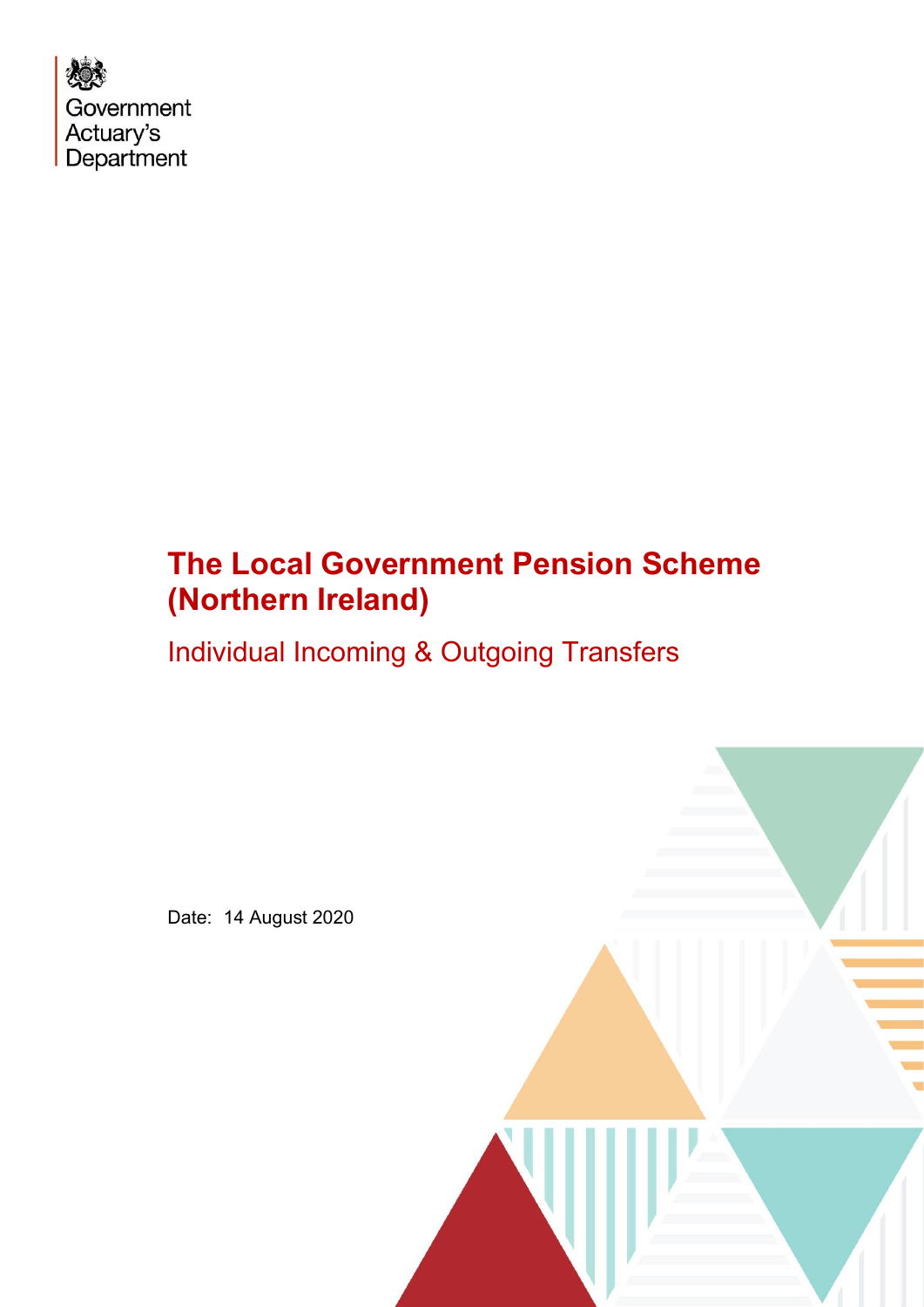## **Table of Contents**

|             |                                                   | page |
|-------------|---------------------------------------------------|------|
| 1           | <b>Introduction</b>                               | 1    |
| $\mathbf 2$ | <b>Adjustments for Guaranteed Minimum Pension</b> | 6    |
| 3           | Transfers-out (CETV and Club) – general issues    | 8    |
| 4           | <b>Transfers-out (CETV-specific issues)</b>       | 14   |
| 5           | <b>Transfers-out (Club-specific issues)</b>       | 15   |
| 6           | <b>Transfer-out formulae (Club)</b>               | 16   |
| 7           | Transfer-out formulae (non-Club CETV)             | 20   |
| 8           | <b>Calculations for Taper service</b>             | 24   |
| 9           | Transfers-in (non-Club and Club) – general issues | 25   |
| 10          | Transfers-in (Club-specific issues)               | 27   |
| 11          | <b>Transfer-in formulae (Club)</b>                | 28   |
| 12          | Transfer-in formulae (non-Club Career Average)    | 32   |
| 13          | <b>Non exact age Normal Pension Ages</b>          | 33   |
| 14          | <b>Examples</b>                                   | 35   |
|             | <b>Appendix A: Assumptions underlying factors</b> | 49   |
|             | <b>Appendix B: Limitations</b>                    | 50   |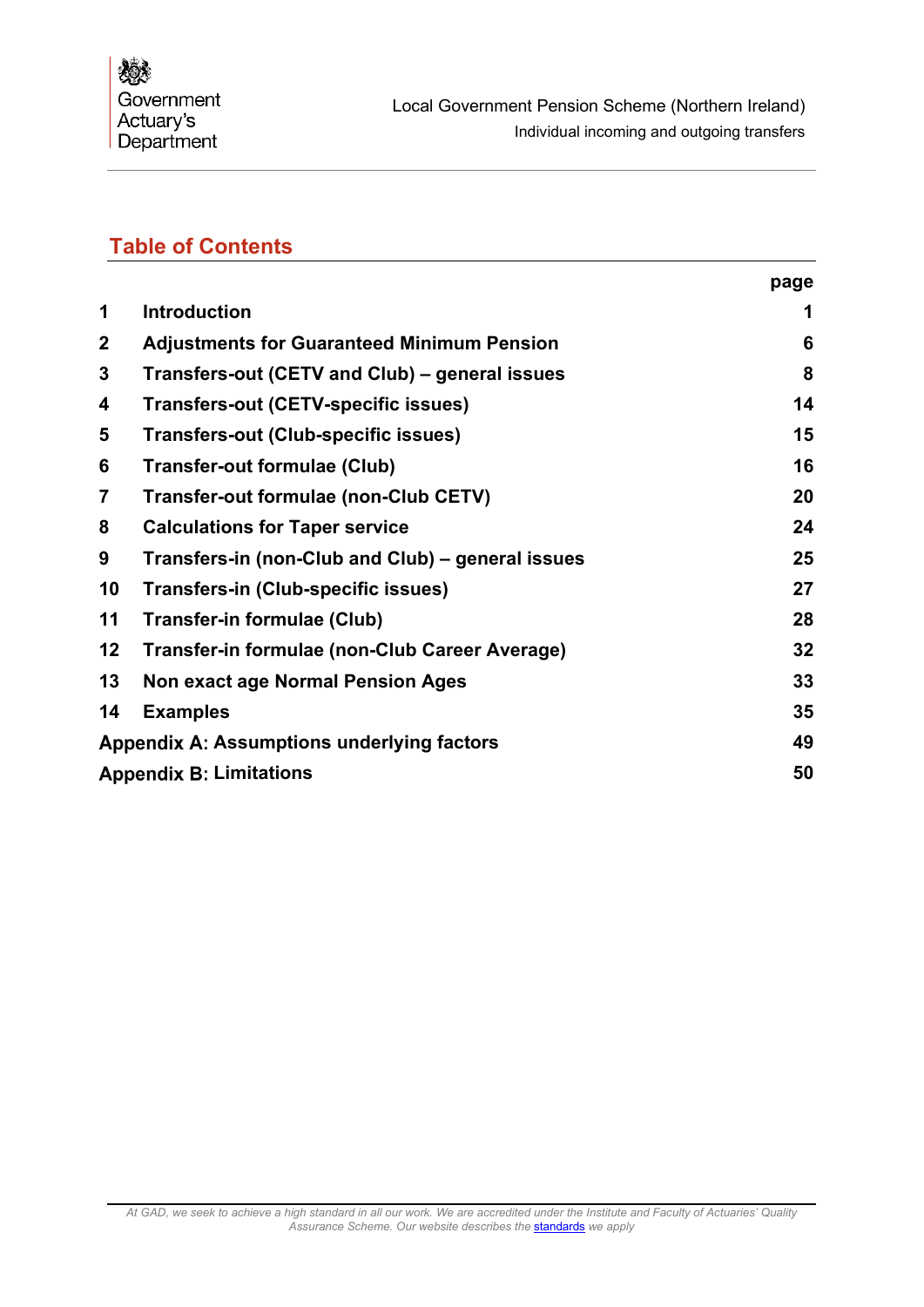## <span id="page-2-0"></span>**1 Introduction**

- 1.1 The Department for Communities ("DfC") is required under the Local Government Pension Scheme Regulations (Northern Ireland) 2014 ('the 2014 Regulations') (SRNI 2014/188), as amended, to issue actuarial guidance on the earned pension credited to a member's pension account where a transfer value has been accepted (regulations 112 and 113 of the 2014 Regulations).
- 1.2 Additionally, under Regulation 108 of the 2014 Regulations, a member may apply for a transfer payment out of the Scheme.
- 1.3 This guidance document relates to individual transfers from and into the Local Government Pension Scheme (LGPS) in accordance with Regulations 108, 112 and 113 of the 2014 Regulations. It sets out the general method for assessing:
	- Statutory (non-Club) Cash Equivalent Transfer Values (CETVs);
	- Club transfer values;
	- The benefits to be provided in respect of incoming CETVs; and
	- The benefits to be provided in respect of incoming Club transfer values representing either or both final salary pension rights and CARE benefits.
- 1.4 The remainder of this introduction contains:
	- Details of the implementation and future review of this guidance
	- Details about Club scheme transfers
	- Statements about the use of this note and third-party reliance
- 1.5 In the remainder of this note:
	- Section 2 provides details of the revised arrangements for adjusting cash equivalents to reflect a member's GMP.
	- Sections 3 to 7 describe the issues and set out the formulae for Club and non-Club transfers-out
	- Section 8 describes the calculations for Taper service
	- Sections 9 to 12 describe the issues and set out the formulae for Club and non-Club transfers-in
	- Section 13 describes approaches to use where interpolation between factors is required
	- Section 14 contains examples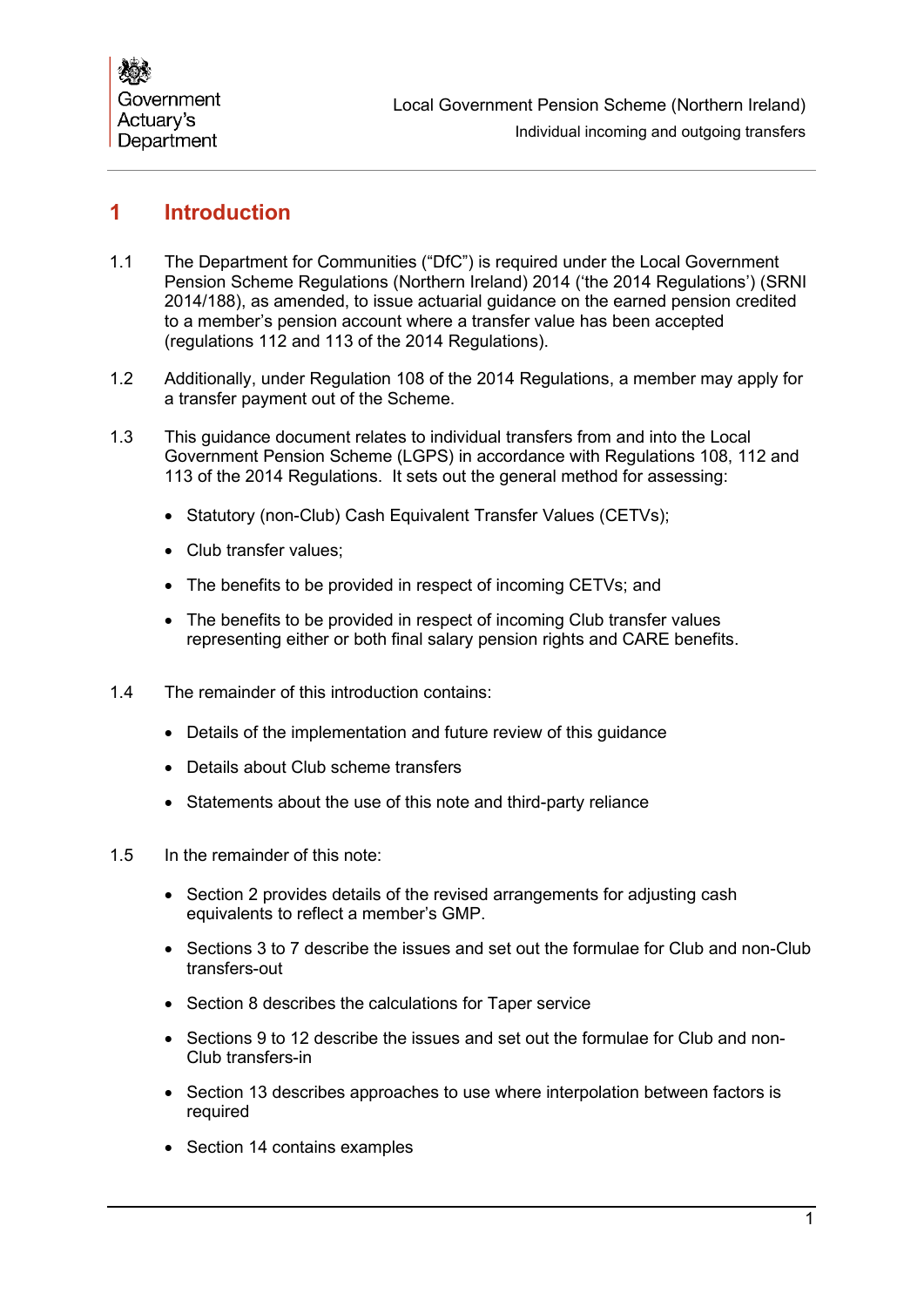

- Appendix A sets out the principal assumptions underlying the factors contained in this guidance note
- Appendix B sets out some important limitations

#### **Implementation and Review**

- 1.6 DfC is required to consult GAD before issuing actuarial guidance under the 2014 Regulations [Regulation 2(3) of the 2014 Regulations].
- 1.7 As part of this consultation, DfC has asked GAD to recommend actuarial guidance in respect of the regulations detailed below. This document forms GAD's recommendation for the actuarial guidance required by these regulations.
- 1.8 DfC has asked GAD to prepare guidance for administering authorities for the purpose of calculating transfer payments under Regulation 108 of the 2014 Regulations, including both:
	- Transfer payments in respect of Club Transfers, calculated in accordance with the Club Memorandum, and
	- CETV transfer payments, calculated in accordance with the Occupational Pension Schemes (Transfer Values) Regulations 1996 and based on assumptions set by DfC.

This document also sets out GAD's guidance for that purpose.

- 1.9 This note has effect only when this guidance is issued by DfC to the Northern Ireland Local Government Officers' Superannuation Committee (NILGOSC) in accordance with Regulation 2(3) of the 2014 Regulations and is subject to the implementation instructions provided at that time.
- 1.10 This note contains no factor tables, these can be found in the latest LGPS (Northern Ireland) consolidated factors workbook as the 100 series (Club) and 200 series (Non-Club) tables. These factors and this note provided have been prepared in light of our advice to DfC dated 30 October 2018 and its instructions following that advice.
- 1.11 This guidance together with the consolidated factor workbook supersede the previous version of guidance "The Local Government Pension Scheme (Northern Ireland Wales): Individual Incoming & Outgoing Transfers" dated 2 April 2015 and the subsequent factor suite "The Local Government Pension Scheme (Northern Ireland): Actuarial Factors for Individual Cash Equivalent and Club Transfers from 1 March 2017" dated 9 March 2017.
- <span id="page-3-0"></span>1.12 The non-club factors, other than GMP adjustment factors, took effect in advance of this guidance note. Non-Club CETV and CARE transfer-in factors were updated with effect from 30 October 2018 (note all Non-Club transfers were suspended from 29 October 2018 following the UK budget until updated factors were available). The GMP adjustment factors included with this note take effect from the date stipulated by DfC.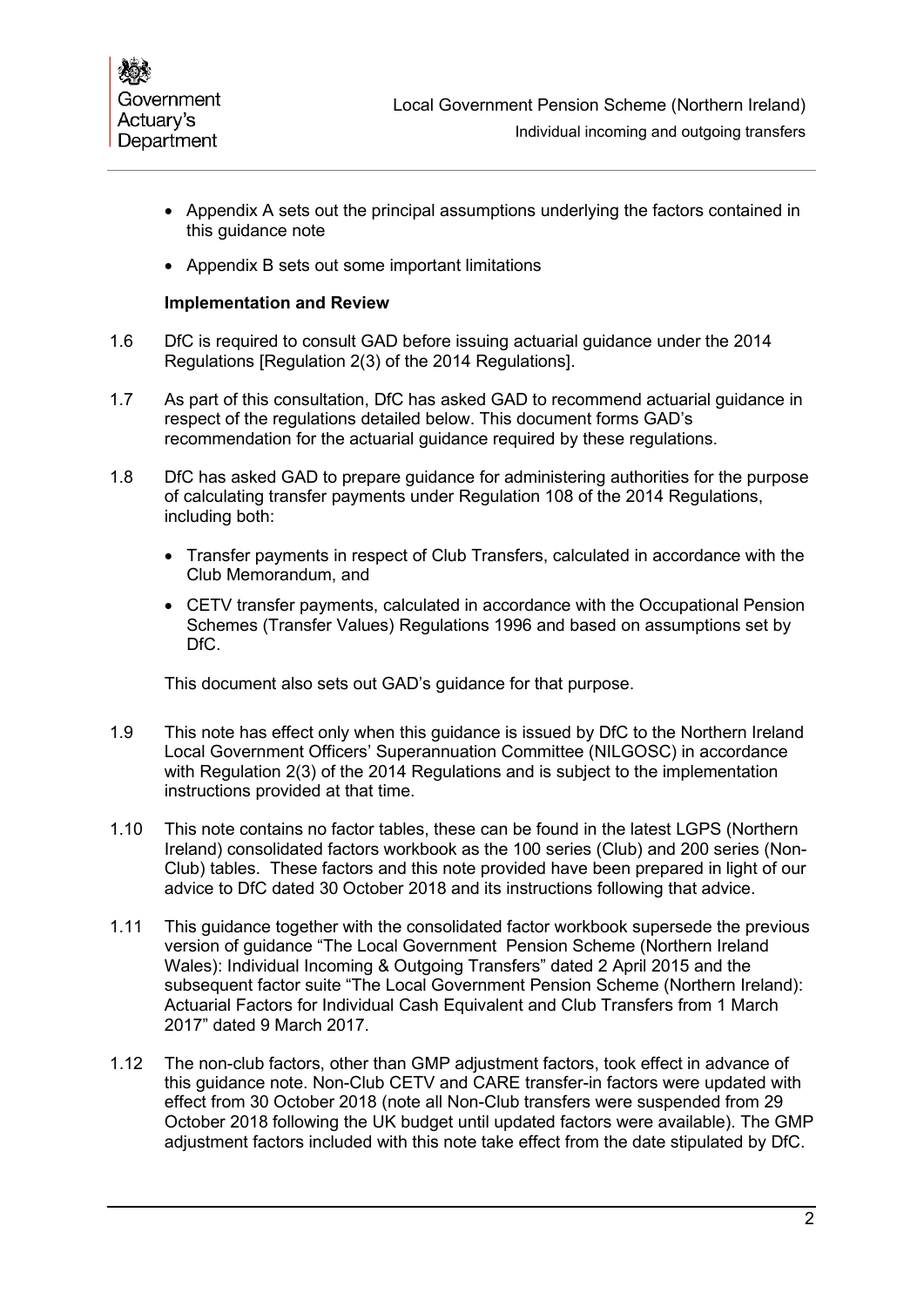- 1.13 This guidance document and the consolidated factor workbook incorporate the following significant updates:
	- non-Club changes to allow for full indexation of GMP being provided by the scheme for all members reaching State Pension age on or after 6 April 2016
	- revised DfC policy on eligible partner benefits to be assumed when calculating transfer values
	- Changes to the Public Sector Transfer Club introduced by new versions of the Club Memorandums (those effective from 1 March 2017 and 1 April 2019);
	- guidance regarding the interpolation of factors in cases where a member has a non-integer NPA.
	- a number of other small refinements have been made.
- 1.14 This guidance has been written for pension administrators and assumes some knowledge of general pension terminology, and some familiarity with retirement calculations for the Local Government Pension Scheme (Northern Ireland). Any questions concerning the application of the guidance should, in the first instance, be referred to GAD, via DfC.
- 1.15 The factors contained in this guidance will be subject to review periodically. This will depend on external circumstances, for example whenever there is a change in the SCAPE basis; when changes in the actuarial assumptions adopted for other scheme factors take place; or following each future actuarial valuation where mortality and other relevant experience is reviewed or if other credible and material information comes to light.

#### **Regulatory References**

- 1.16 Regulation 108 of the 2014 Regulations sets out a member's right to a transfer payment out of the scheme under Chapter 1 or 2 of Part 4ZA of the Pension Schemes Act 1993 (as amended) provided that the payment is a recognised transfer under the meaning of Section 169 of the Finance Act 2004.
- 1.17 Regulation 112 of the 2014 regulations sets out the circumstances under which a member can transfer accrued pension rights from another registered pension scheme into the LGPS scheme.
- 1.18 Upon acceptance of a transfer in from another pension arrangement, Regulation 113 of the 2014 regulations states that the administering authority must credit the active member's pension account with the appropriate amount of earned pension. The pension credit payable upon a non-Club transfer in is to be calculated in accordance with actuarial guidance issued by DfC.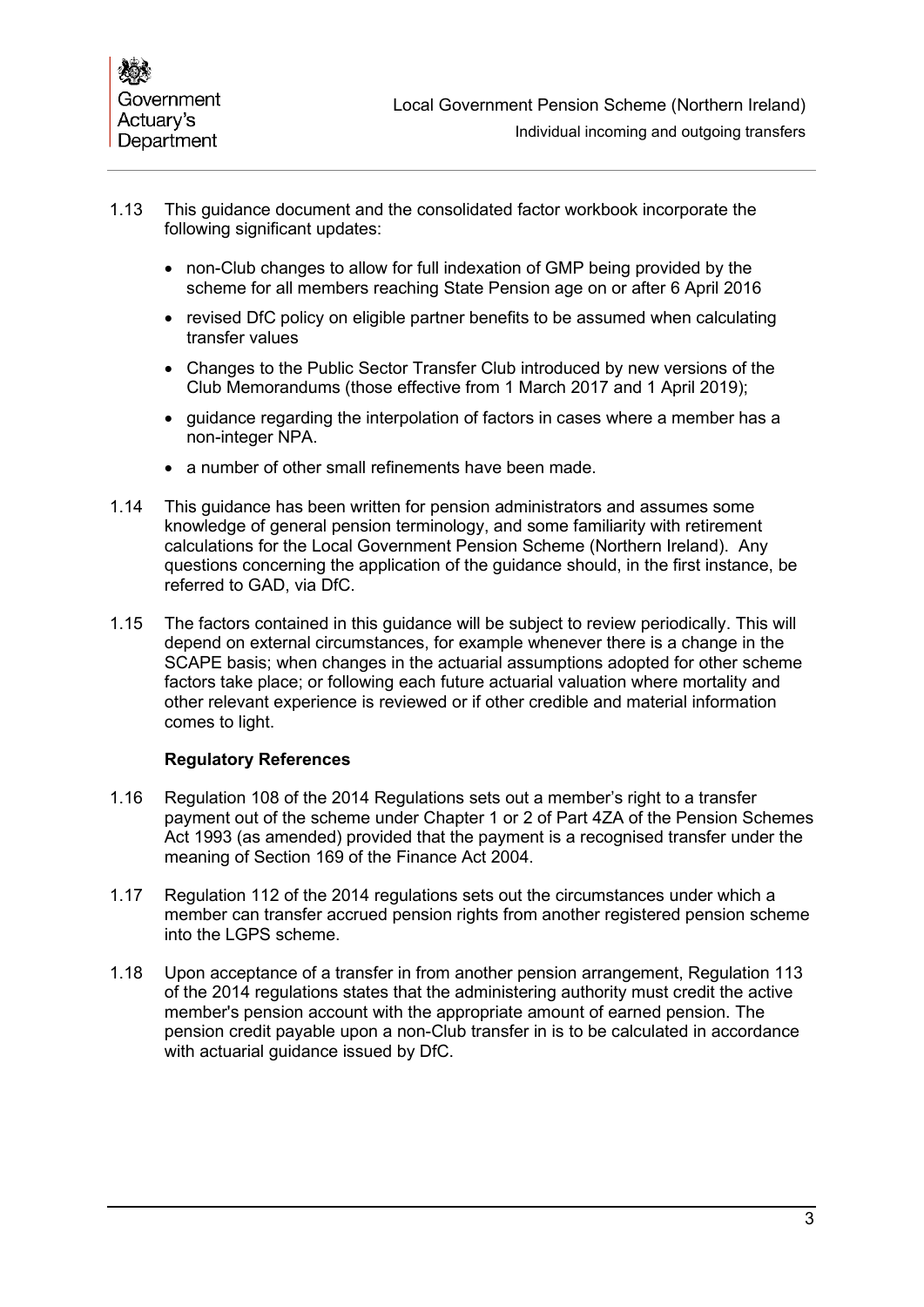1.19 Where a transfer payment is received into the 2015 Scheme in respect of a person from a different public service pension scheme, which includes a payment in respect of service which would have entitled the person to final salary benefits in that scheme, such payment shall entitle that person to benefits under the 2015 Scheme as if they were payable as final salary benefits under the 2009 Scheme so long as the person in respect of whom the transfer payment is received has had no continuous break in active membership of any public service pension scheme of more than five years since ceasing active membership in the scheme from which the transfer payment is received (Section 9 of the Local Government Pension Scheme (Amendment and Transitional Provisions) Regulations (Northern Ireland) 2014 (SRNI 2014/189) ('the 2015 Scheme Transitional Regulations'))

## **Further background on Club scheme transfers**

- 1.20 Transfers within the public sector transfer Club are covered by the "Club Memorandum"[1](#page-5-0) published by the Cabinet Office. This guidance is based on the April 2019 revision to that Memorandum which is effective from 1 April 2019. This guidance note should be read in conjunction with the Club Memorandum.
- 1.21 While the Scheme participates in the Club, administrators should comply with the Club Memorandum at all times, and in particular, consider the impacts on Club transfers-in and/or transfers-out of any changes that are made to the Club Memorandum, regardless of whether those changes have been incorporated into any updated version of this guidance or the associated consolidated factors workbook.
- 1.22 Paragraph [10.4](#page-28-1) of this guidance explains how incoming service credits are calculated for members whose pensionable pay in the LGPS exceeds the Club earnings cap, consistent with the requirements of the Club Memorandum.
- 1.23 Under Regulation 9(1) of the 2015 Scheme Transitional Regulations, where a transfer from a different public service pension scheme is received into the 2015 scheme which includes a payment in respect of service which would have entitled the person to final salary benefits in that scheme, such a payment shall entitle that person to benefits under the 2015 Scheme as if they were payable as final salary benefits under the 2009 Scheme, so long as the member has not had a continuous break in active membership of more than five years in any public service pension scheme since ceasing active membership in the scheme from which the transfer payment is received. Schedule 1 of the 2015 Scheme Transitional Regulations states that "Public service pension scheme" is defined in section 150(3) of the Finance Act 2004.
- 1.24 DfC have confirmed that any other inwards transfer payment representing final salary benefits that satisfies the requirements to be a Club transfer should also provide a service credit in the same way that it would have done under the 2009 Scheme.

<span id="page-5-0"></span><sup>1</sup> https://www.civilservicepensionscheme.org.uk/members/public-sector-transfer-club/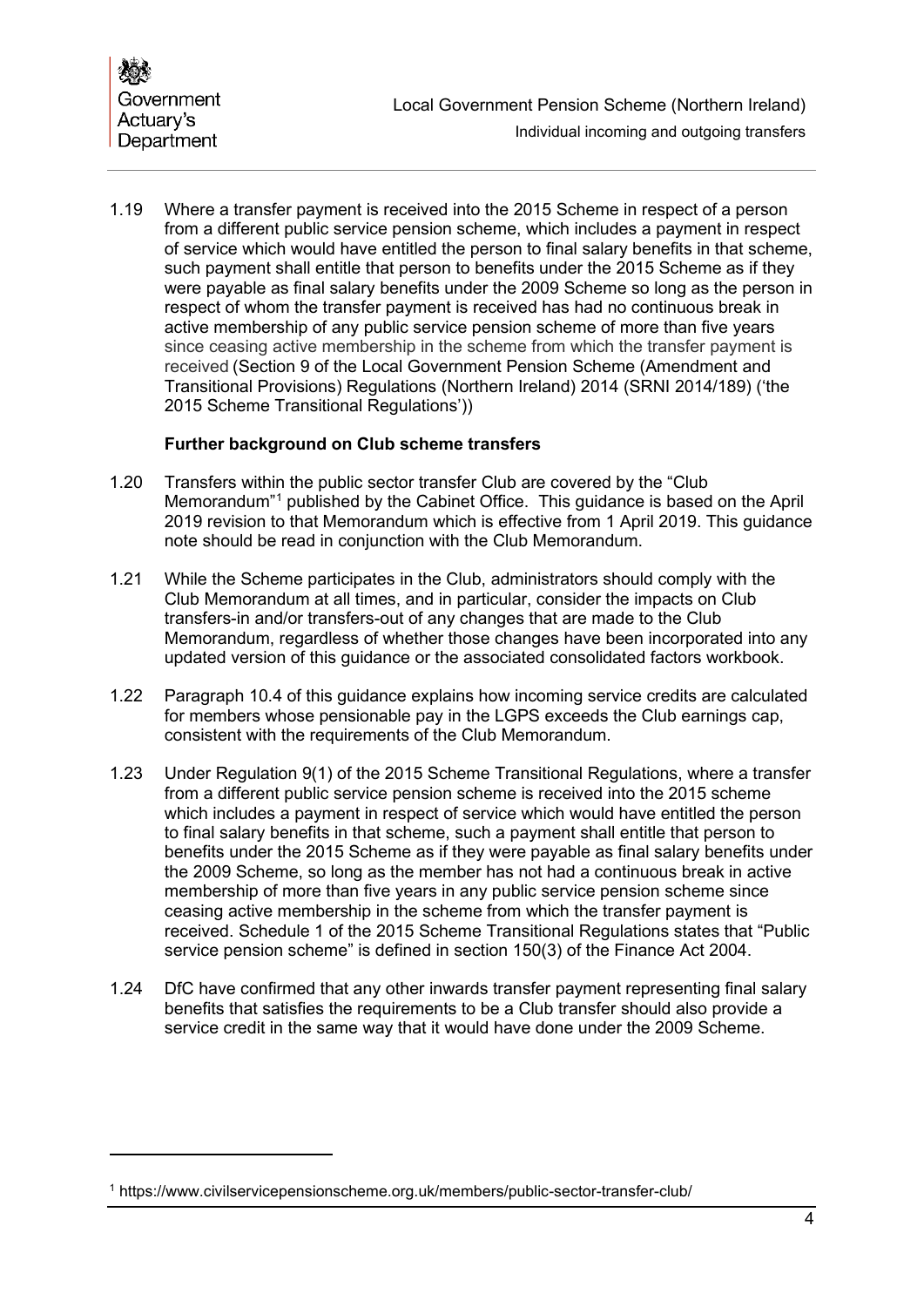

### **Third party reliance**

- 1.25 This guidance has been prepared for the use of the DfC and the scheme administrators for the purposes of demonstrating the application of the factors covered by this guidance only. This guidance may be published on the DfC and the scheme administrator's website but must not otherwise be reproduced, distributed or communicated in whole or in part to any other person without GAD's prior written permission.
- 1.26 Other than the DfC and the scheme administrators, no person or third party is entitled to place any reliance on the contents of this guidance, except to any extent explicitly stated herein. GAD has no liability to any person or third party for any action taken or for any failure to act, either in whole or in part, on the basis of this guidance, whether or not GAD has agreed to the disclosure of its advice to the third party.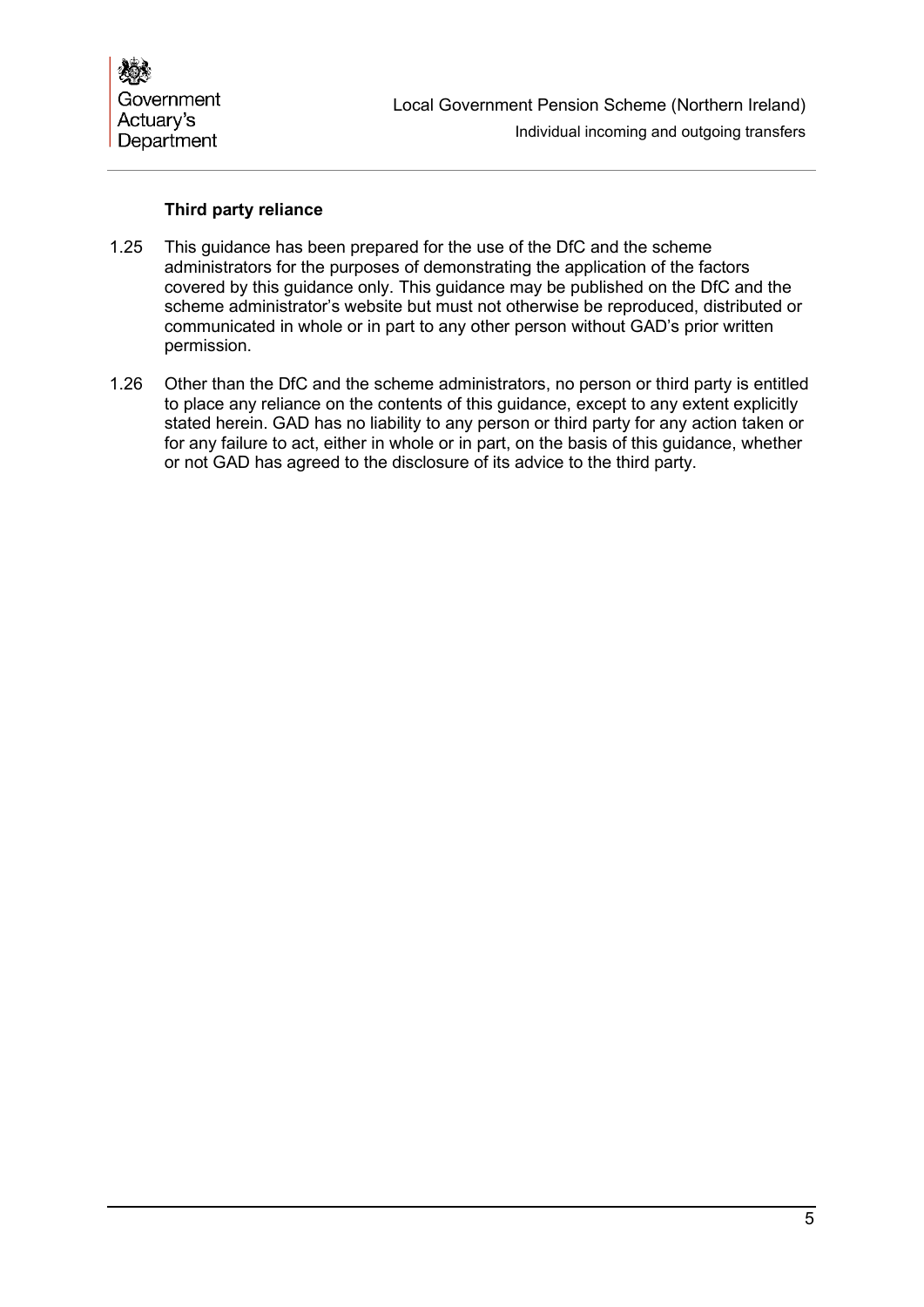## <span id="page-7-0"></span>**2 Adjustments for Guaranteed Minimum Pension**

- 2.1 The calculations and formulae in this guidance contain adjustments to reflect the inflationary increases on a member's Guaranteed Minimum Pension (GMP), which have historically been the responsibility of the State Scheme after GMP Payment Age.
- 2.2 Following the requirement to equalise GMPs, as set out in our letter "LGPS Northern Ireland GMP Equalisation: Calculations involving actuarial factors" dated 10 December 2019, and with effect as set out in [1.12;](#page-3-0) we have updated our GMP adjustment factors to allow the scheme providing for full indexation increases on GMP for all members reaching State Pension age (SPA) on or after 6 April 2016.

#### **Club transfers**

2.3 Since 1 March 2017, the calculation of Club transfers has not included adjustments for GMP benefits, therefore there is no change in these calculations.

## **Non-Club cash equivalent transfer values**

<span id="page-7-7"></span>2.4 The following table summarises the GMP adjustment to be applied, depending on whether the member reached SPA before or after 6 April 2016:

<span id="page-7-1"></span>

|                                                                   | Member reached SPA on or<br>before 5 April 2016             | Member reached SPA<br>on or after 6 April 2016     |
|-------------------------------------------------------------------|-------------------------------------------------------------|----------------------------------------------------|
| CETV – member below pension<br>age <sup>2</sup> for LGPS benefits | Not applicable $3$                                          | GMP adjustment (cost)<br>per tables x-201 to x-208 |
| CETV – member above pension<br>age for LGPS benefits <sup>4</sup> | GMP adjustment (saving)<br>per tables x-301 to x-304        | No GMP adjustment                                  |
| Pensioner cash equivalent <sup>4</sup><br>(for divorce purposes)  | GMP adjustment (saving)<br>per tables x-301 to x-304        | No GMP adjustment                                  |
| Non-Club transfer in                                              | Refer to DfC for onward<br>transmission to GAD <sup>5</sup> | No GMP adjustment <sup>6</sup>                     |

<span id="page-7-2"></span><sup>2</sup> Pension age for LGPS benefits refers to the benefit tranche GMP is assigned to: see section [7](#page-21-0) for further details.

<span id="page-7-3"></span><sup>3</sup> Only possible if effective date is before 6 April 2016; any such case should be referred to DfC for onward transmission to GAD if the member has a GMP.

<span id="page-7-4"></span><sup>4</sup> See the guidance note *Local Government Pension Scheme (Northern Ireland): Pension Sharing Following Divorce. Factors and guidance.*

<span id="page-7-5"></span><sup>5</sup> Only need to refer if the member has a GMP.

<span id="page-7-6"></span><sup>&</sup>lt;sup>6</sup> Once this quidance is brought into effect there now will be no instances where GMP adjustments should be applied to transfers in (except on a case by case basis for members reaching SPA before 5 April 2016). For ease updating of administration systems, the transfer in tables in the consolidated factor workbook still contain the GMP adjustment factors, but the factor values in all these columns have been changed to zero.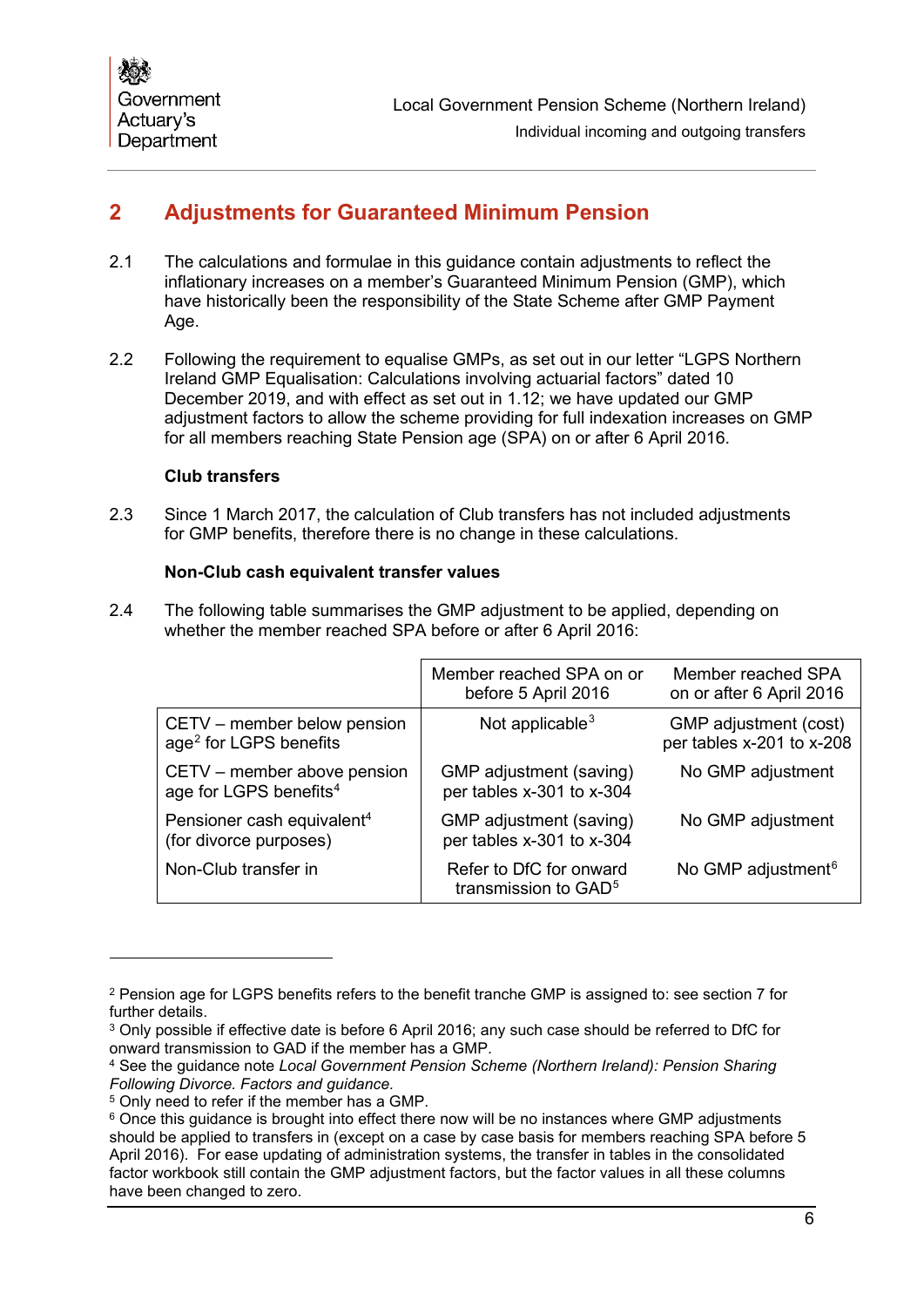

- 2.5 These new GMP adjustment factors for non-club transfers supersedes the interim solution for the GMP equalisation of public service pensions set out in the guidance note *"The Local Government Pension Scheme (Northern Ireland): Individual Incoming & Outgoing Transfers, Pensioner cash equivalent factors on divorce: Non-Club GMP adjustment addendum"* dated 27 April 2016, amended in January 2018.
- 2.6 The "interim solution" affected members reaching SPA on or after 6 April 2016 but prior to 6 April 2021. The approach in this latest guidance also affects transferring members who will reach SPA on or after 6 April 2021 (i.e. members with a date of birth on or after 6 April 1955).
- 2.7 The factors provided can be used for women with dates of birth between 6 April 1953 and 5 April 1955 inclusive whose Critical Retirement Date is after their 60th birthday and who have not reached either their Critical Retirement Date or normal retirement age at the relevant date. These cases no longer need to be referred to DfC.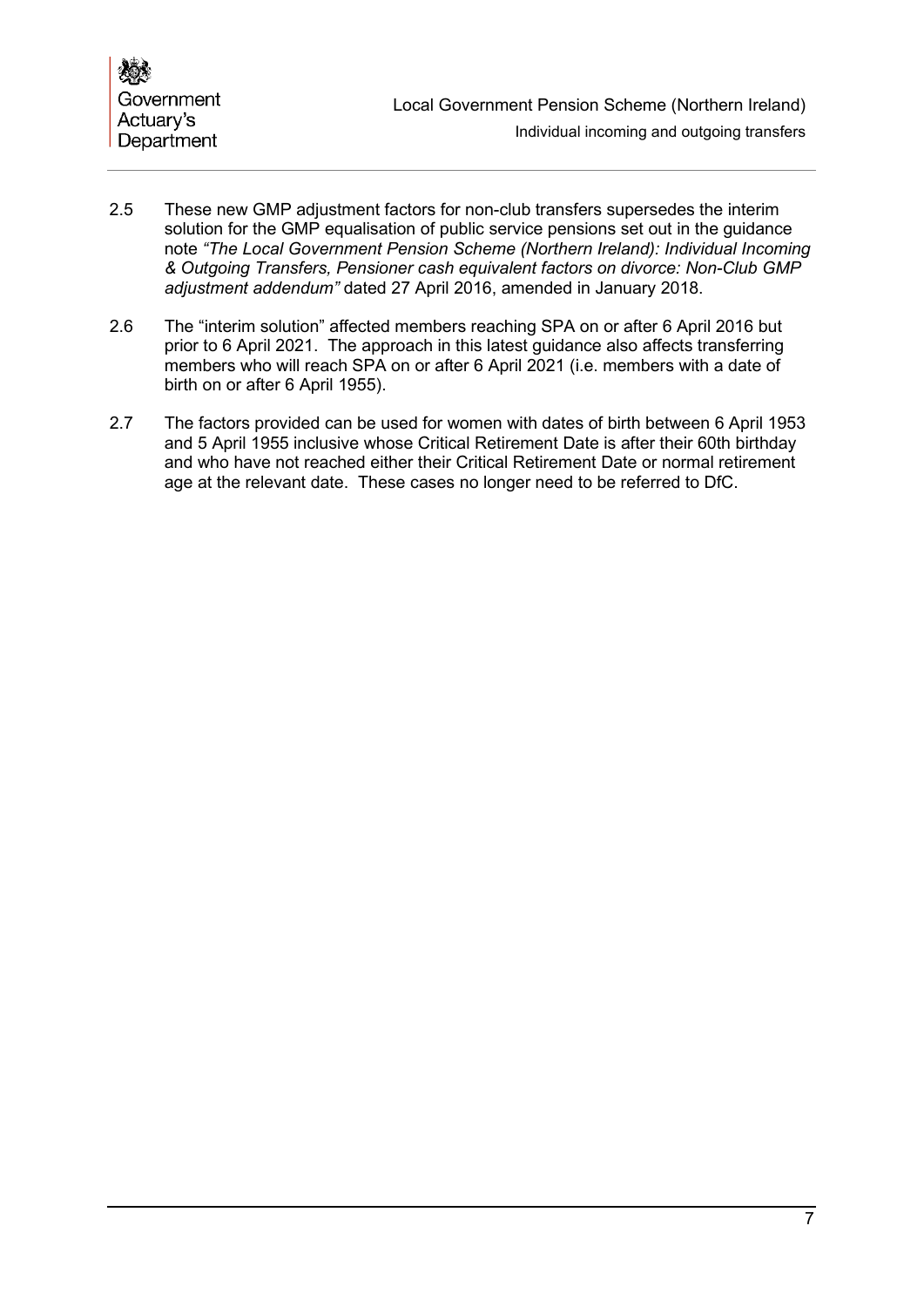## <span id="page-9-0"></span>**3 Transfers-out (CETV and Club) – general issues**

3.1 The transfer value calculations can be complex due to changes that have occurred in the LGPS, both in respect of the form of benefits accrued and in the ages at which members can take their pension benefits.

## **Changes to form of benefits**

- 3.2 LGPS benefits changed from 1 April 2015. Benefits accrued from that date are on a CARE basis, whereas benefits were accrued on a final salary basis before 1 April 2015.
- 3.3 Service between 1 April 2009 and 31 March 2015 was based on an accrual rate of 1/60th ("60ths") with no retirement grant, whereas service before 1 April 2009 was based on an accrual rate of 1/80th ("80ths") with a retirement grant of 3/80ths.
- 3.4 Where relevant, benefits need to be split between those relating to membership in the following periods and each element valued separately:
	- before 1 April 2008;
	- between 1 April 2008 and 31 March 2009;
	- between 1 April 2009 and 31 March 2015;
	- between 1 April 2015 and 31 March 2016;
	- between 1 April 2016 and 31 March 2020; and
	- after 1 April 2020.
- 3.5 Benefits from 1 April 2015 may be subject to a final salary underpin. See the current Early Payment of Pension guidance for further details on the application and calculation of this underpin. Where the underpin affects the member's benefits, the case should be referred to DfC for onward transmission to GAD.

#### **Changes to pension ages**

- 3.6 The pension ages at which members can take their benefits unreduced can differ for different periods of service. There are four possibilities in this regard, and some members may have accrued service with more than one element:
	- Critical Retirement Age ('CRA') (determined as the Rule of 85 age for each member, with a minimum of 60, and therefore an age between 60 and 65)
	- Pension Age 65
	- "Taper" service in which a generous early retirement factor is applied on retirement before normal retirement age, but not as generous as assuming unreduced retirement from the Critical Retirement Age
	- Normal Pension Age (NPA, the higher of age 65 and the member's State Pension Age).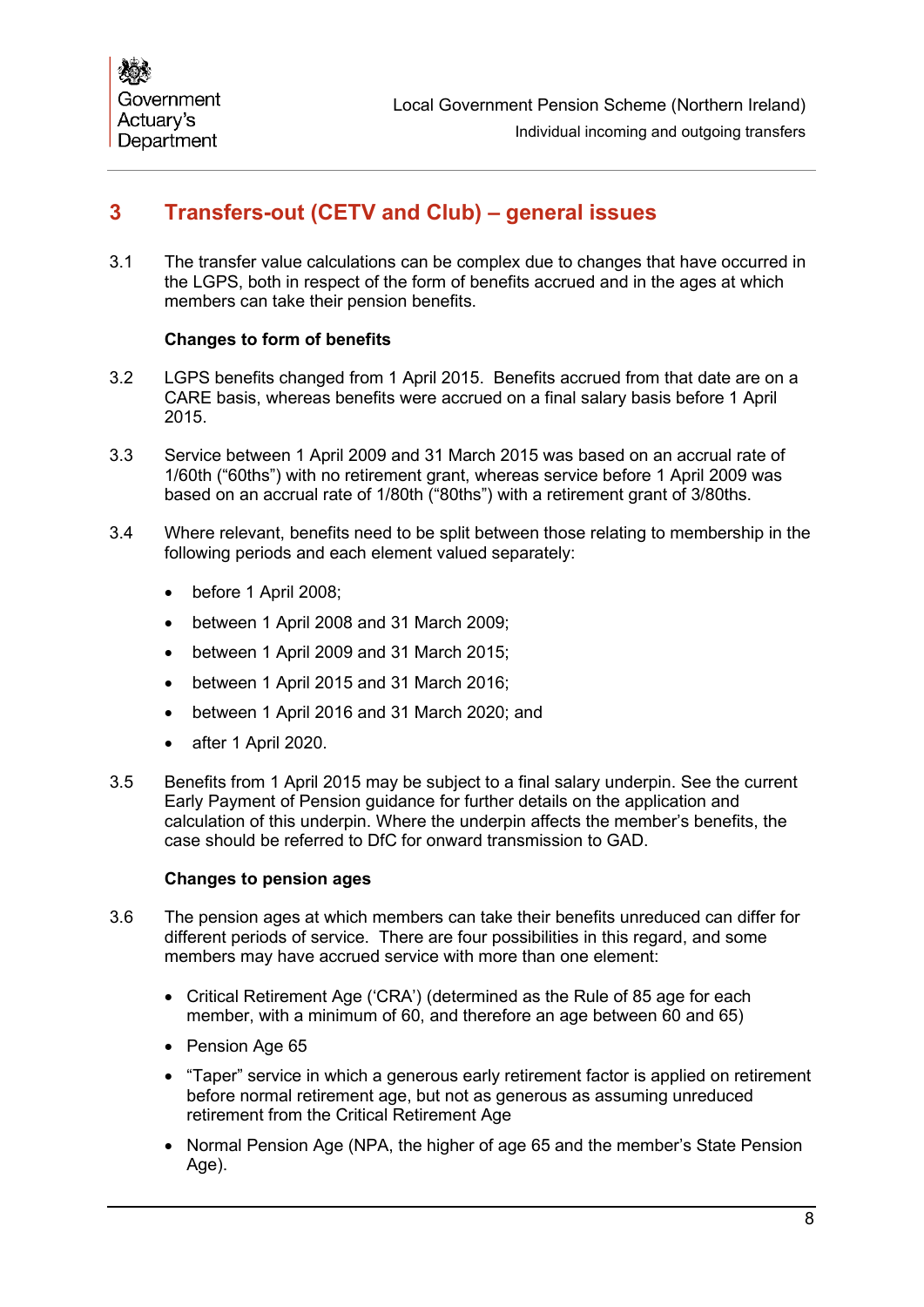- 3.7 For example, some members could have accrued service based on a Critical Retirement Age (less than 65), a State Pension Age of 66, as well as Taper service.
- 3.8 DfC has confirmed that State Pension Age for the purpose of calculating transfer value factors should be as set out in legislation in force at the guarantee date.
- 3.9 The factors accommodate the NPA members will have in relation to service on and after 1 April 2015. However, in relation to benefits earned prior to 1 April 2015 which are payable by reference to a CRA below age 65, the approach is to value the benefits first using a central factor based on age 65 and then to apply a conversion factor so as to reflect the actual CRA. For each element of pre-2015 service to which a particular retirement age attaches, a separate calculation will be required using conversion factors for that specific retirement age.

#### **Combinations of accrual rate and pension age**

- 3.10 There will be many different combinations of accrual rate and pension age. Table 1 below summarises the different combinations that apply depending on which of four categories the member belongs to (see paragraph [3.14\)](#page-10-0) and the period of membership being considered (see paragraph [3.15\)](#page-10-1).
- 3.11 Separate calculations will be required for each different combination of accrual rate and pension age.
- 3.12 It may be necessary to calculate up to six intermediate CETVs reflecting different combinations of pension age and service period.
- 3.13 If such a member has additional pension, or membership gained other than through active service, then those benefits may also have a different retirement age, in which case those elements will also require a separate calculation.
- <span id="page-10-0"></span>3.14 The four categories of members are defined below
	- Group 1: A member who was an active member prior to 1 October 2006, and born on 31 March 1956 or earlier;
	- Group 2: A member who was an active member prior to 1 October 2006, and born between 1 April 1956 and 31 March 1960 inclusive and who would reach their Critical Retirement Age by 31 March 2020;
	- Group 3: A member who was an active member prior to 1 October 2006 who is not a Group 1 or Group 2 member;
	- Group 4: A member who was not a member prior to 1 October 2006.
- <span id="page-10-1"></span>3.15 A member's total membership should be divided into the following Parts: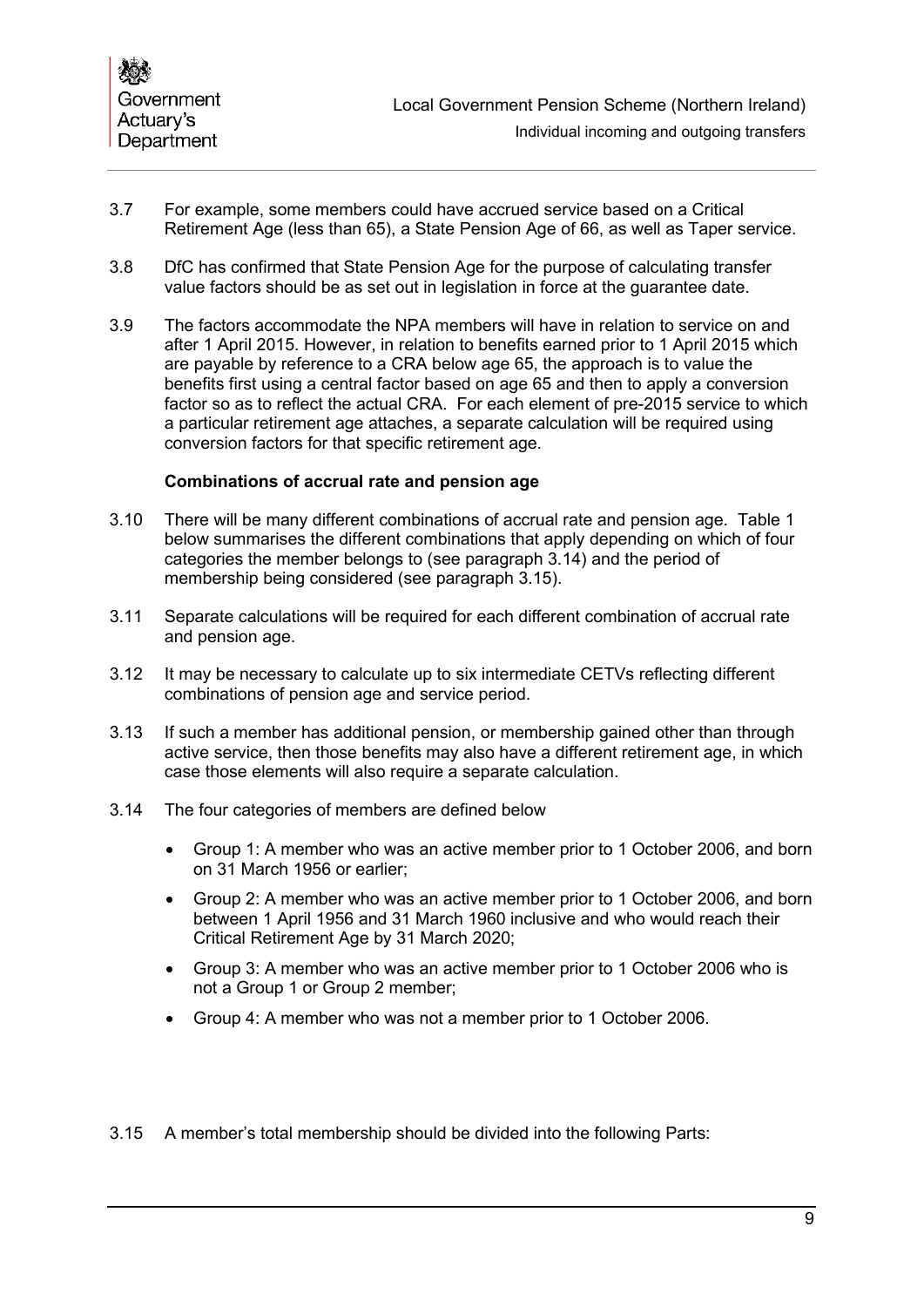

- Part A: Membership up to 31 March 2008
- Part B: Membership from 1 April 2008 to 31 March 2009
- Part C1: Membership from 1 April 2009 to 31 March 2015
- Part C2: Membership from 1 April 2015 to 31 March 2016
- Part D: Membership from 1 April 2016 to 31 March 2020
- Part E1: Membership from 1 April 2020
- Part E2: These benefits do not relate to accrual during periods of membership, but include benefits acquired prior to 1 April 2020 which have an NPA of 65.

The various combinations required for taking into account during CETV calculations are as set out in Table 1.

## **Table 1: combinations of pension age and accrual rate for Club and CETV calculations**

|                     | Group 1     |             | Group 2     |             | Group 3     |             | Group 4     |             |
|---------------------|-------------|-------------|-------------|-------------|-------------|-------------|-------------|-------------|
|                     | Pension     | Accrual     | Pension     | Accrual     | Pension     | Accrual     | Pension     | Accrual     |
|                     | age         | rate        | age         | rate        | age         | rate        | age         | rate        |
| Part A              | <b>CRA</b>  | 80ths       | <b>CRA</b>  | 80ths       | <b>CRA</b>  | 80ths       | <b>PA65</b> | 80ths       |
| Part B              | <b>CRA</b>  | 80ths       | Taper       | 80ths       | <b>PA65</b> | 80ths       | <b>PA65</b> | 80ths       |
| Part C1             | <b>CRA</b>  | 60ths       | Taper       | 60ths       | <b>PA65</b> | 60ths       | <b>PA65</b> | 60ths       |
| Part C <sub>2</sub> | <b>CRA</b>  | <b>CARE</b> | Taper       | <b>CARE</b> | <b>NPA</b>  | <b>CARE</b> | <b>NPA</b>  | <b>CARE</b> |
| Part D              | <b>NPA</b>  | <b>CARE</b> | Taper       | <b>CARE</b> | <b>NPA</b>  | <b>CARE</b> | <b>NPA</b>  | <b>CARE</b> |
| Part E1             | <b>NPA</b>  | <b>CARE</b> | <b>NPA</b>  | <b>CARE</b> | <b>NPA</b>  | <b>CARE</b> | <b>NPA</b>  | <b>CARE</b> |
| Part E <sub>2</sub> | <b>PA65</b> | No.         | <b>PA65</b> | No          | <b>PA65</b> | No          | <b>PA65</b> | No.         |
|                     |             | accrual     |             | accrual     |             | accrual     |             | accrual     |

Where:

- CRA is the member's 'Critical Retirement Age' as defined in paragraph [3.16](#page-11-0) below
- NPA is the member's Normal Pension Age in the 2015 Scheme (State Pension Age or, if higher, age 65)
- Taper indicates tapered early retirement reduction factors apply as described in section [8](#page-25-0)
- PA65 is a pension age of 65

## **Critical Retirement Age**

- <span id="page-11-0"></span>3.16 The member's Critical Retirement Age is the earliest age at which they would have satisfied the 85 year rule for the purposes of Schedule 3 of the 2015 Scheme Transitional Regulations, subject to the limit set out in paragraph [3.17](#page-11-1) below.
- <span id="page-11-1"></span>3.17 A member's Critical Retirement Age cannot be greater than age 65 and is taken as being subject to a minimum of age 60.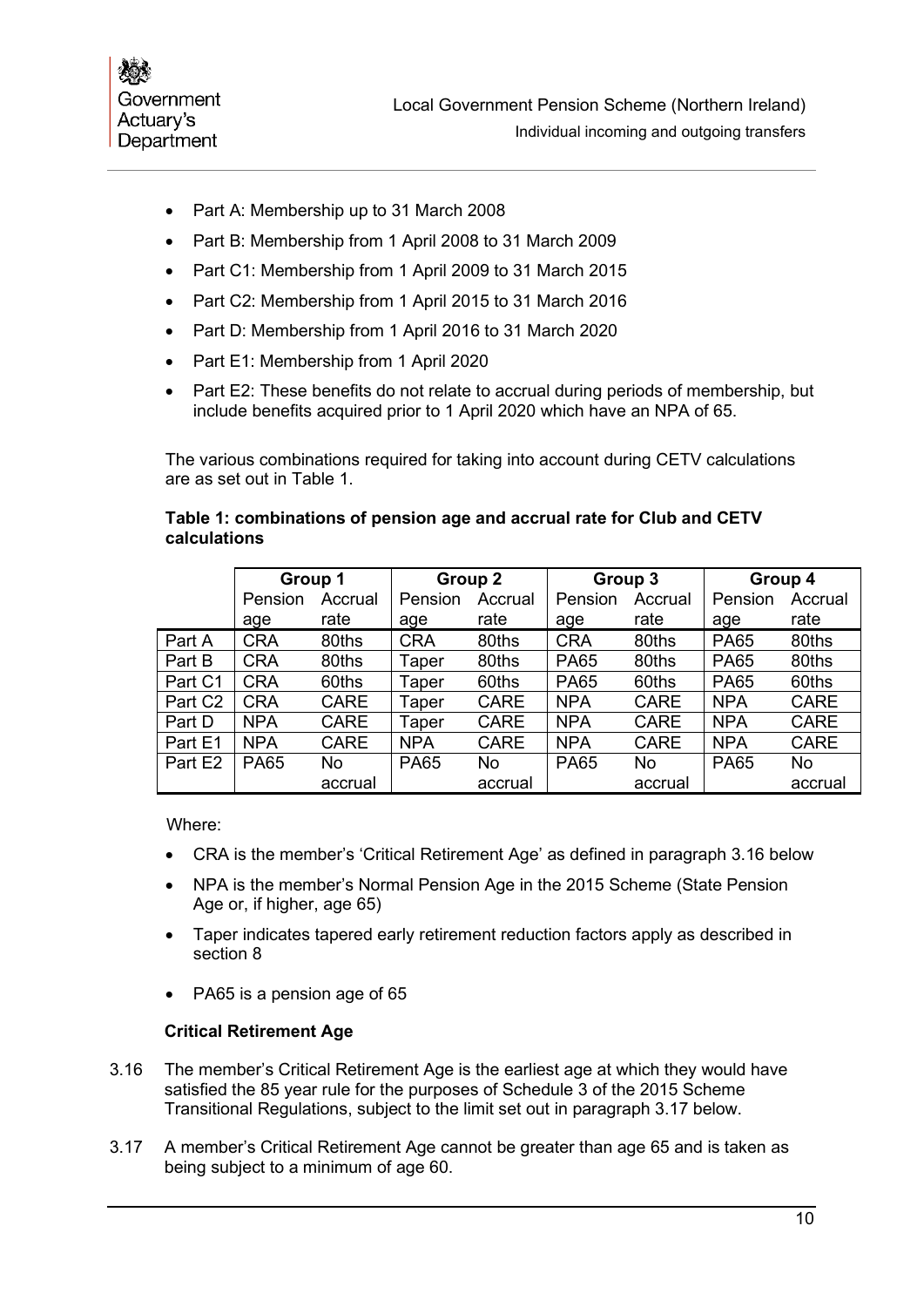### **Guarantee Date**

- 3.18 The relevant date for calculating a transfer value is the "guarantee date" as defined in The Occupational Pension Schemes (Transfer Values) Regulations 1996.
- 3.19 A transfer value should be guaranteed for three months from the guarantee date. If a request to pay the transfer value is made within three months of the guarantee date, it will not be necessary to recalculate the transfer value, provided the payment is made within 6 months of the guarantee date. If the payment is not made within that time, NILGOSC must:
	- For a Club transfer, recalculate the Club transfer amount as at the date of payment. Please refer to section 4.5 and 4.6 of the Club Memorandum for further details.
	- For a CETV, in accordance with the Occupational Pension Schemes (Transfer Values) Regulations 1996, pay the larger of:
		- a) the recalculated transfer amount as at the date of payment, and
		- b) the original amount, increased with interest for the period between the guarantee date and the date of payment, calculated on a daily basis at an annual rate of 1% above base rate.

#### **Calculation of pension benefits**

3.20 The benefits to be valued for a deferred member should include revaluation reflecting the most recent Treasury Order or Pensions Increase Order at the guarantee date. Details regarding adjustments for GMPs are described in the relevant section of this guidance document.

#### **Eligible Partner benefits used in the calculations**

- 3.21 The pension payable to an eligible partner on the death of a member depends on a number of factors. For example, for female members, the benefits payable to a surviving same-sex civil partner may be higher than to a widower and the level of benefit can vary depending on whether any marriage or civil partnership occurred before or after the member left the LGPS.
- 3.22 DfC have confirmed that the calculations of Club and cash equivalent transfer values should use the same assumption on survivor entitlement for all members regardless of their gender or current relationship with a potential future survivor. The calculation should use the survivor benefit amount that would be payable to a pre-leaving female spouse (widow).
- 3.23 For transfer value quotations requested for the purposes of divorce proceedings, DfC have confirmed that the survivor's benefit should be determined as the rate payable to a survivor of a post exit marriage or partnership of the same type as the relationship being dissolved.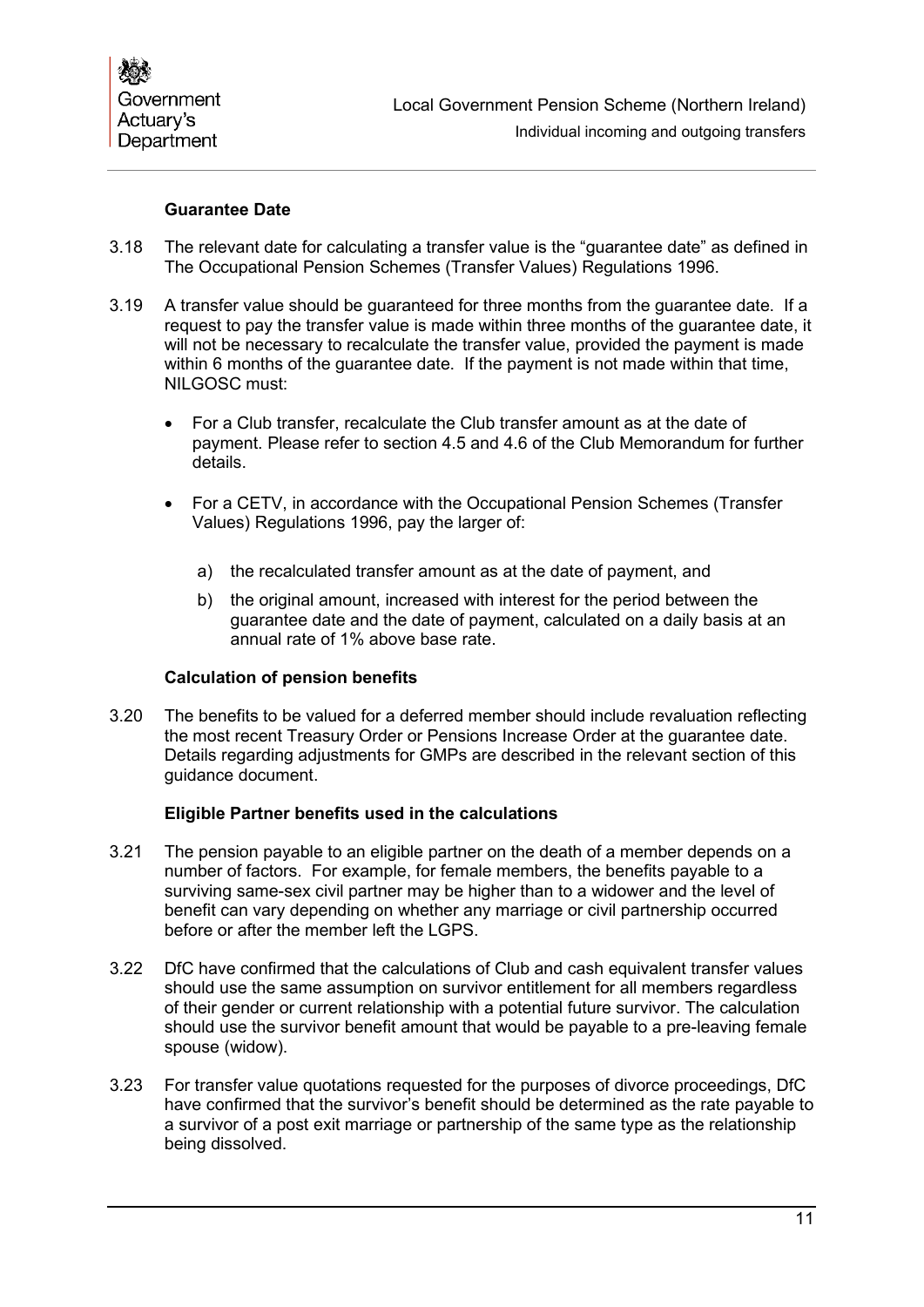

#### **Miscellaneous issues**

- 3.24 A transfer-out by a Councillor of pre-2015 benefits is always on a non-Club basis, whether the receiving scheme is a Club or a non-Club scheme. Any benefits from LGPS service as a non-councillor can be transferred on Club terms.
- 3.25 A member may be receiving pension benefits whilst still accruing further benefits, for example after "flexible retirement". If such a member leaves service and requests a Club transfer, then the Club transfer should allow only for the deferred benefits to be transferred, not the benefits in payment. The latter are not transferred but remain in payment from the LGPS. GAD understands such a member is not normally entitled to an outwards CETV transfer. If a non-club CETV transfer is granted, then similarly the transfer should only allow for the deferred benefits. However, in the event that a member requires a CETV for divorce purposes, the value of both the uncrystallised and crystallised benefits should be considered as set out in the guidance on Pensioner Cash Equivalents on divorce.
- 3.26 The Early Retirement guidance provides instructions on how to allocate periods of membership not gained through active service to the Part A, B, C1, C2, D, E1, or E2 membership.
- 3.27 Additional Pension benefits under regulations 18 (Additional pension contributions) or 32 (Award of additional pension) of the 2014 Regulations do not require an accrual rate to calculate and their value should be calculated using the relevant NPA factors. The factors should be applied to the accrued additional pension in the same way as they would be applied to other accrued pension for service from April 2015. Additional pension benefits purchased prior to 1 April 2015 should be valued using PA65 factors.
- 3.28 However, special CETV factors will be required where the election to purchase additional pension was made before 1 April 2012. This is because the additional pension for those elections increases in deferment and in payment by RPI, rather than CPI under the Pensions Increase Acts. Requests for the special factors should be made to GAD via DfC.
- 3.29 For outer Club transfer outs, when a member with Added Pension purchased under the final salary scheme takes an outer Club transfer to another scheme, the transfer value must be calculated by the sending scheme in two parts:
	- The final salary element is calculated on outer Club terms; and
	- The Added Pension element is calculated on non-Club terms
- 3.30 All Club and outgoing non-Club CETV calculations in relation to 60ths or CARE benefits should be undertaken using only the pension factors and ignoring the lump sum factors.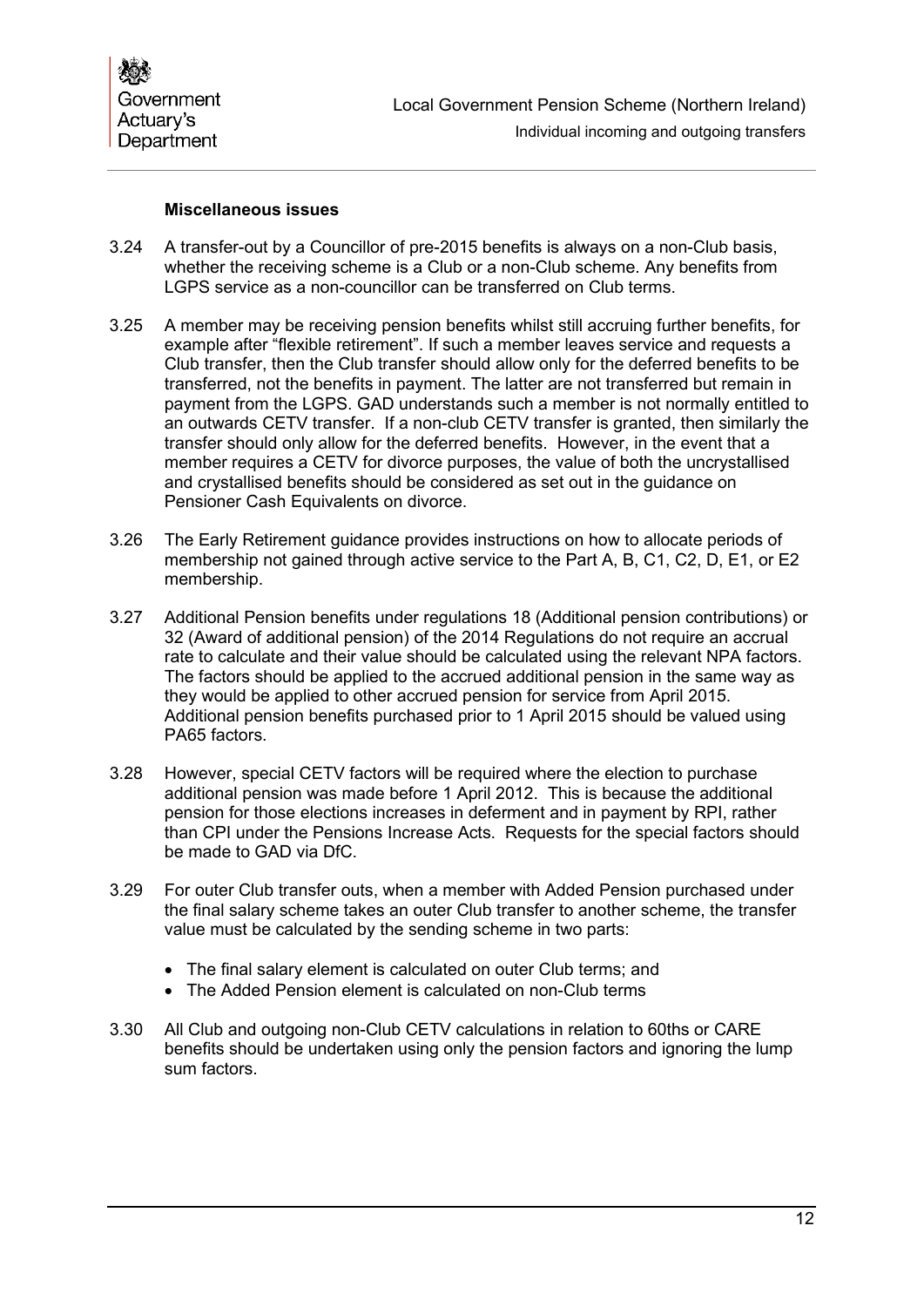- <span id="page-14-0"></span>3.31 Where a member is over the age by reference to which an element of the transfer value is calculated (e.g. where a member is aged 61 and the CRA applicable to an element of the transfer value is age 60), the transfer value for that element should be based on the immediate pension factors as set out in the Club tables for Club cases (provided in the consolidated factors workbook) and the GAD pensioner on divorce tables and formula for non-Club cases.
- 3.32 The transfer value is calculated using the amount of benefit that would come into payment had the member retired on the day immediately before the Calculation date. It should be assumed that no pension is commuted for a lump sum. Where a member is over age 65 or for benefits accrued after 1 April 2015, over SPA, the pension and retirement grant used in the calculation should include late retirement uplifts as set out in the guidance Local Government Pension Scheme (Northern Ireland): Late Retirement.
- 3.33 Formulae and factors to value Protected Rights benefits are not included in this guidance. Such calculations are not expected to be routinely needed for CETV calculations following the abolition of contracting-out on a Money Purchase basis from 6 April 2012. NILGOSC should contact DfC in respect of any cases in which Protected Rights calculations are required, for onward transmission to GAD.
- 3.34 A cash equivalent required for uncrystallised benefits, for the purposes of divorce, should be calculated using the factors and formulas for non-Club CETVs.
- 3.35 Inter-fund transfers should be treated according to the separate and specific guidance issued on the subject by the DfC.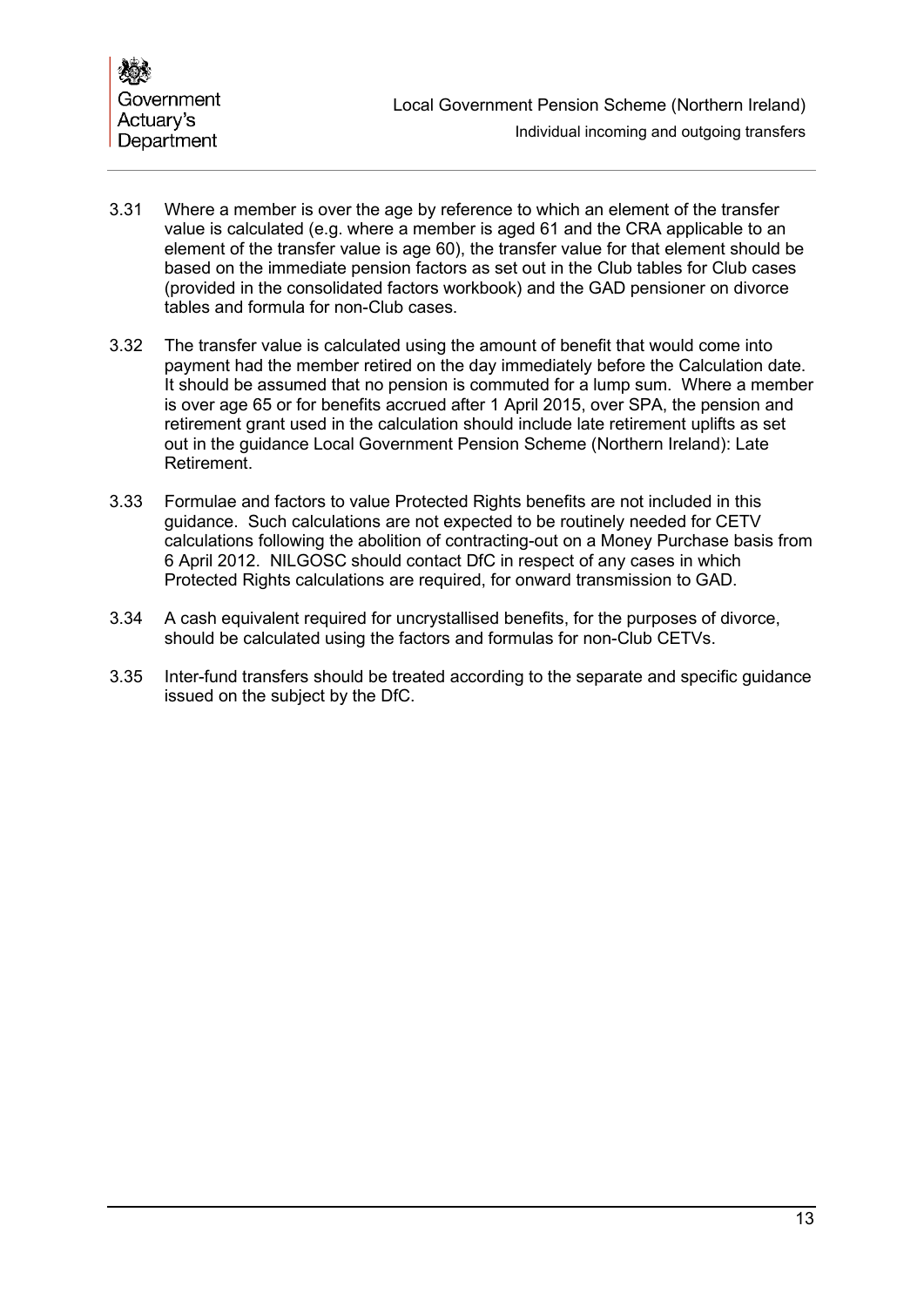## <span id="page-15-0"></span>**4 Transfers-out (CETV-specific issues)**

- 4.1 Under Chapters 1 and 2 of Part 4ZA of the Pension Schemes Act 1993, certain members are entitled to a statement of entitlement in relation to a cash equivalent, or to notification of right to a cash transfer sum. Under Chapter 1 of Part IV of the Welfare Reform and Pensions Act 1999, certain members are entitled to a statement of the cash equivalent of their benefits for the purpose of divorce or dissolution of a civil partnership.
- 4.2 If the scheme has previously received a non-Club transfer-in in respect of the member, then an underpin applies in the case of a non-Club transfer value calculation. The underpin is equal to the amount of the transfer value received plus member contributions paid to the LGPS.

## **Pension debit and scheme pays offset members**

- 4.3 For members with one or more pension debits resulting from divorce, and/or one or more pension offsets resulting from any Scheme Pays elections, the transfer value calculation is calculated in two stages:
- 4.3.1 First, a gross transfer value should be calculated ignoring the pension debits and/or scheme pays offsets.
- 4.3.2 Second, the value of each pension debit and/or scheme pays offset should be calculated (i.e. the transfer value of a deferred pension of the same amount as the pension debits or scheme pays offsets applicable at PA65 or NPA as appropriate). The transfer value quoted and paid is the net amount i.e. the gross transfer value less the value of all applicable pension debits and scheme pays offsets.

## **European Union scheme transfers**

4.4 European Union scheme transfers under regulation 114 of the 2014 Regulations should be calculated as a normal non-Club CETV using the existing factors. The administrator should ensure that they follow the appropriate process for a transfer to the EU scheme, including obtaining any necessary mandates from the member. NILGOSC should ensure that they take all necessary legal advice when processing European Union scheme transfers.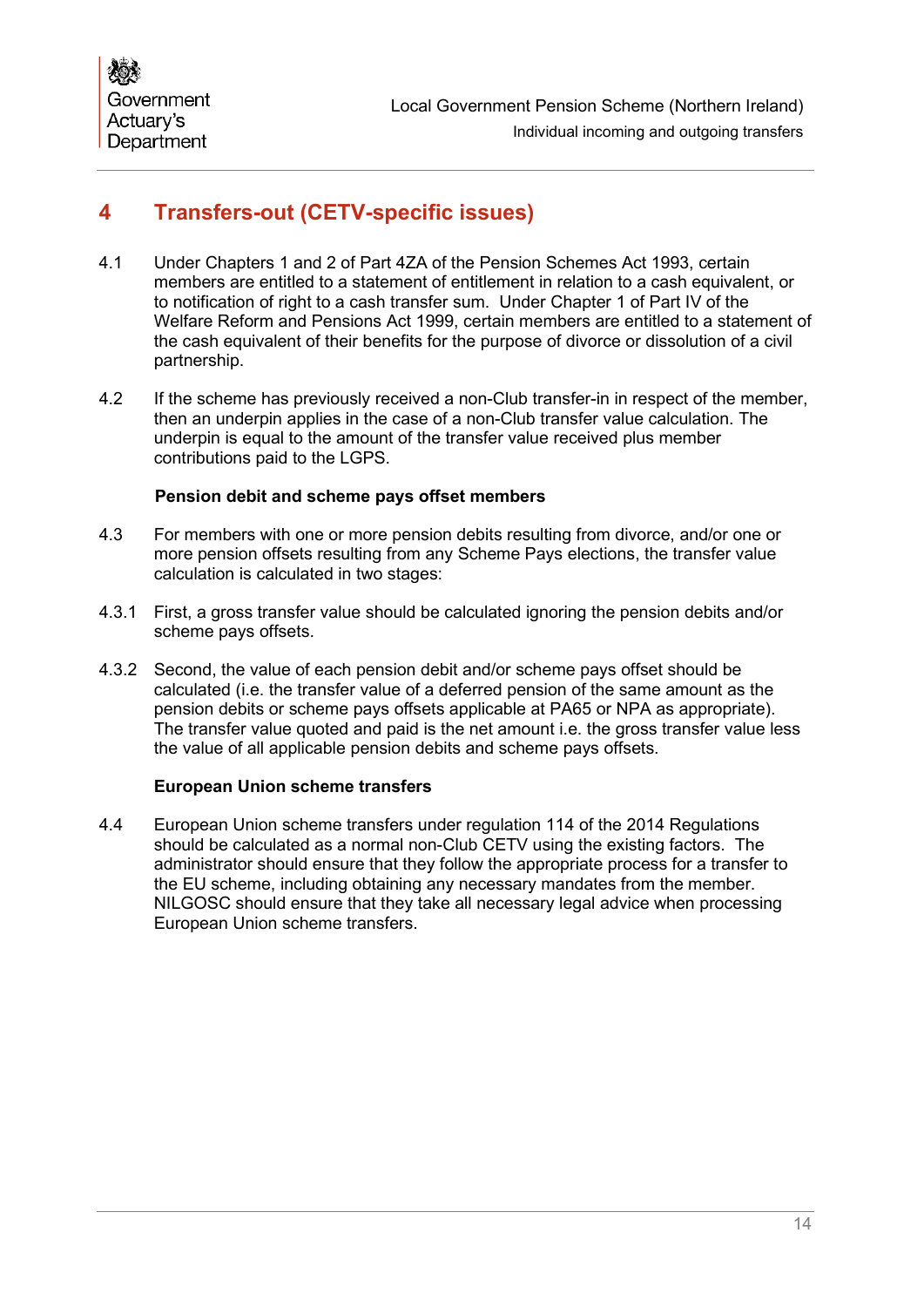## <span id="page-16-0"></span>**5 Transfers-out (Club-specific issues)**

- 5.1 This note should be used in conjunction with the approach set out in the Club Memorandum issued by the Cabinet Office on 1 April 2019[7](#page-16-1) . The Club Memorandum covers the conditions for transferring benefits on Club terms in detail.
- 5.2 This guidance explains how these terms should be applied to benefits being transferred from LGPS to another Club arrangement. It is provided on the basis of the Club Memorandum, effective from 1 April 2019. The Club memorandum deals separately with salary-linked benefits that relate to pre-April 2015 service, and CARE benefits that relate to post-April 2015 service.
- 5.3 Where a member has additional pension, that element of the transfer value is calculated on non-Club terms. In this case the elements of the transfer value representing the added pension and the pension derived from service should be shown separately in the information provided to the receiving scheme.
- 5.4 Care needs to be taken to prevent windfall gains or losses in cases where an individual will work, or has been working, on an occasional basis e.g. a Local Government Returning Officer, or where the hours for a full-time post fall below a normal working week e.g. a position requiring only five hours attendance a week. Advice on Club transfers for any such members should be referred to GAD via DfC.
- 5.5 For members with a pension debit or scheme pays offset, the appropriate special provisions set out in the Club Memorandum should be followed to calculate the transfer value using the formulas set out in this note.

<span id="page-16-1"></span><sup>7</sup> <https://www.civilservicepensionscheme.org.uk/members/public-sector-transfer-club/>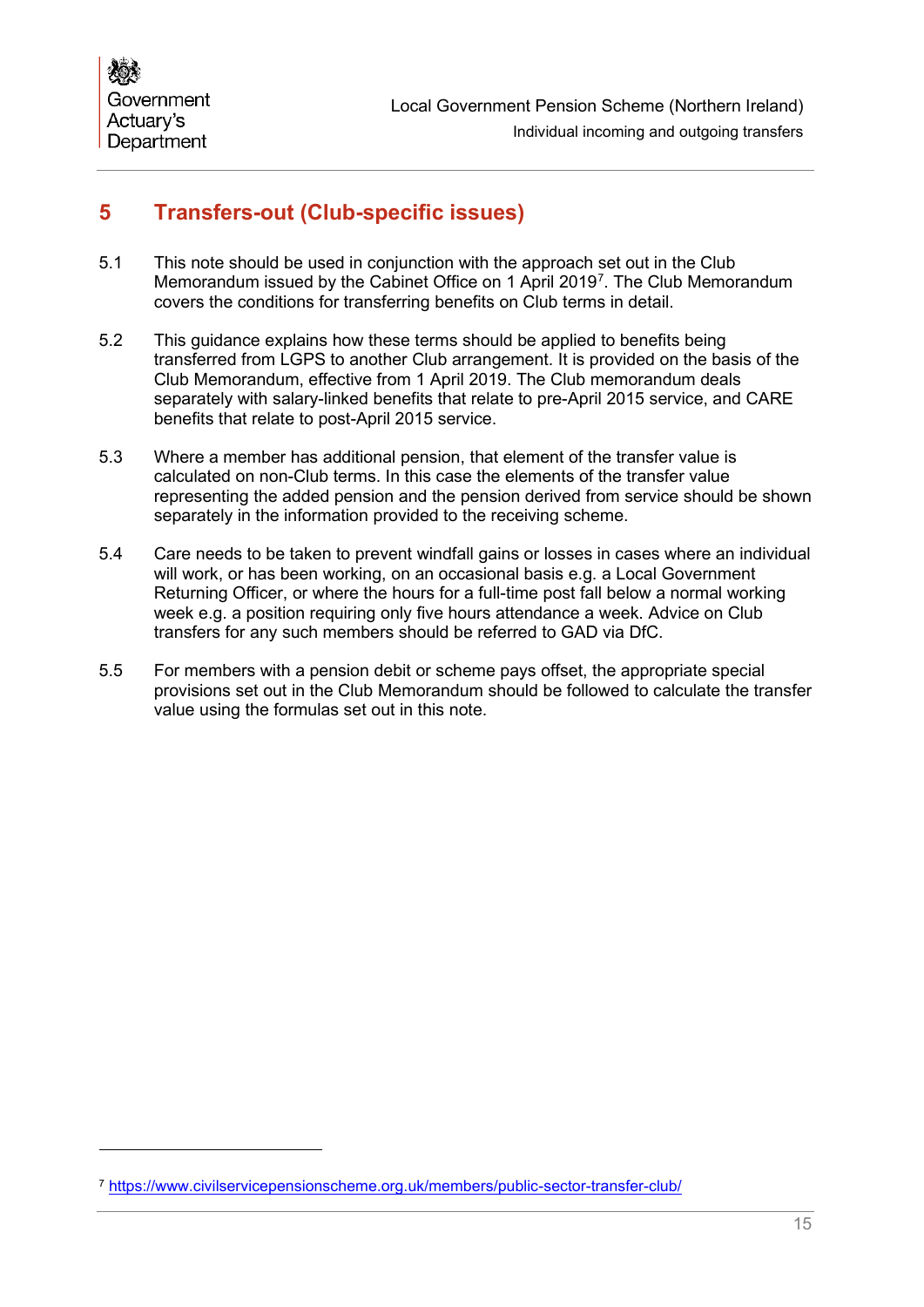## <span id="page-17-0"></span>**6 Transfer-out formulae (Club)**

#### **Club transfer value calculation**

6.1 The total transfer value is the sum of TVPRE-2008, TV<sup>2008-2009</sup>, TV<sup>2009-2015</sup> and TV<sup>POST-2015</sup>, the transfer values in respect of service before 1 April 2008; from 1 April 2008 to 31 March 2009; from 1 April 2009 to 31 March 2015; and from 1 April 2015 respectively, calculated as below. The formulae below use accrued benefits as data items, with all pensions based on annual amounts and with the benefits split between the various service periods as follows:

#### **Data items needed to calculate Club transfer value**

|                                   | <b>Service</b><br>before 1 |                         | Service from 1 April 2008 to<br>31 March 2009 |                   |
|-----------------------------------|----------------------------|-------------------------|-----------------------------------------------|-------------------|
|                                   | April<br>2008*             | <b>PA65</b><br>service* | <b>CRA</b><br>service*                        | Taper<br>service* |
| Accrued<br>Pension                | A                          | B <sup>08</sup>         | $C^{08}$                                      | $D^{08}$          |
| Retirement<br>Grant               |                            | $R^{08}$                | $T^{08}$                                      | $S^{08}$          |
| Surviving<br>Partner's<br>Pension | K                          | $\sqrt{08}$             | $M^{08}$                                      | $N^{08}$          |

|                                   | Service from 1 April 2009 to<br>31 March 2015 |                        |                   |                        | Service from 1 April 2015 |                   |
|-----------------------------------|-----------------------------------------------|------------------------|-------------------|------------------------|---------------------------|-------------------|
|                                   | <b>NPA</b><br>service*                        | <b>CRA</b><br>service* | Taper<br>service* | <b>NPA</b><br>service* | <b>CRA</b><br>service*    | Taper<br>service* |
| Accrued<br>Pension                | B <sup>09</sup>                               | C <sub>09</sub>        | $D^{09}$          | $B^{15}$               | $C^{15}$                  | $D^{15}$          |
| Retirement<br>Grant               |                                               |                        |                   |                        |                           |                   |
| Surviving<br>Partner's<br>Pension | $\sqrt{0.9}$                                  | M <sup>09</sup>        | N <sup>09</sup>   | $\vert$ 15             | M <sup>15</sup>           | N <sup>15</sup>   |

\* Some of these categories will be zero if members have no accrued benefits or transferred-in service in the above categories.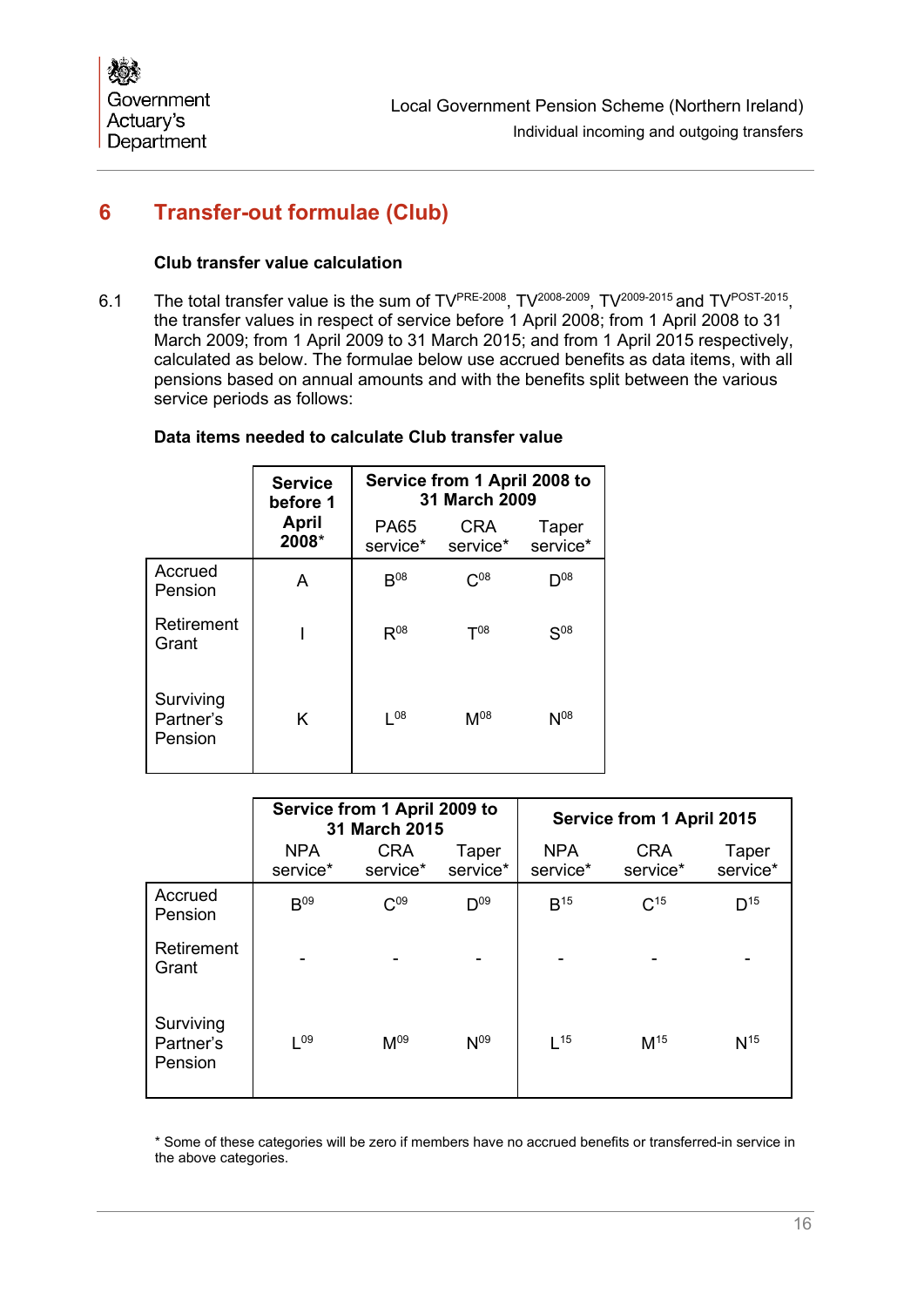#### Service before 1 April 2008

|                                                       | Formula                                                  | <b>Result</b>         |
|-------------------------------------------------------|----------------------------------------------------------|-----------------------|
| Pension                                               | A x FACTOR <sub>65</sub> <sup>P</sup> x ADJ <sup>P</sup> | F.                    |
| <b>Retirement Grant</b>                               | I x FACTOR <sub>65</sub> RG x ADJ <sup>LS</sup>          | J                     |
| <b>Surviving Partner's Pension</b>                    | $K$ x FACTOR <sub>65</sub> <sup>S</sup>                  | O                     |
| <b>Transfer value</b><br>(for service pre-April 2008) | $E+J+O$                                                  | $T\Upsilon$ /PRE-2008 |

#### Service from 1 April 2008 to 31 March 2009

|                                                                           | <b>Formula</b>                                                                              | Result            |
|---------------------------------------------------------------------------|---------------------------------------------------------------------------------------------|-------------------|
| Pension (PA65 service)                                                    | $B^{08}$ x FACTOR <sub>65</sub> <sup>P</sup>                                                | $F^{08}$          |
| <b>Retirement Grant (PA65</b><br>service)                                 | $R^{08}$ x FACTOR <sub>65</sub> RG                                                          | $Q^{08}$          |
| Pension (CRA service)                                                     | $C^{08}$ x FACTOR <sub>65</sub> <sup>P</sup> x ADJ <sup>P</sup>                             | $G^{08}$          |
| <b>Retirement Grant (CRA</b><br>service)                                  | $T^{08}$ x FACTOR <sub>65</sub> RG x ADJ <sup>LS</sup>                                      | $H^{08}$          |
| Pension (Taper service)                                                   | $D^{08}$ x (1-TERF <sup>P</sup> ) x FACTOR <sub>65</sub> <sup>P</sup> x<br>ADJ <sup>P</sup> | 1108              |
| <b>Retirement Grant (Taper</b><br>service)                                | $S^{08}$ x (1-TERF <sup>RG</sup> ) x FACTOR <sub>65</sub> RG<br>x ADJLS                     | $V^{08}$          |
| <b>Surviving Partner's Pension</b>                                        | $(L^{08}+M^{08}+N^{08})$ x FACTOR <sub>65</sub> <sup>S</sup>                                | $\mathsf{P}^{08}$ |
| <b>Transfer value</b><br>(for service April 2008 to<br><b>April 2009)</b> | $F^{08} + Q^{08} + G^{08} + H^{08} + 10^{08} + V^{08} + P^{08}$                             | $T1/2008 - 2009$  |

## Service from 1 April 2009 to 31 March 2015

|                                                     | <b>Formula</b>                                                                               | <b>Result</b>          |
|-----------------------------------------------------|----------------------------------------------------------------------------------------------|------------------------|
| Pension (PA65 service)                              | $B^{09}$ x FACTOR <sub>65</sub> <sup>P</sup>                                                 | $E^{09}$               |
| Pension (CRA service)                               | $C^{09}$ x FACTOR <sub>65</sub> <sup>P</sup> x ADJ <sup>P</sup>                              | $G^{09}$               |
| Pension (Taper service)                             | $D^{09}$ x (1-TERF <sup>P</sup> ) x FACTOR <sub>65</sub> <sup>P</sup> x<br>AD.J <sup>P</sup> | $11^{09}$              |
| <b>Surviving Partner's Pension</b>                  | $(L^{09}+M^{09}+N^{09})$ x FACTOR <sub>65</sub> <sup>S</sup>                                 | $D^{09}$               |
| <b>Transfer value</b><br>(for service April 2009 to | F09+G09+U09+P09                                                                              | $T\frac{1}{2009-2015}$ |

**April 2015)**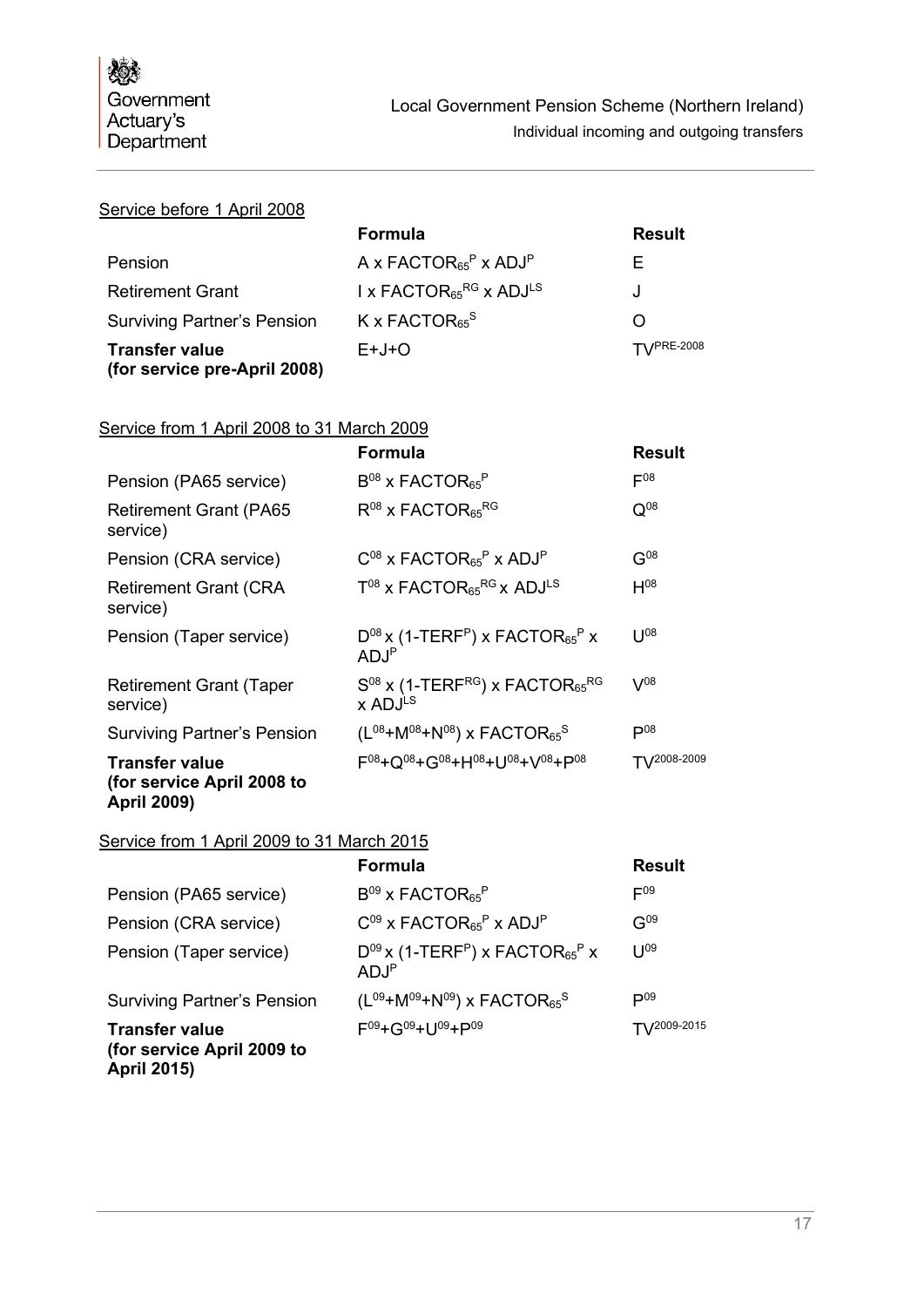## Service from 1 April 2015

|                                                               | <b>Formula</b>                                                                               | <b>Result</b>           |
|---------------------------------------------------------------|----------------------------------------------------------------------------------------------|-------------------------|
| Pension (NPA service)                                         | $B^{15}$ x FACTOR <sub>NPA</sub> P                                                           | $F^{15}$                |
| Pension (CRA service)                                         | $C^{15}$ x FACTOR <sub>65</sub> <sup>P</sup> x ADJ <sup>P</sup>                              | G <sup>15</sup>         |
| Pension (Taper service)                                       | $D^{15}$ x (1-TERF <sup>P</sup> ) x FACTOR <sub>65</sub> <sup>P</sup> x<br>AD.I <sup>P</sup> | $11^{15}$               |
| <b>Surviving Partner's Pension</b><br>(NPA service)           | $L^{15}$ x FACTOR <sub>NPA</sub> S                                                           | S <sup>15</sup>         |
| <b>Surviving Partner's Pension</b><br>(CRA and Taper service) | $(M^{15}+N^{15})$ x FACTOR <sub>65</sub> <sup>S</sup>                                        | P <sup>15</sup>         |
| <b>Transfer value</b><br>(for service post April 2015)        | $F^{15} + G^{15} + U^{15} + S^{15} + P^{15}$                                                 | $T\frac{1}{2}POST-2015$ |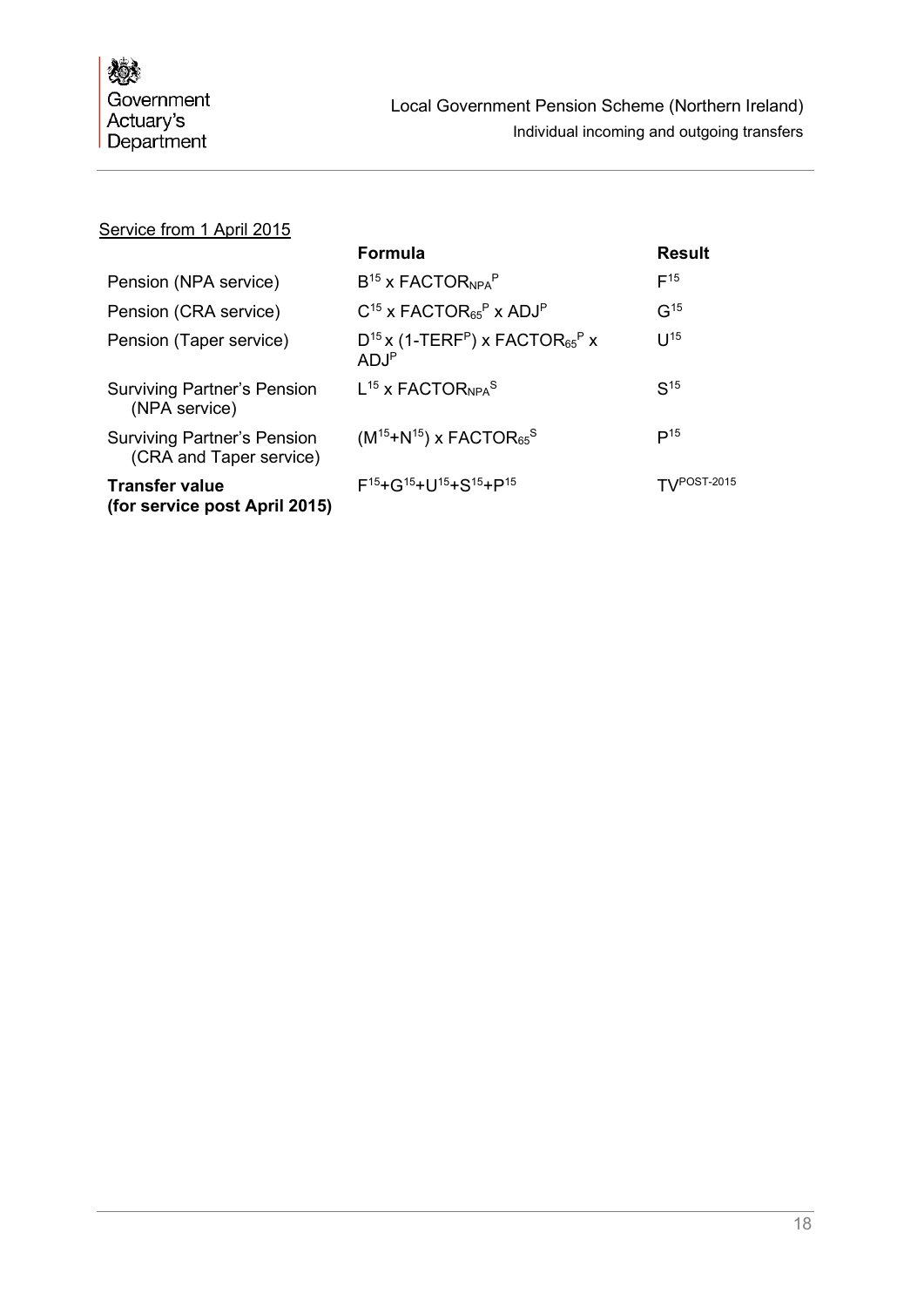| <b>Factor in formulae</b><br>above (and<br>elsewhere in this<br>guidance) | <b>Factor in table</b>                              | Table / derivation<br>(the tables referred to above are those<br>set out in the consolidated factor<br>workbook)                                                                                                                                                                                                                                                     |
|---------------------------------------------------------------------------|-----------------------------------------------------|----------------------------------------------------------------------------------------------------------------------------------------------------------------------------------------------------------------------------------------------------------------------------------------------------------------------------------------------------------------------|
| FACTOR <sub>65</sub> <sup>P</sup>                                         | "Gross Pension"                                     | Where the member is under age 65 or for                                                                                                                                                                                                                                                                                                                              |
| FACTOR <sub>65</sub> RG                                                   | "Lump Sum"                                          | CRA or "Taper" service under CRA from<br>Tables 0-103 or 0-104 as appropriate.                                                                                                                                                                                                                                                                                       |
| FACTOR <sub>65</sub> <sup>S</sup>                                         | "Surviving Partner's<br>Pension"                    | Otherwise from table 0-102 for valuing<br>immediate benefit payment.                                                                                                                                                                                                                                                                                                 |
| FACTOR <sub>NPA</sub> P<br><b>FACTORNPA<sup>S</sup></b>                   | "Gross Pension"<br>"Surviving Partner's<br>Pension" | Where the member's age is under NPA or<br>for CRA or "Taper" service under CRA<br>from Tables 0-103 to 0-110 as<br>appropriate. Otherwise from table 0-102<br>for valuing immediate benefit payment.<br>Where NPA is not a whole number,<br>factors should be interpolated using the<br>appropriate method set out in section 13<br>"Non-exact Normal Pension Ages". |
| ADJ <sup>P</sup>                                                          | "Personal Pension"                                  | Table 0-209 - Pension and Lump Sum                                                                                                                                                                                                                                                                                                                                   |
| <b>ADJLS</b>                                                              | "Lump Sum"                                          | <b>Conversion Factors.</b>                                                                                                                                                                                                                                                                                                                                           |
| <b>TERF</b> <sup>P</sup>                                                  | <b>Tapered Early Retirement</b><br>Factor           | Derived from Early Retirement Factors<br>(pension or retirement grant as<br>appropriate) depending on the date at                                                                                                                                                                                                                                                    |
| <b>TERFRG</b>                                                             |                                                     | which the member would reach their<br>Critical Retirement Age during the period<br>1 April 2016 to 31 March 2020 - see the<br>current Early Retirement Guidance for<br>details.                                                                                                                                                                                      |
|                                                                           |                                                     | Administrators should use the table of<br>ERFs in force at the relevant date.                                                                                                                                                                                                                                                                                        |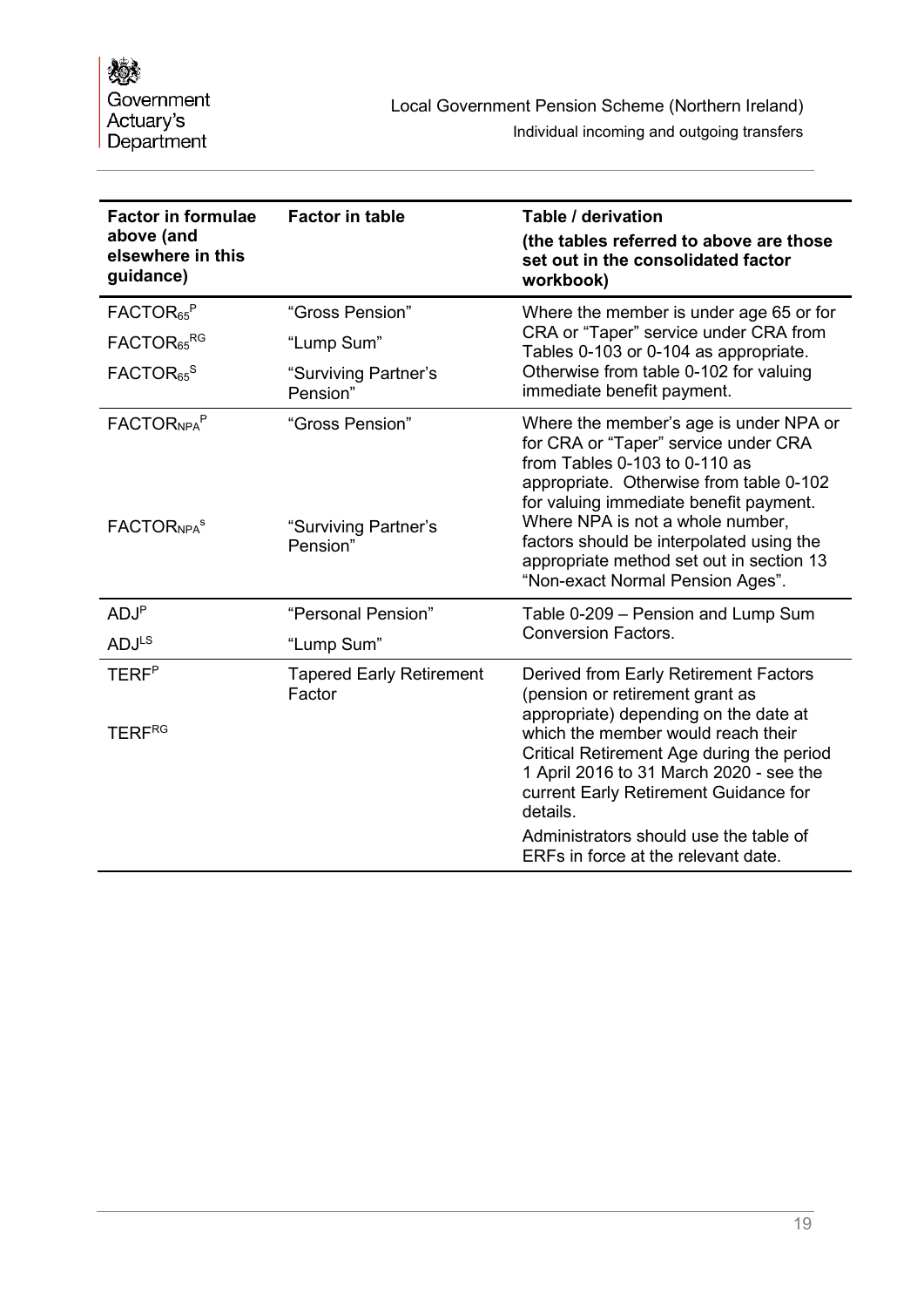## <span id="page-21-0"></span>**7 Transfer-out formulae (non-Club CETV)**

## **Non-Club transfer value calculation (CETV)**

- 7.1 For the approach to GMP adjustments, please see paragraph [2.4.](#page-7-7)
- 7.2 The total transfer value is the sum of TV<sup>PRE-2008</sup>, TV<sup>2008-2009</sup>, TV<sup>2009-2015</sup> and TV<sup>POST-2015</sup>, the transfer values in respect of service before 1 April 2008; from 1 April 2008 to 31 March 2009; from 1 April 2009 to 31 March 2015; and from 1 April 2015 respectively, calculated as below. The formulae below use accrued benefits as data items, with all pensions (including GMPs) based on annual amounts and with the benefits split between the various service periods as follows:

#### **Data items needed to calculate CETV**

|                                       | <b>Service before</b> | Service from 1 April 2008 to 31 March 2009 |                        |                   |
|---------------------------------------|-----------------------|--------------------------------------------|------------------------|-------------------|
|                                       | 1 April 2008          | <b>PA65</b><br>service*                    | <b>CRA</b><br>service* | Taper<br>service* |
| <b>Accrued Pension</b>                | А                     | $B^{08}$                                   | $C^{08}$               | $\mathsf{D}^{08}$ |
| <b>Retirement Grant</b>               |                       | $R^{08}$                                   | $T^{08}$               | $S^{08}$          |
| <b>Surviving Partner's</b><br>Pension | Κ                     | 08                                         | $M^{08}$               | $N^{08}$          |
| NI Modification                       | V                     |                                            |                        |                   |
| Pre 88 GMP<br>Post 88 GMP             | Х                     | X08**<br>$\sqrt{08}$ **                    |                        |                   |

|                                  | Service from 1 April 2009 to 31<br><b>March 2015</b> |                                  |                   | Service from 1 April 2015 |                        |                   |
|----------------------------------|------------------------------------------------------|----------------------------------|-------------------|---------------------------|------------------------|-------------------|
|                                  | <b>PA65</b><br>service*                              | <b>CRA</b><br>service<br>$\star$ | Taper<br>service* | <b>NPA</b><br>service*    | <b>CRA</b><br>service* | Taper<br>service* |
| Accrued<br>Pension               | B <sup>09</sup>                                      | C <sub>09</sub>                  | $D^{09}$          | $B^{15}$                  | C <sup>15</sup>        | D <sup>15</sup>   |
| Retirement<br>Grant<br>Surviving | ۰                                                    |                                  |                   |                           |                        |                   |
| Partner's<br>Pension             | 109                                                  | M <sup>09</sup>                  | N <sup>09</sup>   | $\vert$ 15                | M <sup>15</sup>        | N <sup>15</sup>   |
| Pre 88<br><b>GMP</b>             | $X^{09**}$                                           |                                  |                   | $X^{15**}$                |                        |                   |
| Post 88<br><b>GMP</b>            | $Y^{09**}$                                           |                                  |                   | $Y^{15**}$                |                        |                   |

\* Currently, members will only have accrued benefits in one of these three elements, although they could have more than one of the elements due to transfers-in or added pension. Therefore, some of these categories will be zero if members have no accrued benefits or transferred-in service in the above categories

\*\* If a member has any pre-2008 service, all the GMP should be allocated to that service. If a member does not have pre-2008 service but transferred-in GMP, then the GMP should be allocated to 2008-2009, 2009-2015 or post-2015 service depending on the date when the transfer took place.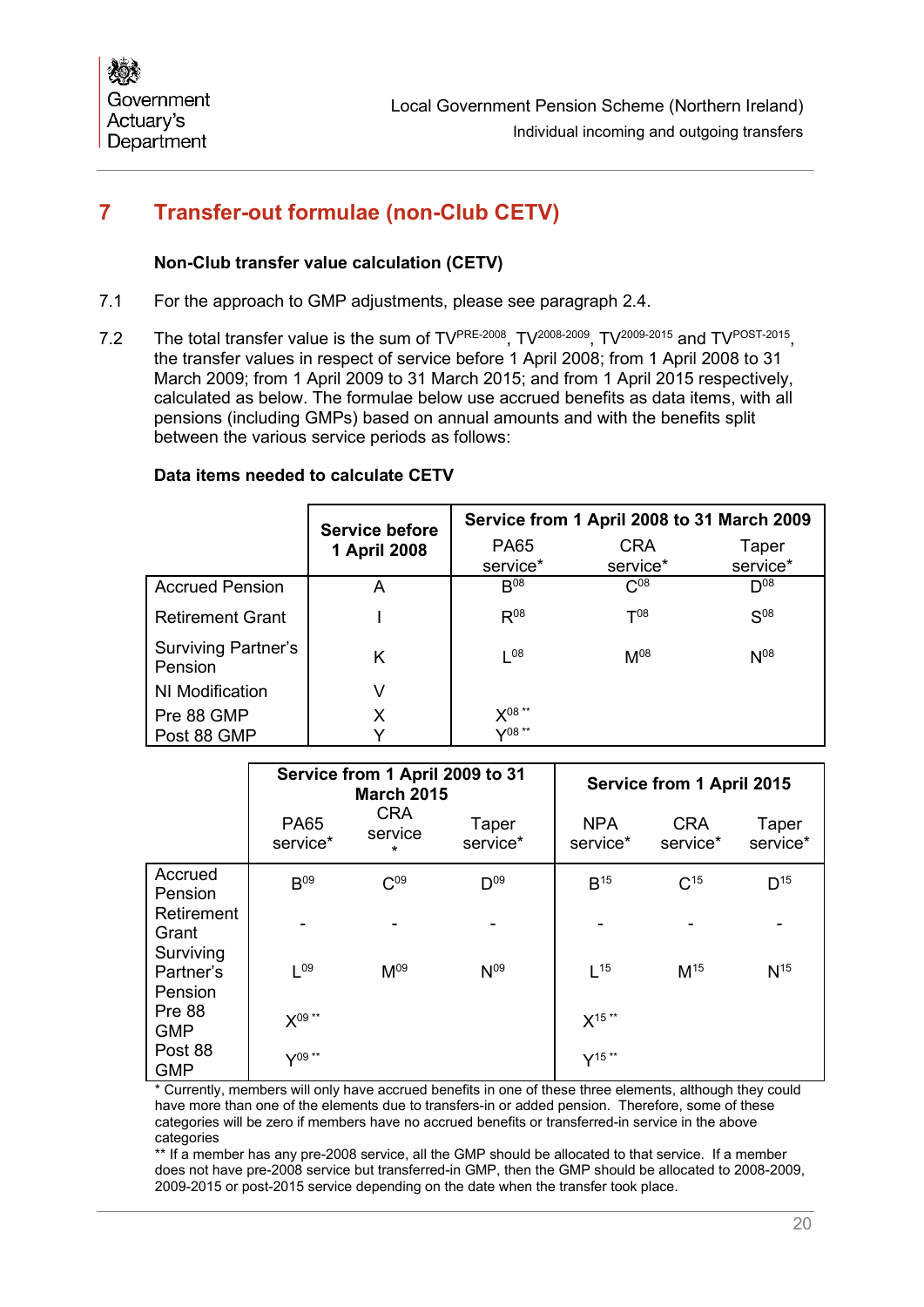## Service before 1 April 2008

|                                                       | <b>Formula</b>                                           | <b>Result</b>             |
|-------------------------------------------------------|----------------------------------------------------------|---------------------------|
| Pension                                               | A x FACTOR <sub>65</sub> <sup>P</sup> x ADJ <sup>P</sup> | Е                         |
| <b>Retirement Grant</b>                               | I x FACTOR $_{65}$ <sup>RG</sup> x ADJ <sup>LS</sup>     | J                         |
| <b>Surviving Partner's Pension</b>                    | K x FACTOR $_{65}$ <sup>S</sup>                          | O                         |
| NI Modification                                       | V x FACTOR <sub>65</sub> <sup>NI</sup>                   | W                         |
| <b>GMP</b> adjustment                                 | $(X \times FACTOR_{65}^{GMP-PRE88})$ +                   | 7                         |
|                                                       | $(Y \times FACTOR_{65}^{GMP-POST88})$                    |                           |
| <b>Transfer value</b><br>(for service pre-April 2008) | $E+J+O-W-Z$                                              | $T$ <sub>V</sub> PRE-2008 |

#### Service from 1 April 2008 to 31 March 2009

|                                                                                      | Formula                                                                                     | <b>Result</b> |
|--------------------------------------------------------------------------------------|---------------------------------------------------------------------------------------------|---------------|
| Pension (PA65 service)                                                               | $B^{08}$ x FACTOR <sub>65</sub> <sup>P</sup>                                                | $F^{08}$      |
| <b>Retirement Grant (PA65</b><br>service)                                            | $R^{08}$ x FACTOR <sub>65</sub> RG                                                          | $Q^{08}$      |
| Pension (CRA service)                                                                | $C^{08}$ x FACTOR <sub>65</sub> <sup>P</sup> x ADJ <sup>P</sup>                             | $G^{08}$      |
| <b>Retirement Grant (CRA</b><br>service)                                             | $T^{08}$ x FACTOR <sub>65</sub> RG x ADJ <sup>LS</sup>                                      | $H^{08}$      |
| Pension (Taper service)                                                              | $D^{08}$ x (1-TERF <sup>P</sup> ) x FACTOR <sub>65</sub> <sup>P</sup> x<br>ADJ <sup>P</sup> | $11^{08}$     |
| <b>Retirement Grant (Taper</b><br>Service)                                           | $S^{08}$ x (1 – TERF <sup>RG</sup> ) x FACTOR <sub>65</sub> RG<br>x ADJ <sup>LS</sup>       | $V^{08}$      |
| <b>Surviving Partner's Pension</b>                                                   | $(L^{08}+M^{08}+N^{08})$ x FACTOR <sub>65</sub> <sup>S</sup>                                | $P^{08}$      |
| <b>GMP</b> adjustment                                                                | $(X^{08}$ x FACTOR <sub>65</sub> GMP-PRE88) +                                               | $7^{08}$      |
|                                                                                      | $(Y^{08}$ x FACTOR <sub>65</sub> GMP-POST88)                                                |               |
| <b>Transfer value</b><br>(for service April 2008 to<br>$\blacksquare$ $\blacksquare$ | $F^{09} + O^{08} + G^{08} + H^{08} + U^{08} + V^{08} + P^{08} - Z^{08}$                     | T\/2008-2009  |

**April 2009)**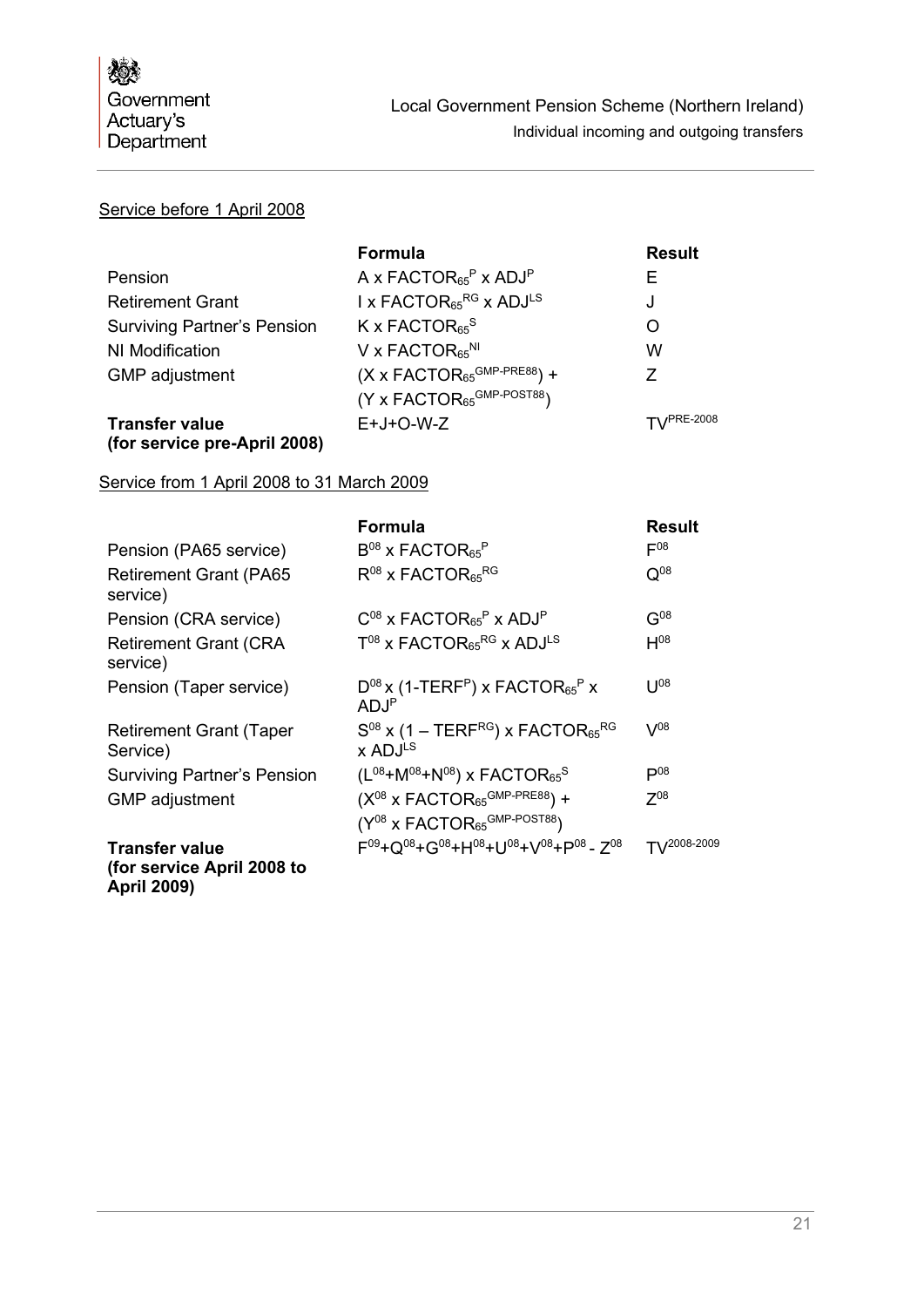## Service from 1 April 2009 to 31 March 2015

|                                    | <b>Formula</b>                                                                               | <b>Result</b>     |
|------------------------------------|----------------------------------------------------------------------------------------------|-------------------|
| Pension (PA65 service)             | $B^{09}$ x FACTOR <sub>65</sub> <sup>P</sup>                                                 | $E_{03}$          |
| Pension (CRA service)              | $C^{09}$ x FACTOR <sub>65</sub> <sup>P</sup> x ADJ <sup>P</sup>                              | G <sup>09</sup>   |
| Pension (Taper service)            | $D^{09}$ x (1-TERF <sup>P</sup> ) x FACTOR <sub>65</sub> <sup>P</sup> x<br>AD.I <sup>P</sup> | 1109              |
| <b>Surviving Partner's Pension</b> | $(L^{09}+M^{09}+N^{09})$ x FACTOR <sub>65</sub> <sup>S</sup>                                 | $\mathsf{P}^{09}$ |
| <b>GMP</b> adjustment              | $(X^{09}$ x FACTOR <sub>65</sub> GMP-PRE88) +                                                | 709               |
|                                    | $(Y^{09}$ x FACTOR <sub>65</sub> GMP-POST88)                                                 |                   |
| <b>Transfer value</b>              | $F^{09} + G^{09} + 11^{09} + P^{09} - 7^{09}$                                                | $T1^{2009-2015}$  |

## **(for service April 2009 to April 2015)**

## Service from 1 April 2015

|                                                             | <b>Formula</b>                                                                                     | <b>Result</b>     |
|-------------------------------------------------------------|----------------------------------------------------------------------------------------------------|-------------------|
| Pension (NPA service)                                       | $B^{15}$ x FACTOR <sub>NPA</sub> P                                                                 | $F^{15}$          |
| Pension (CRA service)                                       | $C^{15}$ x FACTOR <sub>65</sub> <sup>P</sup> x ADJ <sup>P</sup>                                    | G <sup>15</sup>   |
| Pension (Taper service)                                     | $D^{15}$ x (1-TERF <sup>P</sup> ) x FACTOR <sub>65</sub> <sup>P</sup> x<br>ADJ <sup>P</sup>        | $11^{15}$         |
| <b>Surviving Partner's Pension</b><br>(NPA service)         | $L^{15}$ x FACTOR <sub>NPA</sub> <sup>S</sup>                                                      | S <sup>15</sup>   |
| <b>Surviving Partner's Pension</b><br>(CRA & Taper service) | $(M^{15} + N^{15})$ x FACTOR <sub>65</sub> <sup>S</sup>                                            | $\mathsf{P}^{15}$ |
| <b>GMP</b> adjustment                                       | $(X15 X FACTORNPAGMP-PRE88) +$<br>$(Y^{15}$ x FACTOR <sub>NPA</sub> GMP-POST88)                    | $7^{15}$          |
| <b>Transfer value</b><br>(for service post April 2015)      | $F^{15}$ + G <sup>15</sup> + U <sup>15</sup> + S <sup>15</sup> + P <sup>15</sup> - 7 <sup>15</sup> | TV/POST-2015      |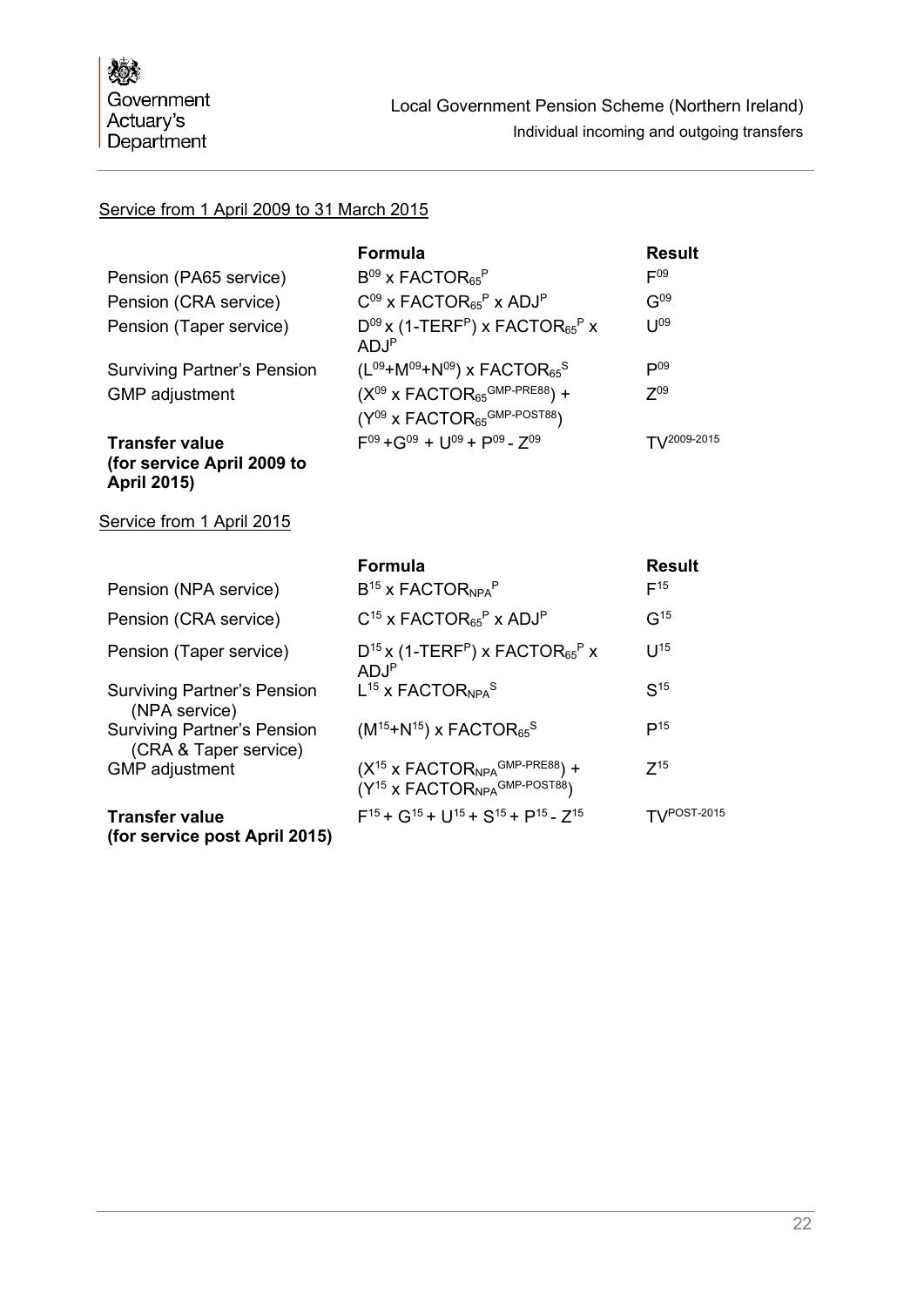| Factor in formulae Factor in table<br>above (and<br>elsewhere in this<br>guidance)                                                                                                                    |                                                                                                                                                                         | Table / derivation<br>(the tables referred to above are those<br>set out in the consolidated factor<br>workbook)                                                                                                                                                                                                                                                                                                                                       |
|-------------------------------------------------------------------------------------------------------------------------------------------------------------------------------------------------------|-------------------------------------------------------------------------------------------------------------------------------------------------------------------------|--------------------------------------------------------------------------------------------------------------------------------------------------------------------------------------------------------------------------------------------------------------------------------------------------------------------------------------------------------------------------------------------------------------------------------------------------------|
| FACTOR <sub>65</sub> <sup>P</sup><br>FACTOR <sub>65</sub> RG<br>FACTOR <sub>65</sub> <sup>S</sup><br>FACTOR <sub>65</sub> NI<br>FACTOR <sub>65</sub> GMP-PRE88<br>FACTOR <sub>65</sub> GMP-<br>POST88 | "Gross Pension"<br>"Lump Sum"<br>"Surviving Partner's Pension"<br>"Deduction for NI<br>Modification"<br>"Adjustment for GMP Pre-88"<br>"Adjustment for GMP Post-<br>88" | Where the member is under age 65 or<br>for CRA or "Taper" service under CRA<br>from Tables 0-201 or 0-202 as<br>appropriate for the member's gender.<br>Otherwise from the pensioner CE tables<br>0-301 or 302 as appropriate for valuing<br>immediate benefit payment.                                                                                                                                                                                |
| FACTOR <sub>NPA</sub> P<br>FACTOR <sub>NPA</sub> S<br>FACTORNPA <sup>GMP-</sup><br>PRE88<br>FACTOR <sub>NPA</sub> GMP-<br>PRE88                                                                       | "Gross Pension"<br>"Surviving Partner's Pension"<br>"Adjustment for GMP Pre-88"<br>"Adjustment for GMP Post-<br>88"                                                     | Where the member's age is under NPA<br>or for CRA or "Taper" service under CRA<br>from Tables $0-201$ to $0-208$ as<br>appropriate for the member's NPA and<br>gender. Otherwise from the pensioner<br>CE tables 0-301 or 302 as appropriate<br>for valuing immediate benefit payment.<br>Where NPA is not a whole number,<br>factors should be interpolated using the<br>appropriate method set out in section 13<br>"Non-exact Normal Pension Ages". |
| ADJ <sup>F</sup><br><b>ADJ</b> LS                                                                                                                                                                     | "Personal Pension"<br>"Lump Sum"                                                                                                                                        | Table 0-209 - Pension and Lump Sum<br>Conversion Factors as appropriate.                                                                                                                                                                                                                                                                                                                                                                               |
| <b>TERF</b> <sup>P</sup><br><b>TERFRG</b>                                                                                                                                                             | <b>Tapered Early Retirement</b><br>Factor                                                                                                                               | Derived from Early Retirement Factors<br>(pension or retirement grant as<br>appropriate) depending on the date at<br>which the member would reach their<br>Critical Retirement Age during the period<br>1 April 2016 to 31 March 2020 - see the<br>current Early Retirement Guidance for<br>details.<br>Administrators should use the table of                                                                                                         |
|                                                                                                                                                                                                       |                                                                                                                                                                         | ERFs in force at the relevant date.                                                                                                                                                                                                                                                                                                                                                                                                                    |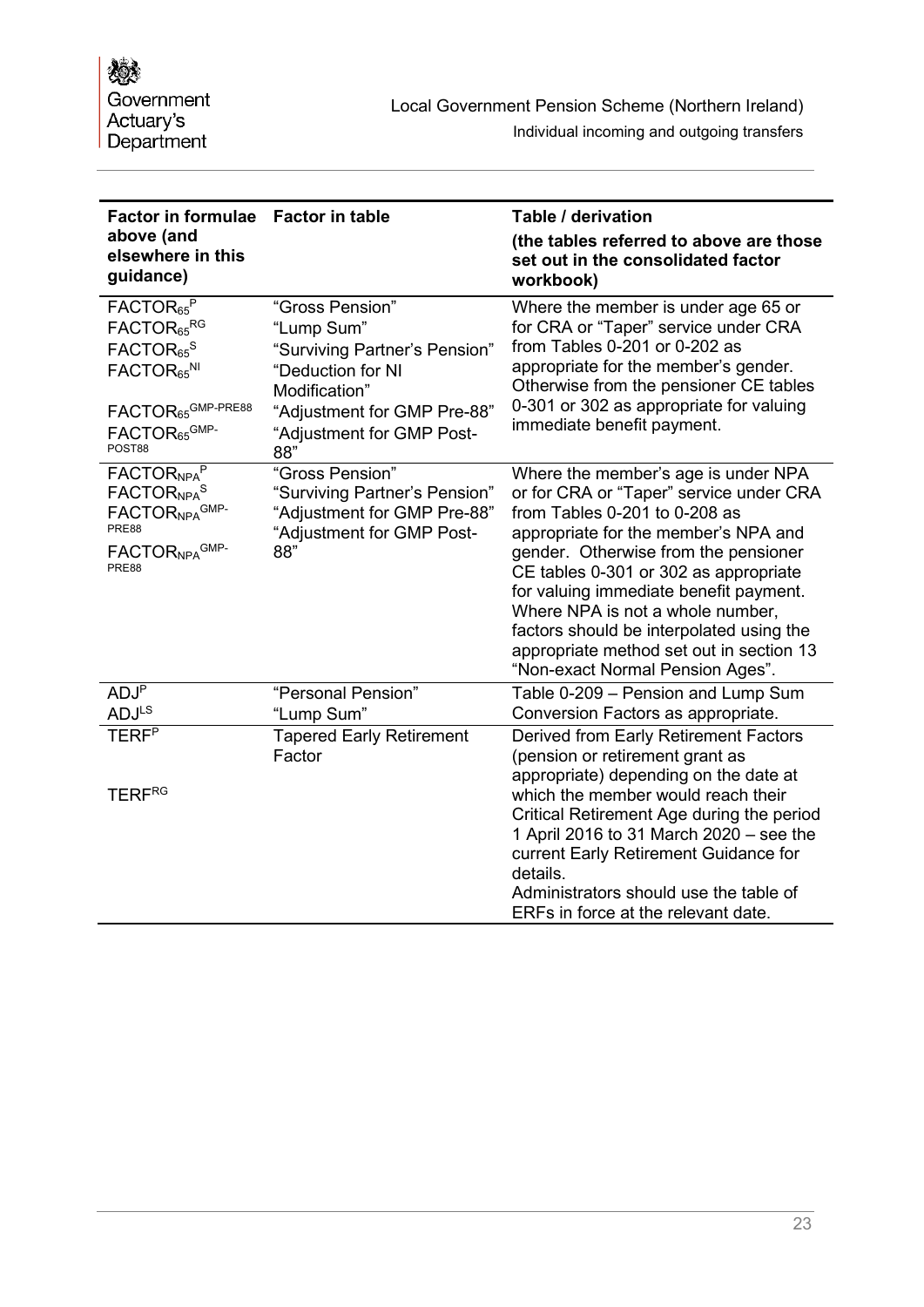## <span id="page-25-0"></span>**8 Calculations for Taper service**

- 8.1 For the purposes of calculating transfer values (whether CETVs or Club transfers), benefits subject to the "Taper" are valued using the following method:
	- Deferred benefits are calculated in respect of "Taper" service, payable from age 65. but with preferential early retirement these deferred benefits are shown as  $D^{08}$ ,  $D^{09}$ and  $D^{15}$  in section [7](#page-21-0) above).
	- The deferred "Taper" benefits are then adjusted to the amounts that would be payable from the member's CRA by applying a "Tapered Early Retirement factor" determined in accordance with the guidance on early payment of pension in force at the relevant date, and
	- The adjusted "Taper" benefits are then valued in line with other benefits payable from CRA – i.e. the Pension Age 65 factors are used, with a further adjustment which reflects payment from CRA rather than age 65. Paragraph [3.31](#page-14-0) applies for members older than their CRA.
- 8.2 Example 2 (in Section [14\)](#page-36-0) relates to a sample member with Taper benefits.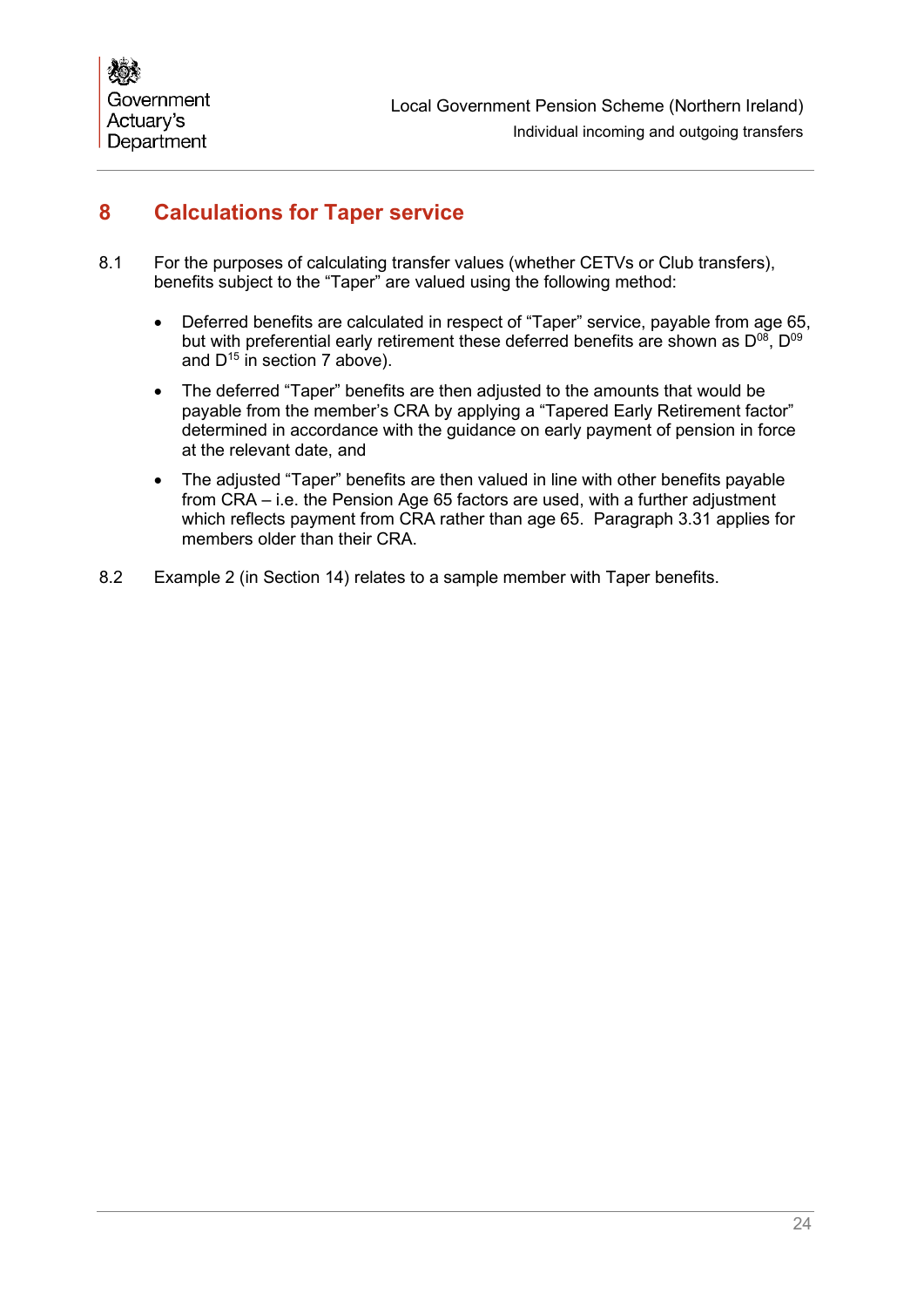## <span id="page-26-0"></span>**9 Transfers-in (non-Club and Club) – general issues**

- 9.1 A member may request the Scheme to accept a transfer value if the request is made within 12 months of joining, or such longer period as their employer and NILGOSC may allow for incoming non-Club transfers. Under the scheme rules, Councillors cannot bring in a transfer value.
- 9.2 Benefits for incoming Club transfers take two distinct forms: one form relates to salaryrelated benefits (in other public service pension schemes typically earned before 1 April 2015), and the other relates to CARE benefits (typically earned on and after 1 April 2015).
- 9.3 Incoming Club transfers are provided with a service credit (by reference to a normal retirement age of 65) in respect of the salary-related element of the transfer, and an earned pension credit (by reference to their normal pension age) in respect of the CARE element of the transfer. This earned pension credit is then subject to the inservice revaluation rate of the transferring scheme. See sections [10](#page-28-0) and [11.](#page-29-0)
- 9.4 Subject to the exception noted at paragraph [9.5,](#page-26-1) incoming non-Club transfers are provided with an earned pension credit only (by reference to their normal pension age) in respect of the entire transfer payment, and revaluation is in line with the Scheme's provisions. See section [12.](#page-33-0)
- <span id="page-26-1"></span>9.5 Where a non-Club transfer takes place that satisfies the conditions in Schedule 7 to the Public Service Pensions Act (Northern Ireland) 2014 the transfer is on a non-Club basis but would entitle the member to a final salary link. For example, a member transfers from Scheme A to Scheme C with more than a 5-year break between those schemes, but without having had a continuous break of more than 5 years in active membership of a public service pension scheme because the member was a member of public service Scheme B (in-between). In these circumstances the case should be referred to DfC for onwards transmission to GAD.
- 9.6 The factors used in the formulae in this guidance are determined for each member dependent upon their age, with age determined at the relevant date (for non-Club transfers-in) or at the Guarantee Date used by the transferring scheme (for Club transfers-in). The relevant date (for non-Club transfers-in) will be the date the member joined the LGPS if the transfer value is received within the first year of service, or the date the transfer is received if the transfer value is received after the first year of service.
- 9.7 DfC has confirmed that State Pension Age, where required for the purpose of calculating transfer credits, should be as set out in legislation.
- 9.8 Transfer credits in 60ths or CARE form do not include a statutory lump sum at retirement. The partner's benefit awarded will vary as a proportion of the member benefit depending on the form of the transfer credit. The partner benefit will represent 60/160ths (37.5%) of the member's 60ths pension for incoming salary-related elements of Club transfers, but 49/160ths (30.625%) of the member's pension for incoming non-Club transfers and for the CARE element of incoming Club transfers to the 2015 Scheme.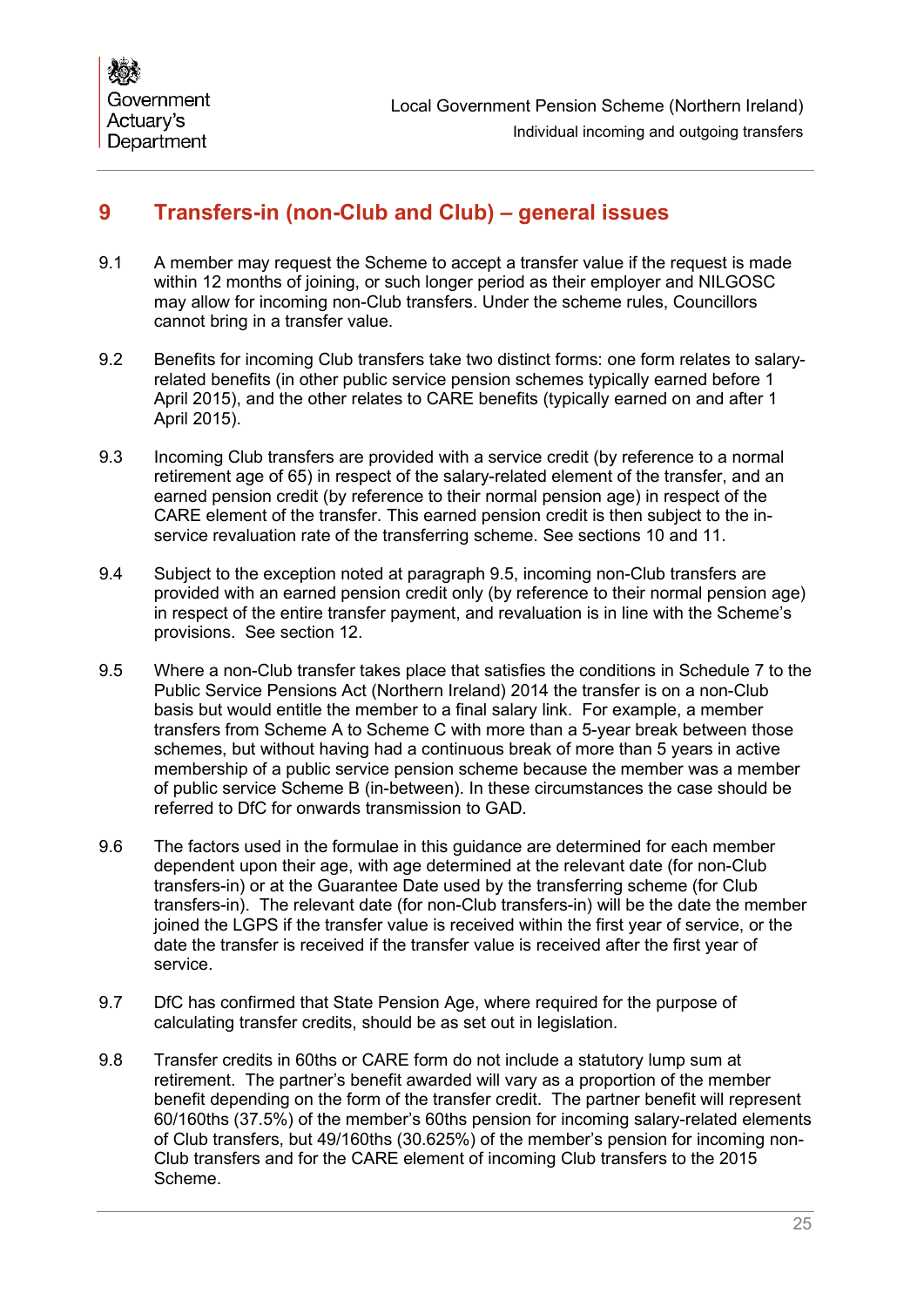

- 9.9 If the member subsequently retires before attaining age 65 (for salary-related transfer credits) or normal pension age (for earned pension transfer credits), their transferred-in benefits will be subject to the normal early retirement reductions applicable to the respective benefits, as described in the Early Retirement guidance document applicable at the time the benefits are drawn.
- 9.10 If the member subsequently retires after attaining 65 (for salary-related transfer credits) or normal pension age (for earned pension transfer credits), their transferred-in benefits will be subject to the normal late retirement increase applicable to the respective benefits, as described in the Late Retirement guidance applicable at the time the benefits are drawn. Any late retirement increase should be based on the period to retirement from the later of the Guarantee date and age 65 (for salary-related transfer credits) or normal pension age (for earned pension transfer credits).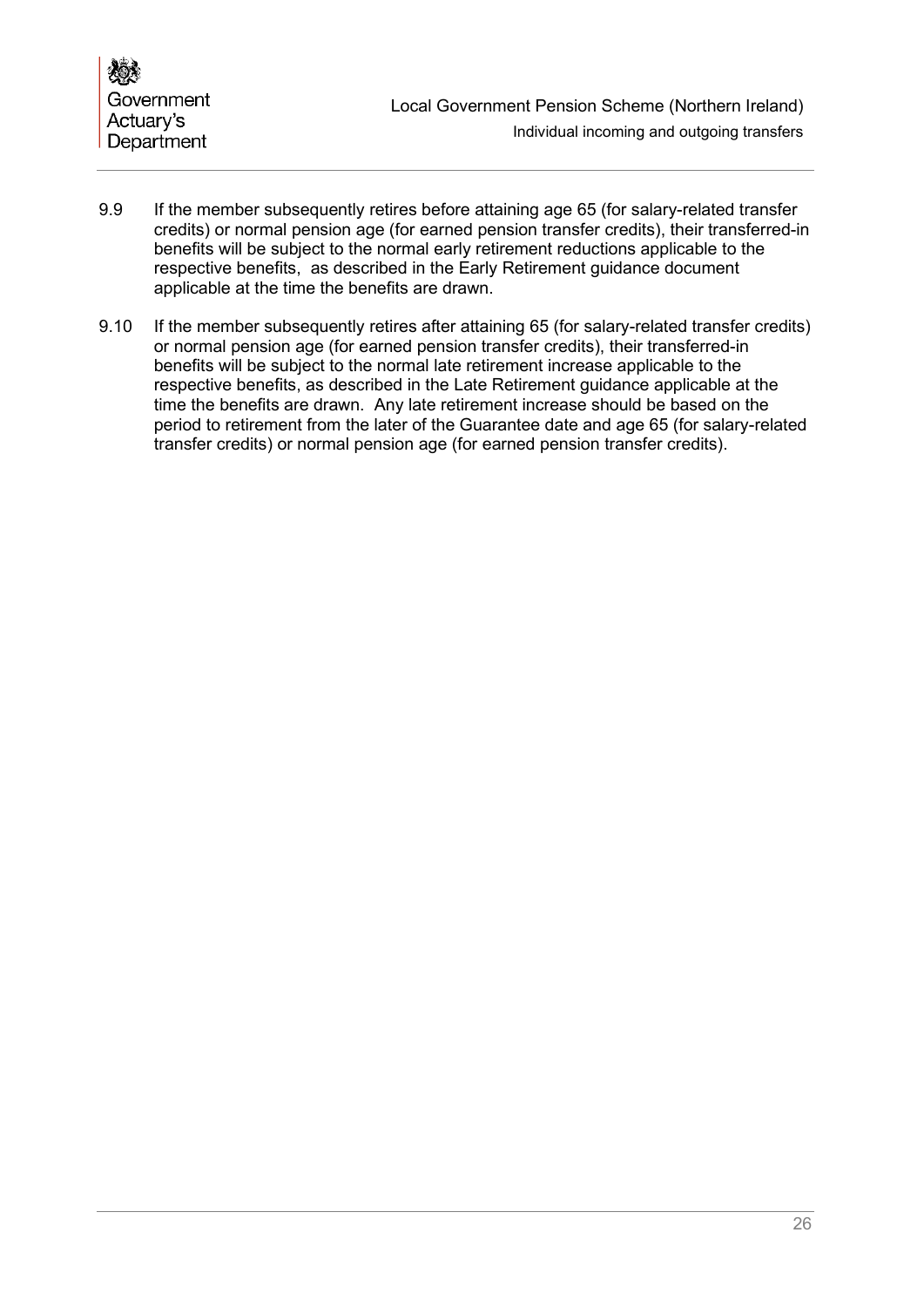## <span id="page-28-0"></span>**10 Transfers-in (Club-specific issues)**

## **The Club Earnings Cap in relation to the salary-related element**

- 10.1 The benefits offered in respect of Club transfers-in are uncapped in the LGPS. The Club Memorandum however requires consistency in the benefits provided before and after the Club transfer in terms of the application of earnings caps. This therefore affects the salary-related element of a Club transfer where the benefits in the transferring scheme were subject to an earnings cap.
- 10.2 DfC has agreed that the following approach be taken for incoming Club transfers in respect of salary-related benefits subject to, or potentially subject to, an earnings cap in the transferring scheme.
- 10.3 In respect of a member whose pay in the LGPS is less than the Club Earnings Cap, no adjustment is needed to allow for any earnings cap that applied in the transferring scheme.
- <span id="page-28-1"></span>10.4 In respect of a member whose pay in the LGPS is equal to or exceeds the Club earnings cap, the service credit to be offered in respect of the salary-related element of a Club transfer that was subject to (or potentially subject to) an earnings cap in the transferring scheme is calculated as follows:
	- The salary-related element of the transfer value from the transferring scheme will be calculated using the member's pensionable pay in that scheme, subject to a maximum of the earnings cap in the transferring scheme, indexed as necessary.
	- The service credit awarded should first be calculated using the same pay as used to calculate the transfer value.
	- The credit should then be reduced by multiplying by the ratio of the Club Earnings Cap to the member's pay in the LGPS.
- 10.5 The Club Earnings cap will be notified annually to Club schemes and will reflect the uprated Inland Revenue earnings cap if it had not been disapplied by HMRC

#### **Members with pension debits and/or scheme pays offsets**

10.6 The transferring scheme should pass details of the gross transfer value (calculated ignoring the pension debits and or scheme pays offsets) and the value of the pension debits and or scheme pays offsets, separately for the salary-related and CARE elements. The gross transfer amount in relation each respective element should be used in the normal Club transfer-in calculation, as per paragraphs [11.4](#page-30-0) and [11.5,](#page-30-1) to determine the service and/or earned pension credit. See paragraphs [11.6](#page-30-2) and [11.7](#page-30-3) for the treatment of the pension debit.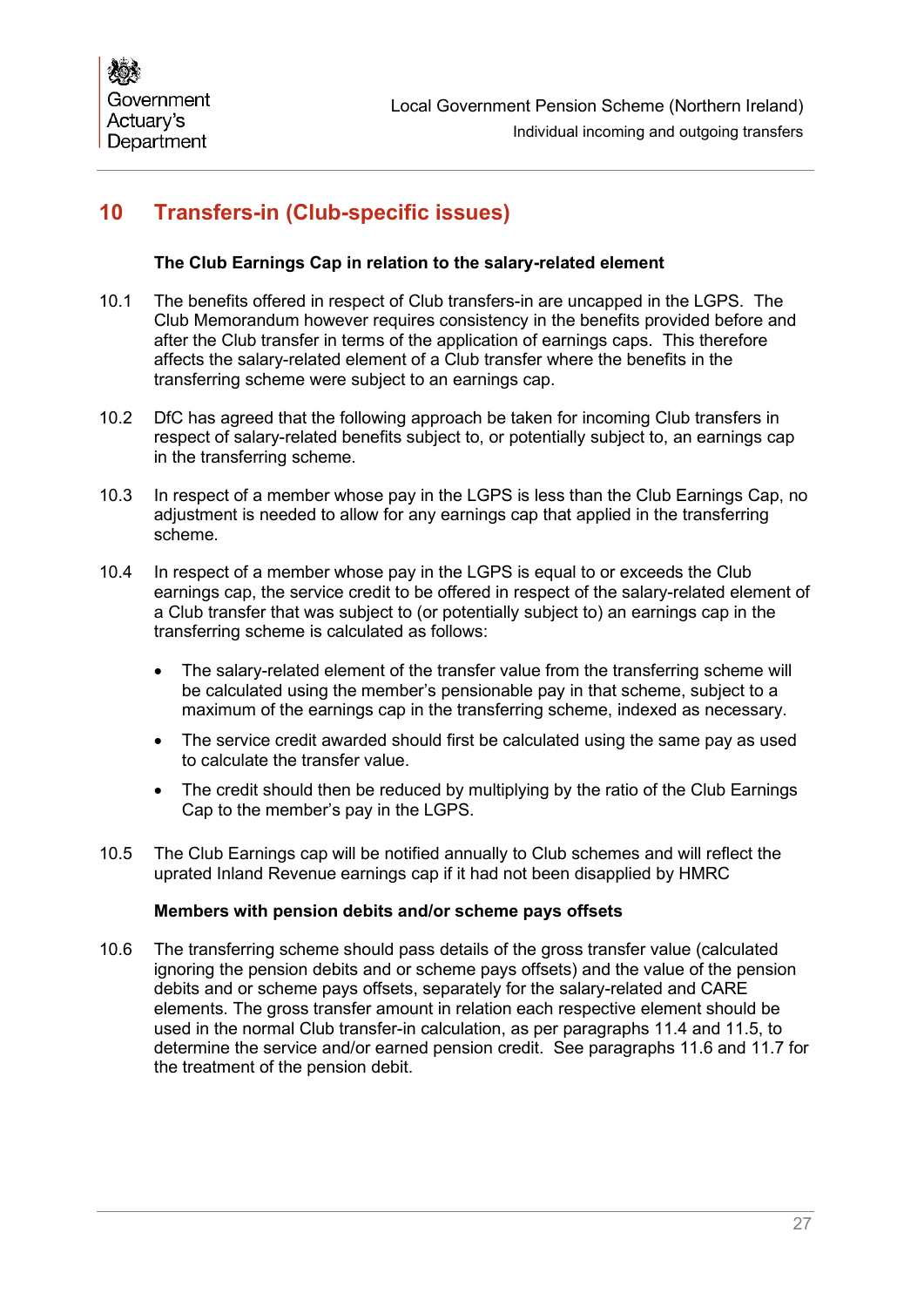## <span id="page-29-0"></span>**11 Transfer-in formulae (Club)**

- 11.1 All transfer-in service credits (typically for pre-2015 service) should be based on Pension Age 65 and the "60ths" benefit structure, while earned pension credits (typically for post-2015 benefits) should be based on NPA.
- 11.2 The following data items are needed:

| Data item                                                                                                             | <b>Salary-related benefits</b><br>Reference in formulae<br>below | <b>CARE benefits</b><br>Reference in formulae<br>below |
|-----------------------------------------------------------------------------------------------------------------------|------------------------------------------------------------------|--------------------------------------------------------|
| Guarantee date (as used by the<br>transferring scheme)                                                                |                                                                  |                                                        |
| Club transfer value *                                                                                                 | <b>CLUBFSAL</b>                                                  | CLUB <sub>CARE</sub> **                                |
| Member's earned pension in<br>transferring scheme, revalued by in-<br>service revaluation up to the<br>guarantee date |                                                                  | $MP_{CARE}$                                            |
| Value of any pension debit in<br>transferring scheme                                                                  | <b>DEBIT<sub>FSAL</sub></b>                                      | <b>DEBIT<sub>CARE</sub></b>                            |
| Value of any pension offset from<br>Scheme Pays in transferring scheme                                                | <b>OFFSET<sub>FSAL</sub></b>                                     | <b>OFFSET<sub>CARE</sub></b>                           |
| Pensionable Pay figure used in<br>calculation of Club transfer value ***                                              | <b>PAY-PREV</b>                                                  |                                                        |

\* This should be the Club transfer value before deduction in respect of any pension debit or scheme pays offset.

\*\* The total Club transfer value should be split into final salary and CARE elements, but CLUB<sub>CARE</sub> is not required to calculate the earned pension credit in [11.5](#page-30-1) below.

\*\*\* This should be indexed with any increases that have been applied in deferment by the transferring scheme. This can be complicated, and the Club Memorandum should be consulted if in doubt.

11.3 The factors to be used in the following calculations are set out at paragraph [11.10.](#page-32-0)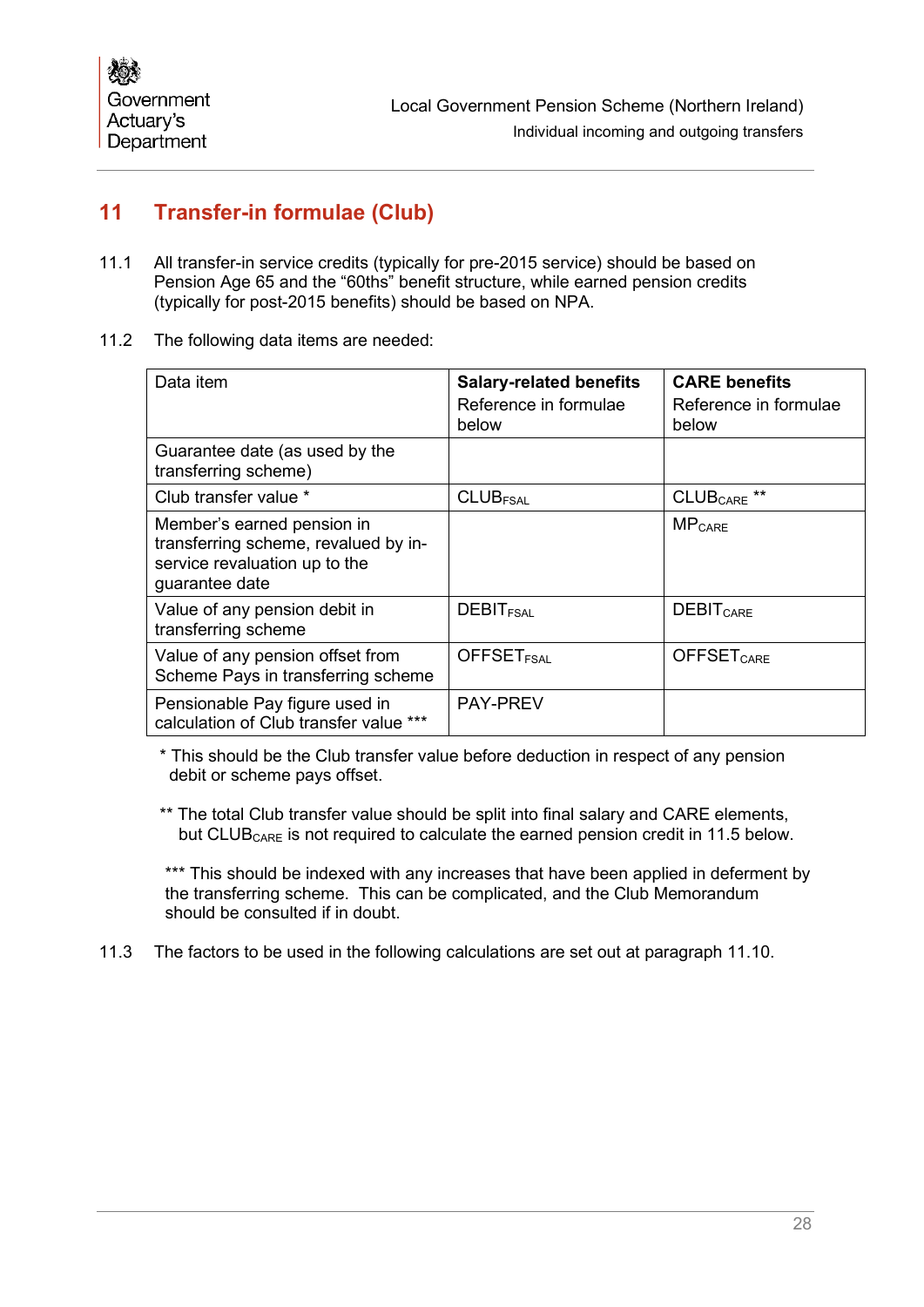<span id="page-30-0"></span>

|  |  |  | 11.4 The salary-related service credit should be determined using the formulae below: |
|--|--|--|---------------------------------------------------------------------------------------|
|--|--|--|---------------------------------------------------------------------------------------|

|                                                      | <b>Calculation</b>                                                                 | <b>Result</b>                                                           |
|------------------------------------------------------|------------------------------------------------------------------------------------|-------------------------------------------------------------------------|
| Cost of 1 year's service                             | PAY-PREV x 1/60 x [ FACTOR <sub>65</sub> <sup>P</sup> +<br>$(FACTOR65S × 60/160)]$ | £U                                                                      |
| Service credit offered for<br>salary-related element | CLUB <sub>FSAL</sub> / £U                                                          | <b>Club Service</b><br>Credit (salary-<br>related) in years<br>and days |

<span id="page-30-1"></span>11.5 The CARE earned pension credit should be determined using the formulae below:

 $\mathsf{SF}$  = <code>FACTOR $^\mathsf{P}_\mathsf{SEND}$ +</code> (SPROP $_\mathsf{SEND}$  x <code>FACTOR $^\mathsf{S}_\mathsf{END}$ )+</code> (LSPROP $_\mathsf{SEND}$  x <code>FACTOR $^\mathsf{L}_\mathsf{SEND}$ )</code>

 $RF = FACTOR<sub>NPA</sub><sup>P</sup> + (49 / 160 x FACTOR<sub>NPA</sub><sup>S</sup>)$ 

#### **Club earned pension credit = MP<sub>CARE</sub> x SF / RF**

Where:

 $SPROP<sub>SEND</sub>$  = survivor proportion in transferring scheme  $LSPROP<sub>SEND</sub>$  = lump sum proportion in transferring scheme

#### **Members with a pension debit**

<span id="page-30-2"></span>11.6 A pension debit which relates to final salary service applies from age 65 in the LGPS and should be determined using the following calculation. The result is subject to revaluation before 65 and indexation after 65 in line with Pensions Increase Act provisions. The pension debit applies to the member's pension and also affects the survivor's pension but does not affect any child's pension.

| Annual pension debit applying | DEBIT <sub>FSAL</sub> / [FACTOR <sub>65</sub> <sup>P</sup> + (FACTOR <sub>65</sub> <sup>S</sup> x 60/160)]                                                      |
|-------------------------------|-----------------------------------------------------------------------------------------------------------------------------------------------------------------|
| from age 65 under LGPS        | where 'DEBIT $_{FSAL}$ ' is the transfer value reduction<br>for the pension debit arising from salary-related<br>service as advised by the transferring scheme. |

<span id="page-30-3"></span>11.7 A pension debit which relates to CARE benefits applies from NPA in the LGPS and should be determined using the following calculation. The result is subject to revaluation before NPA and indexation after NPA in line with Pensions Increase Act provisions. The pension debit applies to the member's pension and also affects the survivor's pension but does not affect any child's pension.

#### **Annual pension debit applying DEBITCARE / [FACTORNPAP + (FACTORNPAS x 49/160)]from NPA under LGPS**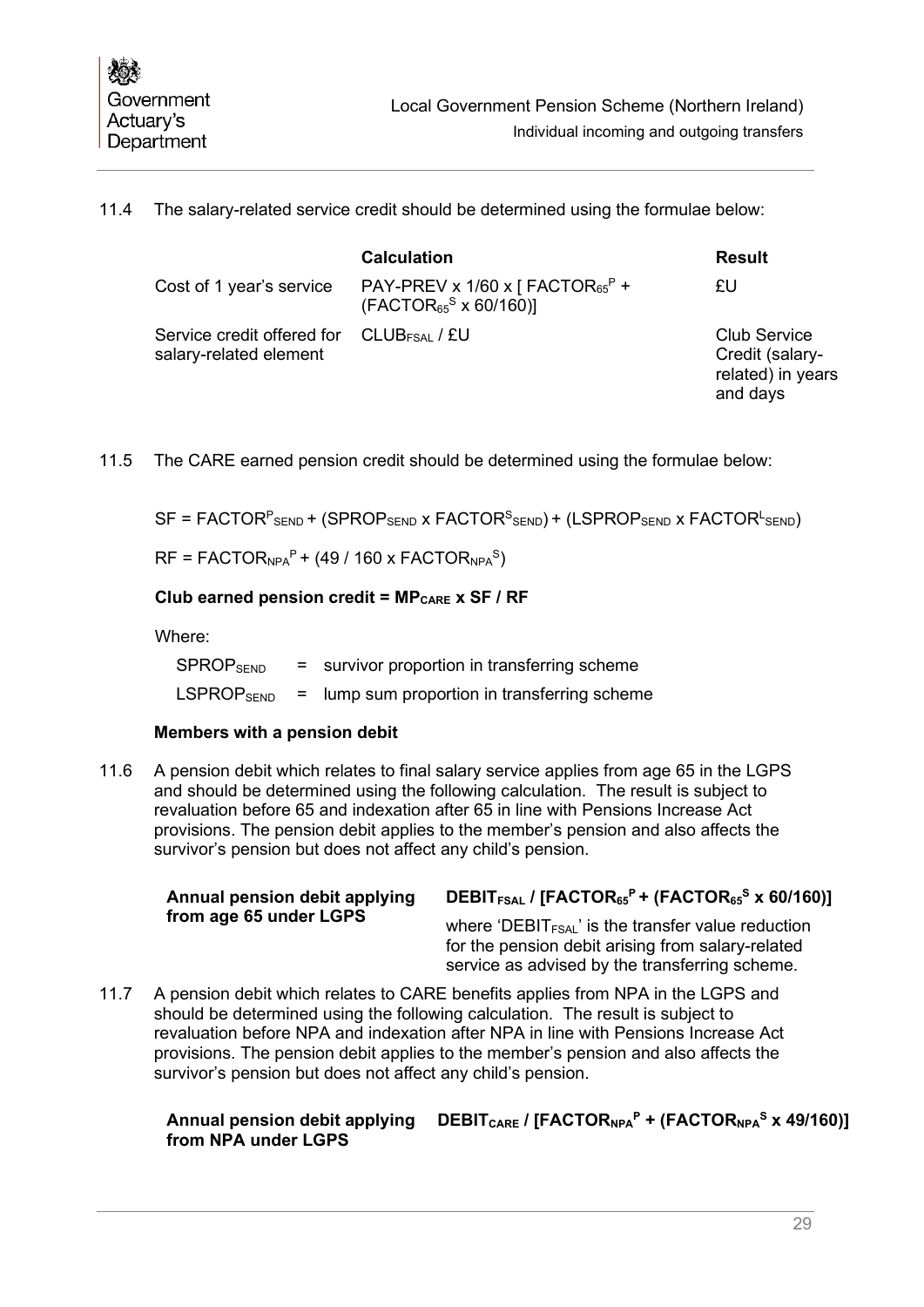where 'DEBIT $_{\text{FCARF}}$ ' is the transfer value reduction for the pension debit arising from CARE benefits as advised by the transferring scheme.

## **Members with a pension offset from Scheme Pays**

11.8 An offset which relates to final salary service applies from age 65 in the LGPS and should be determined using the following calculation. The result is subject to revaluation before 65 and indexation after 65 in line with Pensions Increase Act provisions. The pension offset applies only to the member's pension and does not affect the pension benefits to the member's dependants.

#### **Annual offset applying from age 65 under LGPS**

## **OFFSETFSAL / FACTOR65P**

where 'OFFSET $F_{FSAL}$ ' is the transfer value reduction for the Scheme pays offset arising from salary-related service as advised by the transferring scheme.

11.9 An offset which relates to CARE benefits applies from NPA in the LGPS and should be determined using the following calculation. The result is subject to revaluation before NPA and indexation after NPA in line with Pensions Increase Act provisions. The pension offset applies only to the member's pension and does not affect the pension benefits to the member's dependants.

| Annual offset applying from |  |
|-----------------------------|--|
| <b>NPA under LGPS</b>       |  |

## **OFFSETCARE / FACTORNPAP**

where 'OFFSET $_{CARE}$ ' is the transfer value reduction for the Scheme pays offset arising from CARE benefits as advised by the transferring scheme.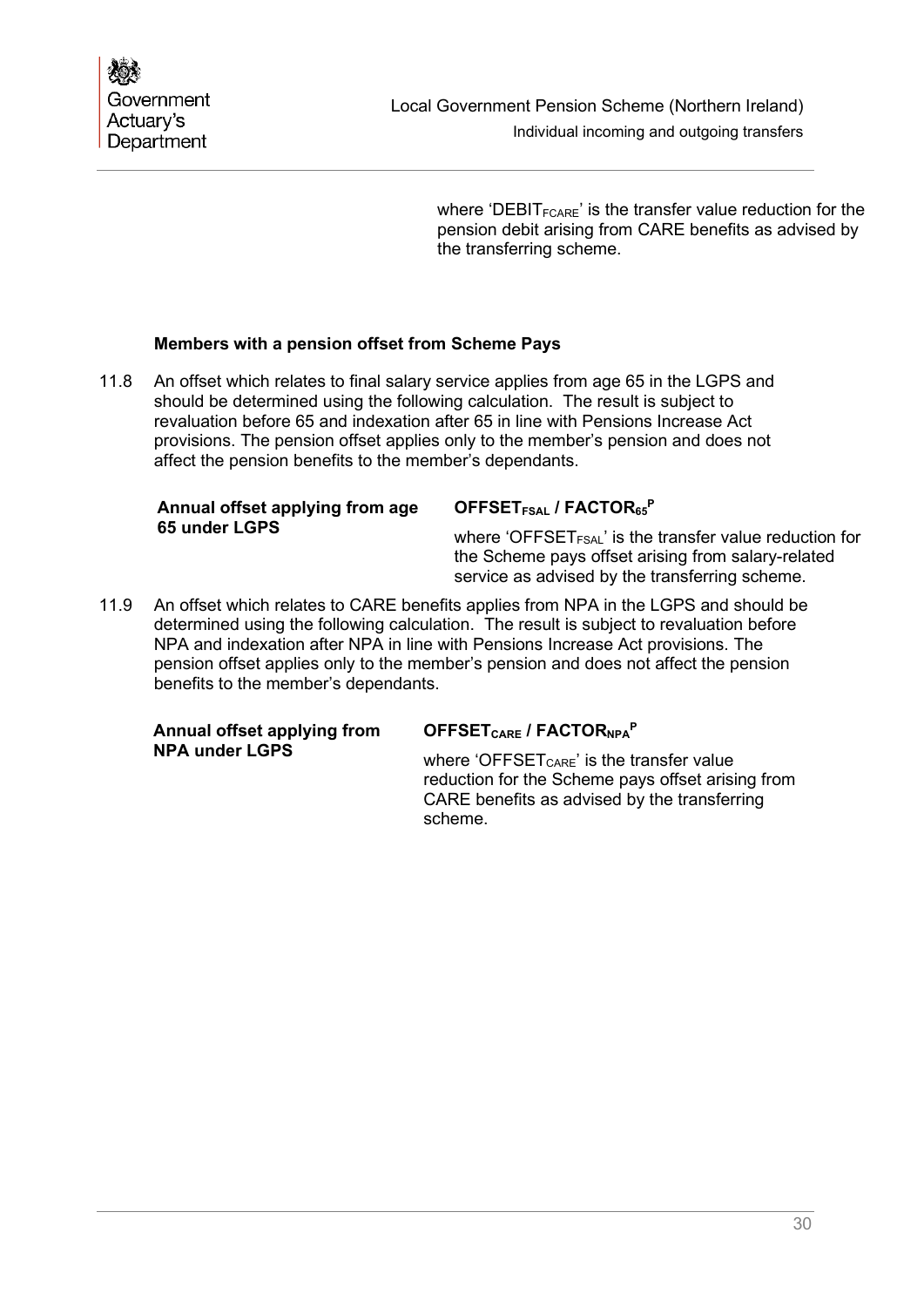## **Factors**

<span id="page-32-0"></span>11.10 The factors used should be for the same age as that used by the transferring scheme to calculate the Club transfer value. The factors used in the calculations above are listed below.

| <b>Factor in</b>                                      | <b>Factor in table</b>        | Table / derivation                                                                                                                                                                                               |
|-------------------------------------------------------|-------------------------------|------------------------------------------------------------------------------------------------------------------------------------------------------------------------------------------------------------------|
| formulae above<br>(and elsewhere in<br>this guidance) |                               | (The tables referred to are those set)<br>out in the Factor Suite)                                                                                                                                               |
| <b>FACTOR</b> <sup>P</sup> SEND                       | See note below                |                                                                                                                                                                                                                  |
| FACTOR <sup>S</sup> SEND                              | See note below                |                                                                                                                                                                                                                  |
| FACTOR <sup>L</sup> SFND                              | See note below                |                                                                                                                                                                                                                  |
| FACTOR <sub>65</sub> <sup>P</sup>                     | "Gross pension"               |                                                                                                                                                                                                                  |
| FACTOR <sub>65</sub> <sup>S</sup>                     | "Surviving Partner's Pension" | From table 0-103 or 0-104                                                                                                                                                                                        |
| FACTOR <sub>NPA</sub> P                               | "Gross pension"               | From Tables 0-103 to 0-110 as                                                                                                                                                                                    |
| FACTOR <sub>NPA</sub> S                               | "Surviving Partner's Pension" | appropriate for the member's NPA<br>and gender. Where NPA is not a<br>whole number, factors should be<br>interpolated using the appropriate<br>method set out in section 13 "Non-<br>exact Normal Pension Ages". |

Note: the factors FACTOR<sup>P</sup><sub>SEND</sub>, FACTOR<sup>S</sup><sub>SEND</sub> and FACTOR<sup>L</sup>SEND should be obtained from the transferring scheme. For a scheme providing CARE benefits by reference to State Pension Age (or age 65 if higher), FACTOR<sup>P</sup><sub>SEND</sub> and FACTOR<sup>S</sup><sub>SEND</sub> should be equal to  $FACTOR<sub>NPA</sub><sup>P</sup>$  and  $FACTOR<sub>NPA</sub><sup>S</sup>$  respectively.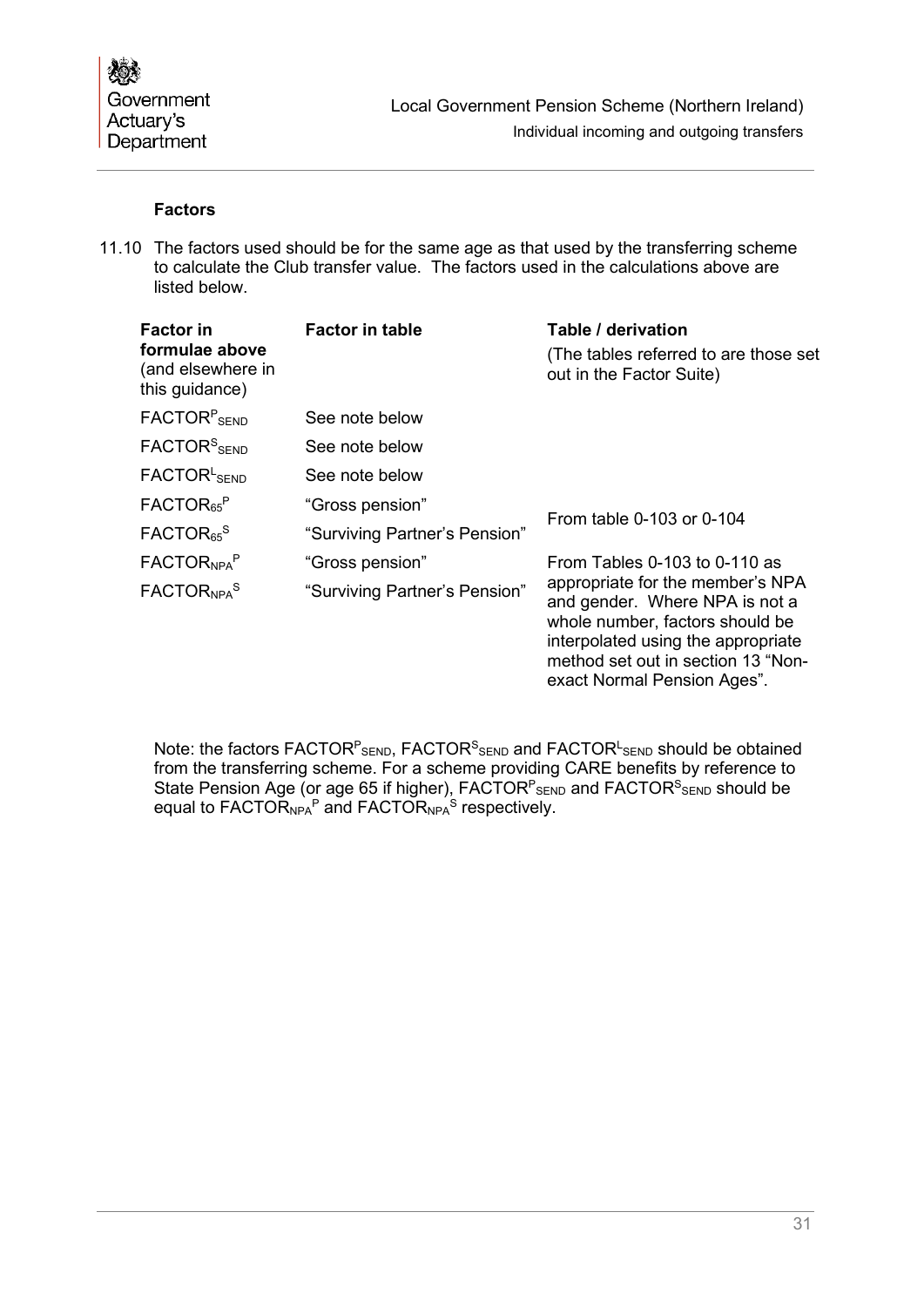## <span id="page-33-0"></span>**12 Transfer-in formulae (non-Club Career Average)**

- 12.1 Transfer in credits should be based on State Pension Age or, if higher, age 65, and the CARE benefit structure.
- 12.2 For members reaching State Pension age on or after 6 April 2016, there is now no adjustment for any GMP included in the transfer which reflects that the scheme will pay full indexation increases on the GMP part of the transfer in credit awarded.
- 12.3 If the member reached State Pension age before 6 April 2016 and the incoming transfer value includes a GMP, refer the case to DfC for onward transmission to GAD.
- 12.4 The following data items are needed:

| ∣ Data item                            | Reference in formulae below |
|----------------------------------------|-----------------------------|
| Relevant date                          |                             |
| Non-Club transfer value offered   CETV |                             |

#### **Earned pension credit calculation**

|                                                                   | <b>Calculation</b>                                                     | <b>Result</b>                                                   |
|-------------------------------------------------------------------|------------------------------------------------------------------------|-----------------------------------------------------------------|
| <b>Additional</b><br>earned pension<br>transfer credit<br>offered | £ CETV / [FACTOR <sup>P-IN</sup> + (49/160 x FACTOR <sup>S-IN</sup> )] | Non-Club<br>earned<br>pension<br>transfer<br>credit<br>(E p.a.) |

The factors in the formulae above are taken from the following Tables:

| <b>Factor in formulae</b><br>above (and<br>elsewhere in this<br>guidance) | <b>Factor in table</b>           | Table / derivation<br>(the tables referred to are those<br>set out in the Factor Suite) |
|---------------------------------------------------------------------------|----------------------------------|-----------------------------------------------------------------------------------------|
| FACTOR <sup>P-IN</sup>                                                    | "Gross Pension"                  | The relevant NM or NF table*                                                            |
| FACTOR <sup>S-IN</sup>                                                    | "Surviving Partner's<br>Pension" | (Workbook tables 0-210 to 0-217)                                                        |

\*Note: The relevant NM or NF table is whichever of the tables NM65, NF65, NM66, NF66, NM67, NF67, NM68 and NF68 is relevant to the member's sex and NPA. For each NPA, the male and female factors are the same at each age. However, we have maintained the sex-specific tables for ease of updating administration systems. Where the member's NPA is not a whole number, the factors should be interpolated from the two tables for the member's sex with the nearest NPAs using the method set out in section [13](#page-34-0) "Non exact age Normal Pension Ages".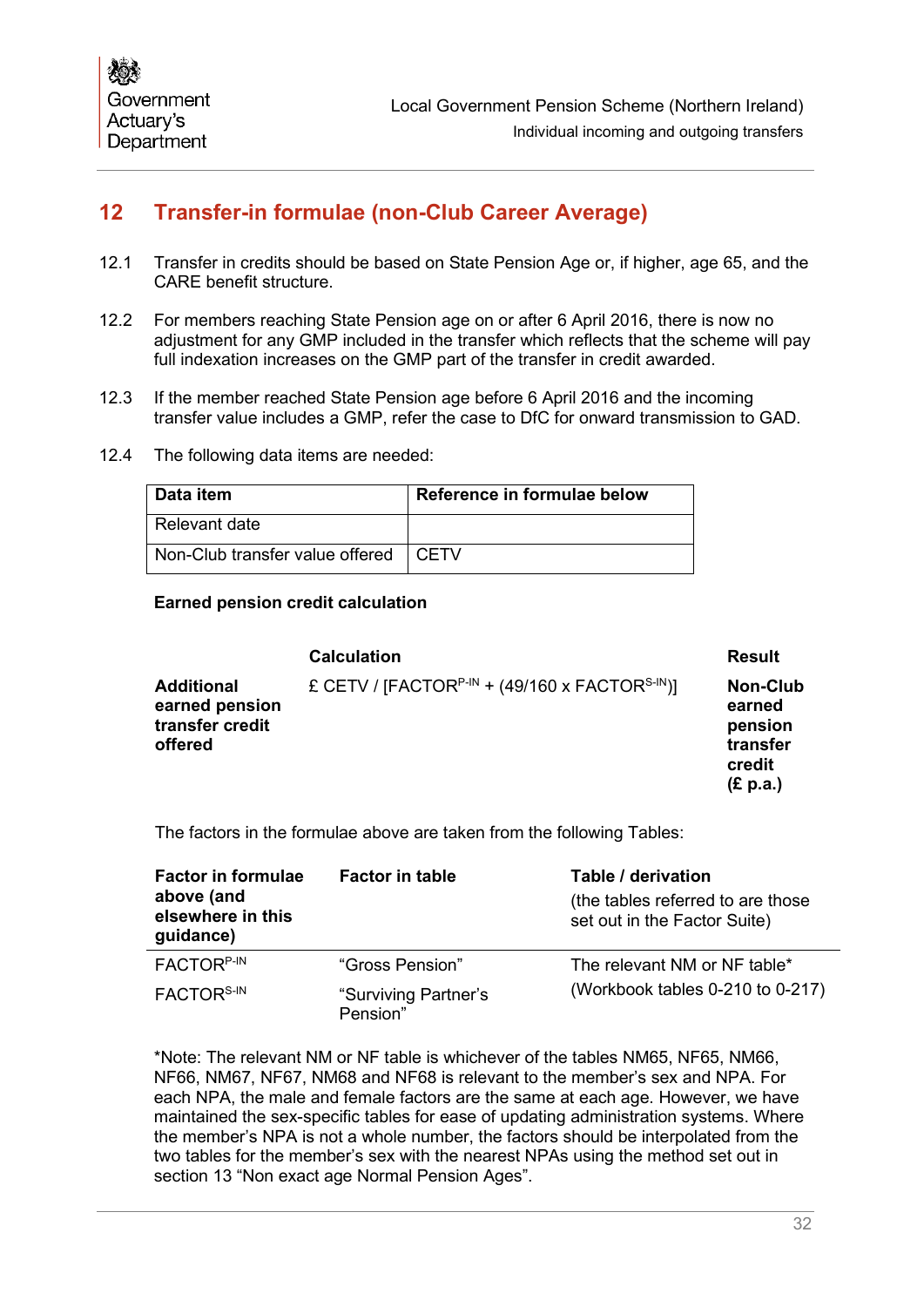## <span id="page-34-0"></span>**13 Non exact age Normal Pension Ages**

13.1 Where a transferring member has an NPA that is not a whole number (i.e. it does not fall on a future anniversary of their birth date), factors should be derived by interpolation using the most appropriate of the two methods below. These are consistent with the methods set out in the Club Memorandum.

## **Members with an NPA of years and whole months**

13.2 Where a member has a non-integer normal pension age (i.e. an NPA that is a whole number of years and months), the factors for all elements of the transfer value should be determined using the appropriate factors in the latest consolidated factor workbook using straight line interpolation based on months. For example, to determine the factors applicable to a member with a normal pension age of 66 years and 2 months, the formula below should be used:

## $F_P$  (NPA 66 years, 2 months) =  $F_P(NPA66) + \{(2/12 \times [F_P(NPA67) - F_P(NPA66)]\}$

Where:

*F<sub>P</sub>(NPAx) is the factor applying for a Normal Pension Age of xx* 

#### **Example:**

Interpolation of member pension factor for member aged 66 years 2 months

| Member age at relevant date:                | 45    |
|---------------------------------------------|-------|
| NPA 66 member non club transfer out factor: | 10.72 |
| NPA 67 member non club transfer out factor: | 10 16 |

Factor at age 66 years 2 months:  $10.72 + [2/12 \times (10.16 - 10.72)] = 10.63$ 

#### **Members with an NPA of years and days (i.e. not whole months)**

13.3 Some members may have a State Pension Age that falls on a specified date, which would mean that their NPA is based on years and days rather than years and whole months. In this case, the factors for all elements of the transfer value should be determined using the appropriate factors in the latest consolidated factor workbook using straight line interpolation based on days. For example, to determine the factors applicable to a member with a normal pension age of 67 years and 249 days, the formula below should be used:

## **F**<sub>P</sub> (NPA 67 years, 249 days) = F<sub>P</sub>(NPA67) + {[249/365 x [F<sub>P</sub>(NPA68) – F<sub>P</sub>(NPA67)]}

Where:

FP(NPAx) is the factor applying for a Normal Pension Age of xx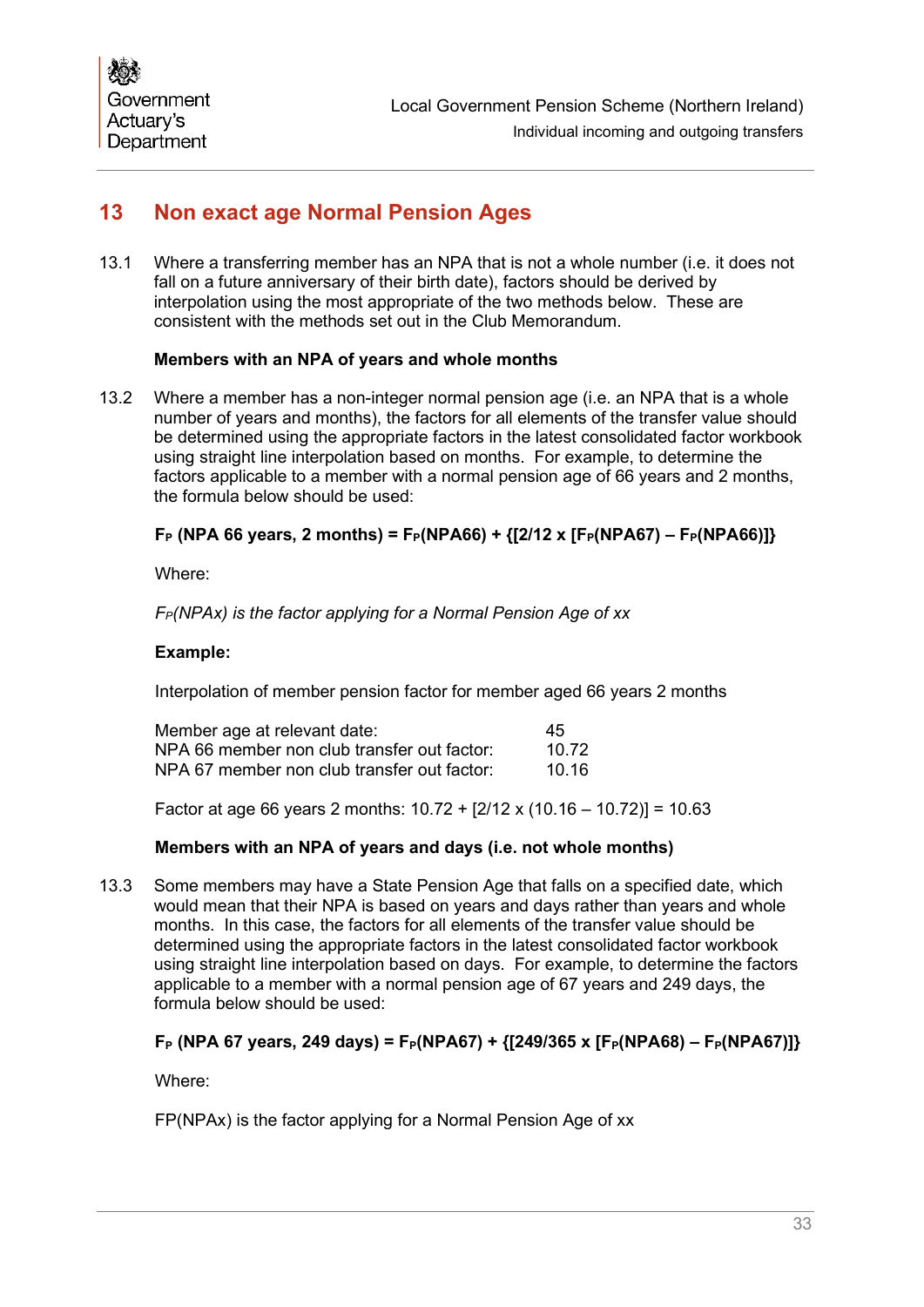## **Example:**

Interpolation of member pension factor for member aged 67 years 249 days

| Member age at relevant date:                | 45    |
|---------------------------------------------|-------|
| NPA 67 member non club transfer out factor: | 10.16 |
| NPA 68 member non club transfer out factor: | 962   |

Factor at age 67 years 249 days: 10.16 + (249/365 x [9.62 – 10.16]) = 9.79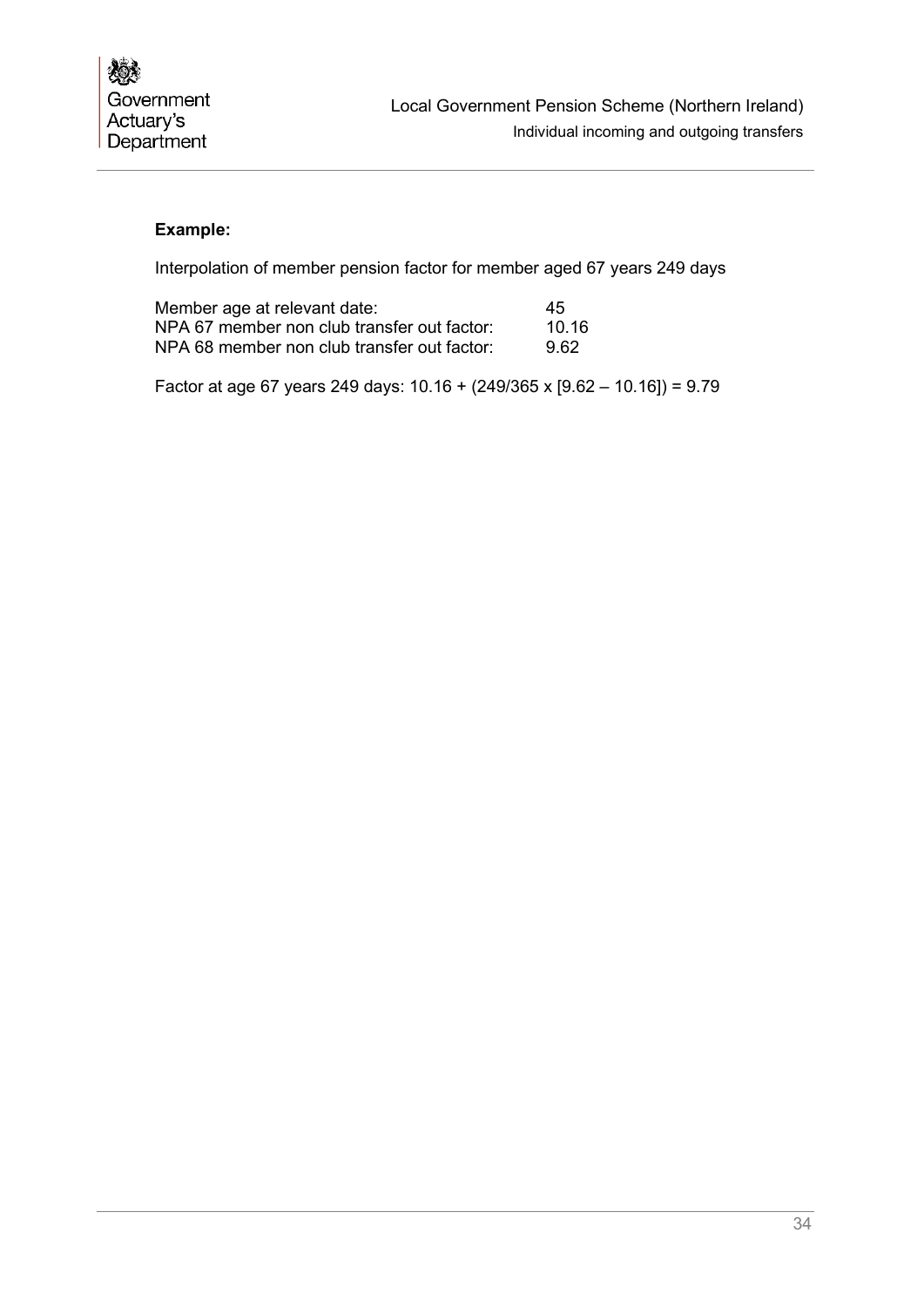

## <span id="page-36-0"></span>**14 Examples**

### **Example 1: Club transfer value (pre-1.10.06 member born after 31.03.60)**

#### **Member data:**

Date of birth: 1 July 1964 Sex: Male (as Club factors are now unisex this simply indicates which table is referenced) Date of joining: 1 July 1992 Guarantee date: 1 July 2022 ("Group 3" member – see paragraph [3.14\)](#page-10-0)

| <b>Total service:</b> | 30 years 0 days   |         |
|-----------------------|-------------------|---------|
| Post-2020 service:    | 2 years           | 91 days |
| Post-2015 service:    | 5 years           | 0 days  |
| 2009-2015 service:    | 6 years           | 0 days  |
| 2008-2009 service:    | 1 year            | 0 days  |
| Pre-2008 service:     | 15 years 275 days |         |

Final pensionable salary: £20,000 Date of leaving: 30 June 2022

#### **Accrued Benefit Calculations**

(these may already be stored as data items in which case they would not need to be recalculated.)

Service before 1 April 2008

Critical retirement age = 60

|  |  |  |  |  |  | Mixed pension and lump sum benefits |
|--|--|--|--|--|--|-------------------------------------|
|--|--|--|--|--|--|-------------------------------------|

|                         | Calculation                        | Result         |
|-------------------------|------------------------------------|----------------|
| Pension (A)             | $(15+275/365) \times £20,000 / 80$ | £3,938.36 p.a. |
| Retirement grant (I)    | 3 x £3,938.36                      | £11,815.08     |
| Dependant's pension (K) | £3,938.36 / 2                      | £1,969.18 p.a. |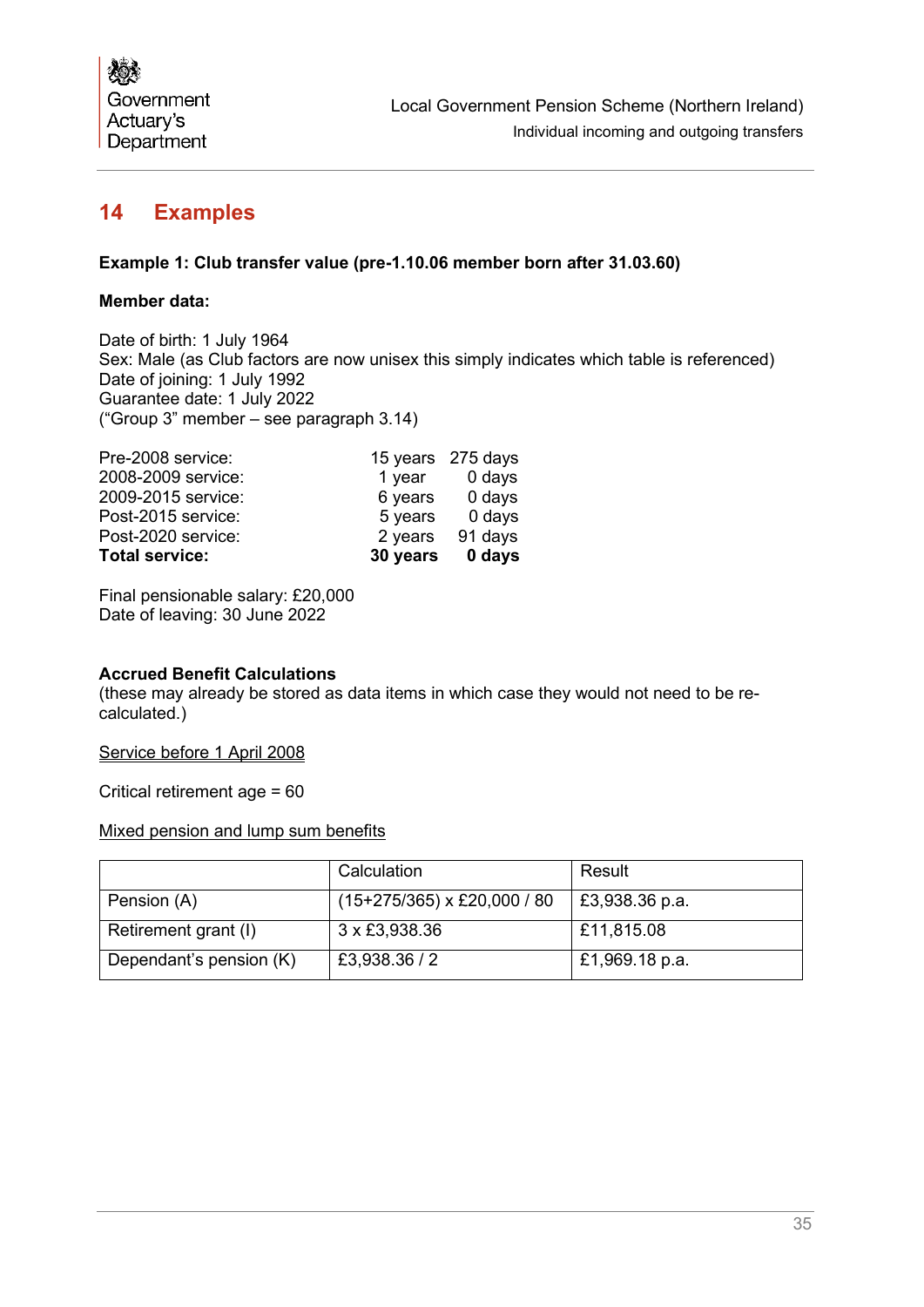#### Service from 1 April 2008 to 31 March 2009

#### Pension age = 65

#### Mixed pension and lump sum benefits

|                                | Calculation                     | Result     |
|--------------------------------|---------------------------------|------------|
| Pension $(B^{08})$             | $(1+0/365) \times £20,000 / 80$ | £250.00 pa |
| Retirement grant $(R^{08})$    | 3 x £250.00                     | £750.00    |
| Dependant's pension $(L^{08})$ | £250.00 / 2                     | £125.00 pa |

#### Service from 1 April 2009 to 31 March 2015

#### Pension age = 65

#### Pension only benefits

|                                | Calculation                      | Result       |
|--------------------------------|----------------------------------|--------------|
| Pension $(B^{09})$             | $(6+0/365) \times £20,000 / 60$  | £2,000.00 pa |
| Dependant's pension $(L^{09})$ | $(6+0/365) \times £20,000 / 160$ | £750.00 pa   |

#### Service from 1 April 2015

Note: there is no need in this case to separate the periods of service from 1 April 2015 to 31 March 2016, and from 1 April 2016 onwards.

Normal pension age = 67 years (for illustration only, being based on legislation at the guarantee date)

| Pension only benefits                   |                |
|-----------------------------------------|----------------|
| Assumed CARE Pension (B <sup>15</sup> ) | = £2,920.00 pa |
| Dependant's pension $(L^{15})$          | $=$ £894.25 pa |

#### **Step 1 – calculate transfer value on Club basis**

|                                    | Factors (male, aged 58 last birthday at Guarantee date) |       |
|------------------------------------|---------------------------------------------------------|-------|
| FACTOR <sub>65</sub> <sup>P</sup>  | Table 0-103 in the consolidated factor workbook         | 15.42 |
| FACTOR <sub>65</sub> RG            | $\epsilon$                                              | 0.86  |
| FACTOR <sub>65</sub> <sup>S</sup>  | "                                                       | 1.84  |
| FACTOR <sub>NPA</sub> P            | Table 0-107 in the consolidated factor workbook         | 13.80 |
| FACTOR <sub>NPA</sub> <sup>S</sup> | "                                                       | 1.86  |
| ADJ <sup>P</sup>                   | Table 0-209 in the consolidated factor workbook         | 1.28  |
| ADJ <sup>LS</sup>                  | "                                                       | 1 13  |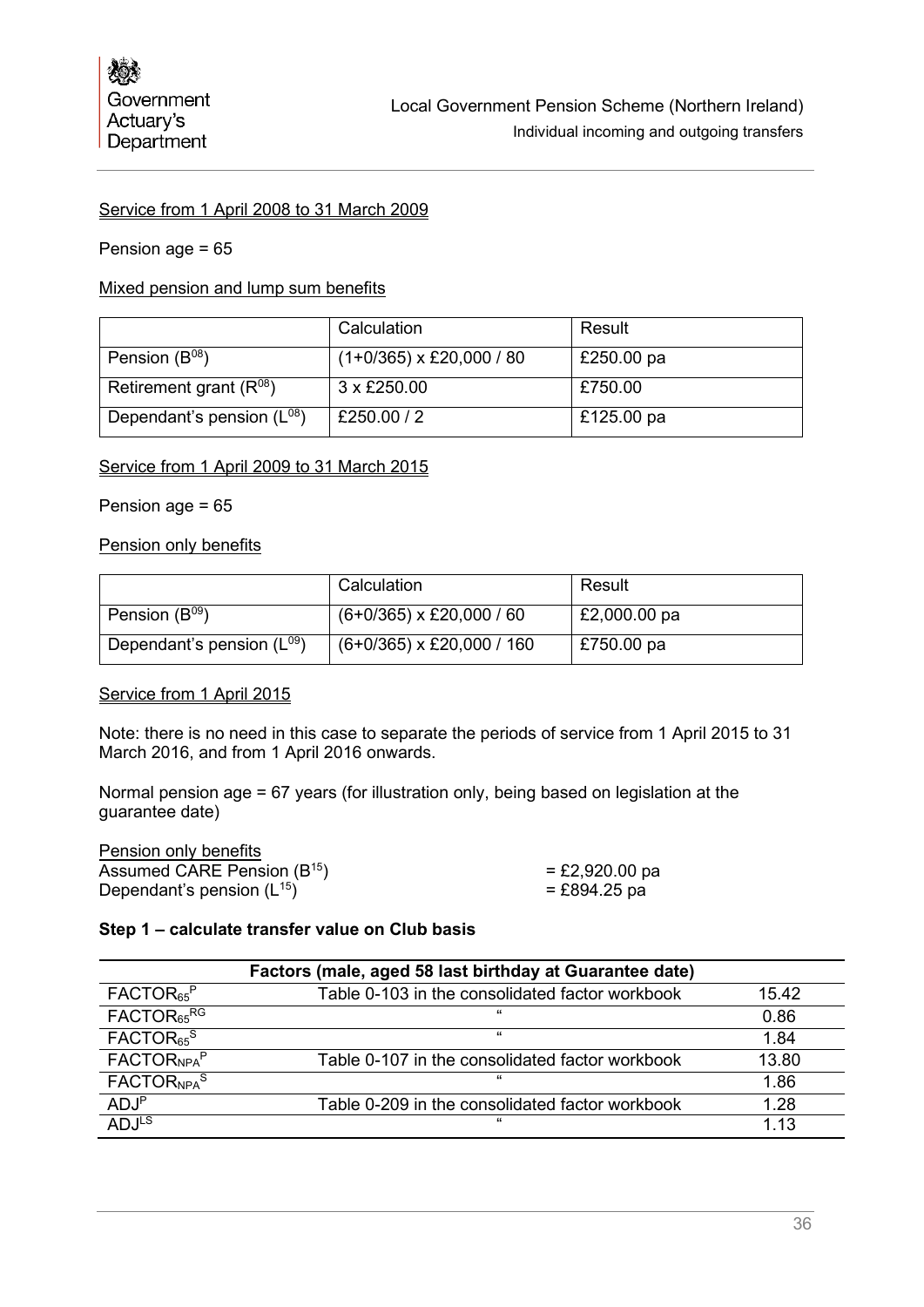## **Transfer value calculations**

## **Service before 1 April 2008**

|                                        | Calculation              | Result     |
|----------------------------------------|--------------------------|------------|
| Pension (E)                            | £3,938.36 x 15.42 x 1.28 | £77,733.77 |
| Retirement grant (J)                   | £11,815.08 x 0.86 x 1.13 | £11,481.89 |
| Dependant's Pension (O)                | £1,969.18 x 1.84         | £3,623.29  |
| Total Amount (TV <sup>PRE-2008</sup> ) | $E + J + O$              | £92,838.95 |

#### **Service between 1 April 2008 and 31 March 2009**

|                                         | Calculation                | Result    |
|-----------------------------------------|----------------------------|-----------|
| Pension $(F^{08})$                      | £250.00 x 15.42            | £3,855.00 |
| Retirement grant $(Q^{08})$             | £750.00 $\times$ 0.86      | £645.00   |
| Dependant's Pension (P <sup>08</sup> )  | £125.00 x 1.84             | £230.00   |
| Total Amount (TV <sup>2008-2009</sup> ) | $F^{08} + Q^{08} + P^{08}$ | £4,730.00 |

#### **Service between 1 April 2009 and 31 March 2015**

|                                        | Calculation       | Result     |
|----------------------------------------|-------------------|------------|
| Pension (F <sup>09</sup> )             | £2,000.00 x 15.42 | £30,840.00 |
| Dependant's Pension (P <sup>09</sup> ) | £750.00 x 1.84    | £1,380.00  |
| Total Amount (TV2009-2015)             | $F^{09} + P^{09}$ | £32,220.00 |

## **Service after 1 April 2015**

|                                         | Calculation       | Result     |
|-----------------------------------------|-------------------|------------|
| Pension $(F^{15})$                      | £2,920.00 x 13.80 | £40,296.00 |
| Dependant's Pension $(P^{15})$          | £894.25 x 1.86    | £1,663.31  |
| Total Amount (TV <sup>POST-2015</sup> ) | $F^{15} + P^{15}$ | £41.959.31 |

#### **Total Club transfer value**

|                                                                       | <b>Transfer value</b> |
|-----------------------------------------------------------------------|-----------------------|
| Service before 1 April 2008 (TVPRE-2008)                              | £92,838.95            |
| Service from 1 April 2008 to 31 March 2009 (TV <sup>2008-2009</sup> ) | £4,730.00             |
| Service from 1 April 2009 to 31 March 2015 (TV <sup>2009-2015</sup> ) | £32,220.00            |
| Service after 1 April 2015 (TV <sup>post-2015</sup> )                 | £41,959.31            |
| <b>Total Club transfer value</b>                                      | £171,748.26           |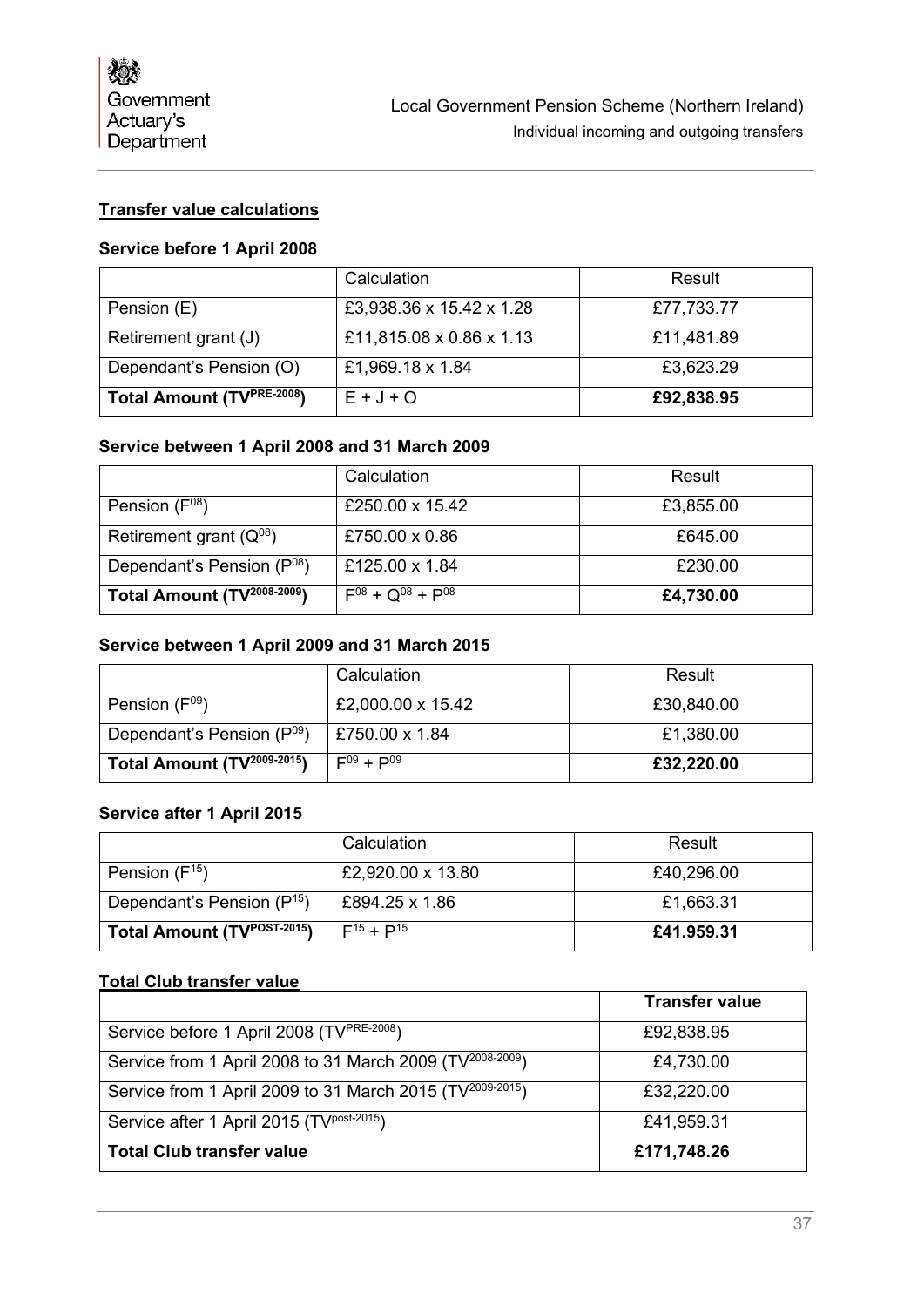## **Example 2: Club transfer (pre-1.10.06 member born between 1.4.56 and 31.3.60)**

#### **Member data:**

Date of birth: 1 December 1959 Sex: Male (as Club factors are now unisex this simply indicates which table is referenced) Date of joining: 1 July 1994 Guarantee date: 1 July 2021 ("Group 2" member – see paragraph [3.14\)](#page-10-0)

| <b>Total service:</b> |         | 27 years 0 days   |
|-----------------------|---------|-------------------|
| Post-2020 service:    | 1 years | 91 days           |
| 2015-2020 service:    | 5 years | 0 days            |
| 2009-2015 service:    | 6 years | 0 days            |
| 2008-2009 service:    | 1 year  | 0 days            |
| Pre-2008 service:     |         | 13 years 275 days |

Final pensionable salary: £20,000 Date of leaving: 30 June 2021

#### **Accrued Benefit Calculations**

(these may already be stored as data items in which case they would not need to be recalculated.)

Service before 1 April 2008

Critical retirement age = 60

Mixed pension and lump sum benefits

|                         | Calculation                   | Result         |
|-------------------------|-------------------------------|----------------|
| Pension (A)             | $(13+275/365)$ x £20,000 / 80 | £3,438.36 p.a. |
| Retirement grant (I)    | 3 x £3,438.36                 | £10,315.08     |
| Dependant's pension (K) | £3,438.36 / 2                 | £1,719.18 p.a. |

Note that the member is above their CRA as at the guarantee date. Immediate pension factors (Table 0-102 in the consolidated factors workbook) should be used in the CETV calculation for this tranche of benefits.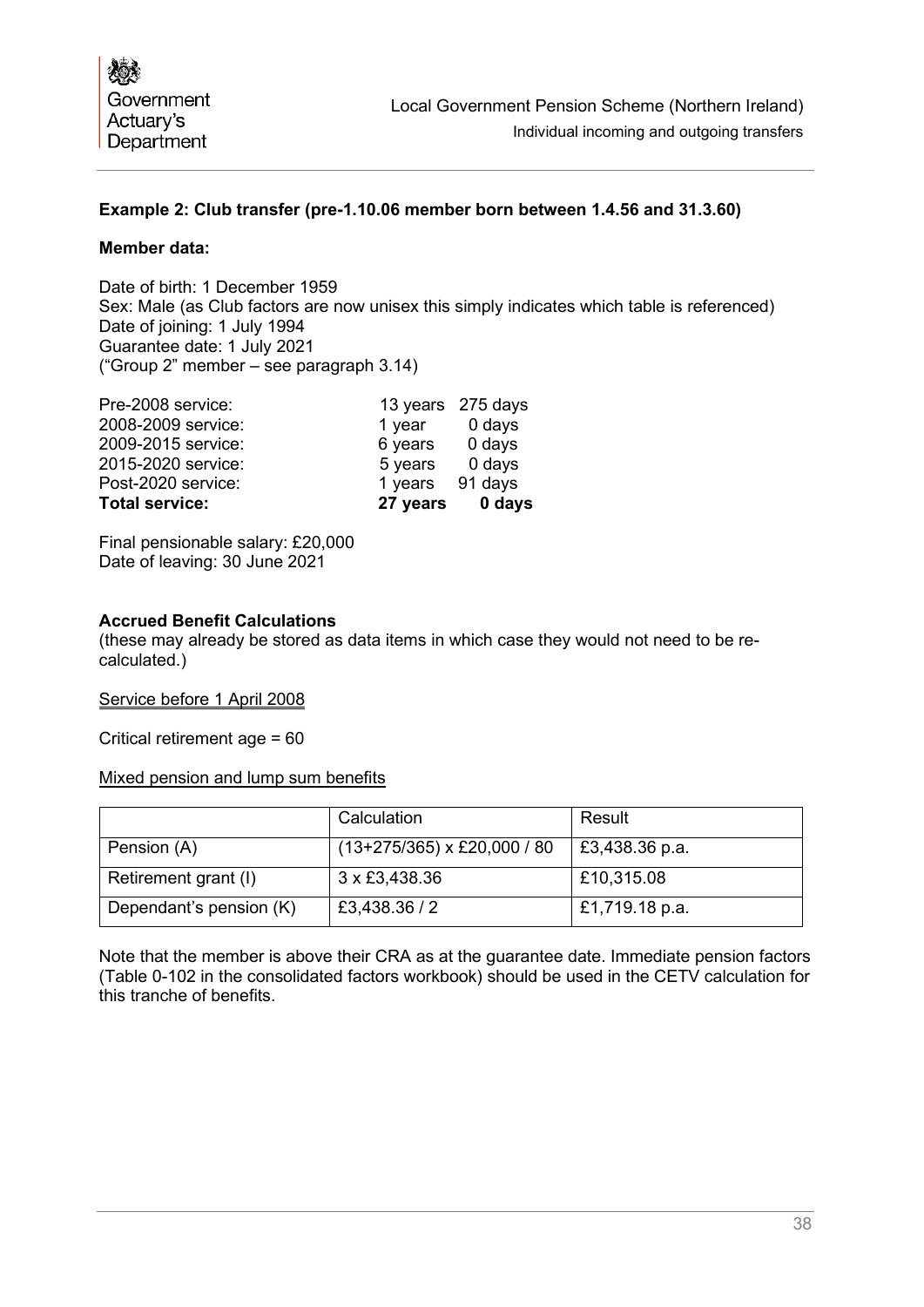#### Service from 1 April 2008 to 31 March 2009

#### Pension age = Taper 65

#### Mixed pension and lump sum benefits

|                                | Calculation                     | Result     |
|--------------------------------|---------------------------------|------------|
| Pension $(D^{08})$             | $(1+0/365) \times$ £20,000 / 80 | £250.00 pa |
| Retirement grant $(S^{08})$    | 3 x £250.00                     | £750.00    |
| Dependant's pension $(N^{08})$ | £250.00 / 2                     | £125.00 pa |

#### Service from 1 April 2009 to 31 March 2015

#### Pension age = Taper 65

#### **Pension only Benefits**

|                                | Calculation        | Result         |
|--------------------------------|--------------------|----------------|
| Pension $(D^{09})$             | 6 x £20,000 / 60   | £2,000.00 p.a. |
| Dependant's pension $(N^{09})$ | 60/160 x £2,000.00 | £750.00 p.a.   |

#### Service from 1 April 2015

Note: This member's pre and post 2020 benefits can be paid with reduction from the different ages. Therefore, it is necessary to separate the periods of service from 1 April 2015 to 31 March 2020 (Taper benefits), and from 1 April 2020 onwards (NPA benefits).

Pension age = Taper 65

| $= £1,500.00$ pa |
|------------------|
| $= £459.38$ pa   |
|                  |
|                  |
| $= £500.00$ pa   |
| $= £153.13$ pa   |
|                  |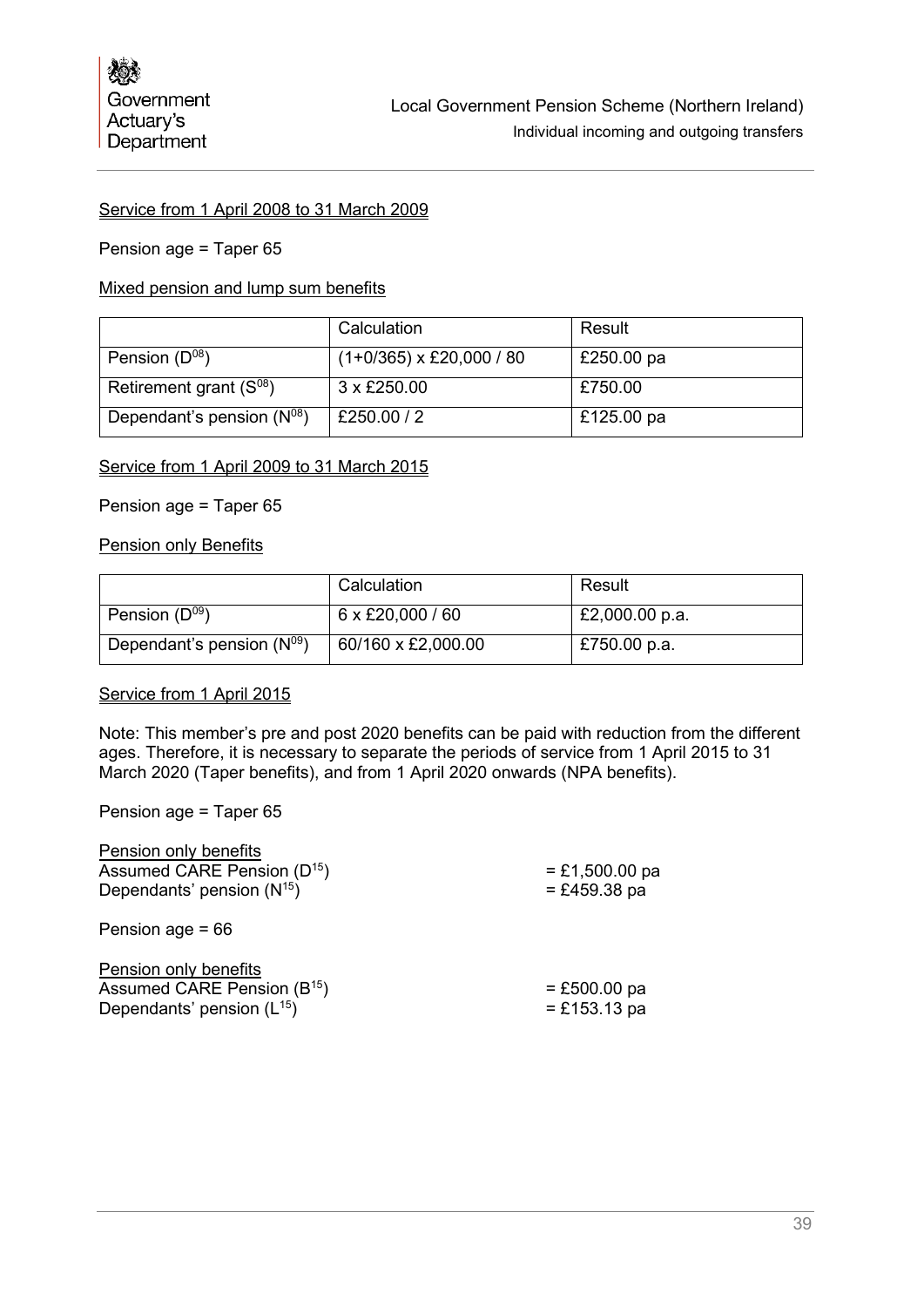#### **Step 1 – calculate transfer value on Club basis**

| Factors (male, aged 61 years 212 days at Guarantee date) |                                         |        |
|----------------------------------------------------------|-----------------------------------------|--------|
| FACTOR <sub>65</sub> <sup>P</sup>                        | (Immediate Pension Factors) Table 0-102 | 19.87  |
|                                                          | in the consolidated factors workbook    |        |
| FACTOR <sub>65</sub> RG                                  |                                         | 1.00   |
| FACTOR <sub>65</sub> <sup>S</sup>                        | $\mathbf{G}$                            | 1.84   |
| FACTOR <sub>66</sub> <sup>P</sup>                        | Table 0-105 in the consolidated factors | 15.68  |
|                                                          | workbook                                |        |
| FACTOR <sub>65</sub> <sup>S</sup>                        | "                                       | 1.88   |
| ADJ <sup>P</sup> (CRA to NRA 65)                         | Table 0-209 in the consolidated factors | 1.28   |
|                                                          | workbook                                |        |
| ADJ <sup>LS</sup> (CRA to NRA 65)                        | $\epsilon$                              | 1.13   |
| $ERFP$ (age 61 years                                     | Table 0-401 in the consolidated factors | 0.1668 |
| 212 days to NRA 65)                                      | workbook                                |        |
| $ERFP$ (age 61 years                                     | $\epsilon$                              | 0.00   |
| 212 days to CRA)                                         |                                         |        |
| ERFRG (age 61 years                                      | $\epsilon$                              | 0.0784 |
| 212 days to NRA 65)                                      |                                         |        |
| ERFRG (age 61 years                                      | "                                       | 0.00   |
| 212 days to CRA)                                         |                                         |        |

## **Early retirement factor (ERFP and ERFRG)**

The Early Retirement Factors above are used in the calculation of the "Taper Early Retirement Factor" below and have been taken from the latest guidance document "Early Payment of Pension". Administrators should use the ERFs in force at the relevant date.

## **Taper early retirement factor (TERFP and TERFRG)**

The appropriate Taper early retirement factor, for pension and retirement grant, is determined in accordance with the guidance document "Early Payment of Pension". The calculation of the Taper early retirement factors is as follows (see the Early Payment of Pension guidance for further details, including the definition of the interpolation factor  $F<sub>1</sub>$ ):

Taper period = 01/04/2016 – 30/11/2019 = 3 years 244 days

Interpolation factor  $(F<sub>1</sub>) = (3+244/365) / 4 = 0.9171$ 

TERF<sup>P</sup> = F<sub>I</sub> x ERF<sup>P</sup> (CRA to NRA 65) +  $[(1 - F<sub>1</sub>)$  x ERF<sup>P</sup> (CRA to CRA)]

$$
= 0.9171 \times 0.1668 + [(1 - 0.9171) \times 0.00] = 0.1530
$$

TERF<sup>RG</sup> = F<sub>I</sub> x ERF<sup>RG</sup> (CRA to NRA 65) +[ $(1 - F<sub>1</sub>)$  x ERF<sup>RG</sup> (CRA to CRA)]

 $= 0.9171 \times 0.0784 + [(1 - 0.9171) \times 0.00] = 0.0719$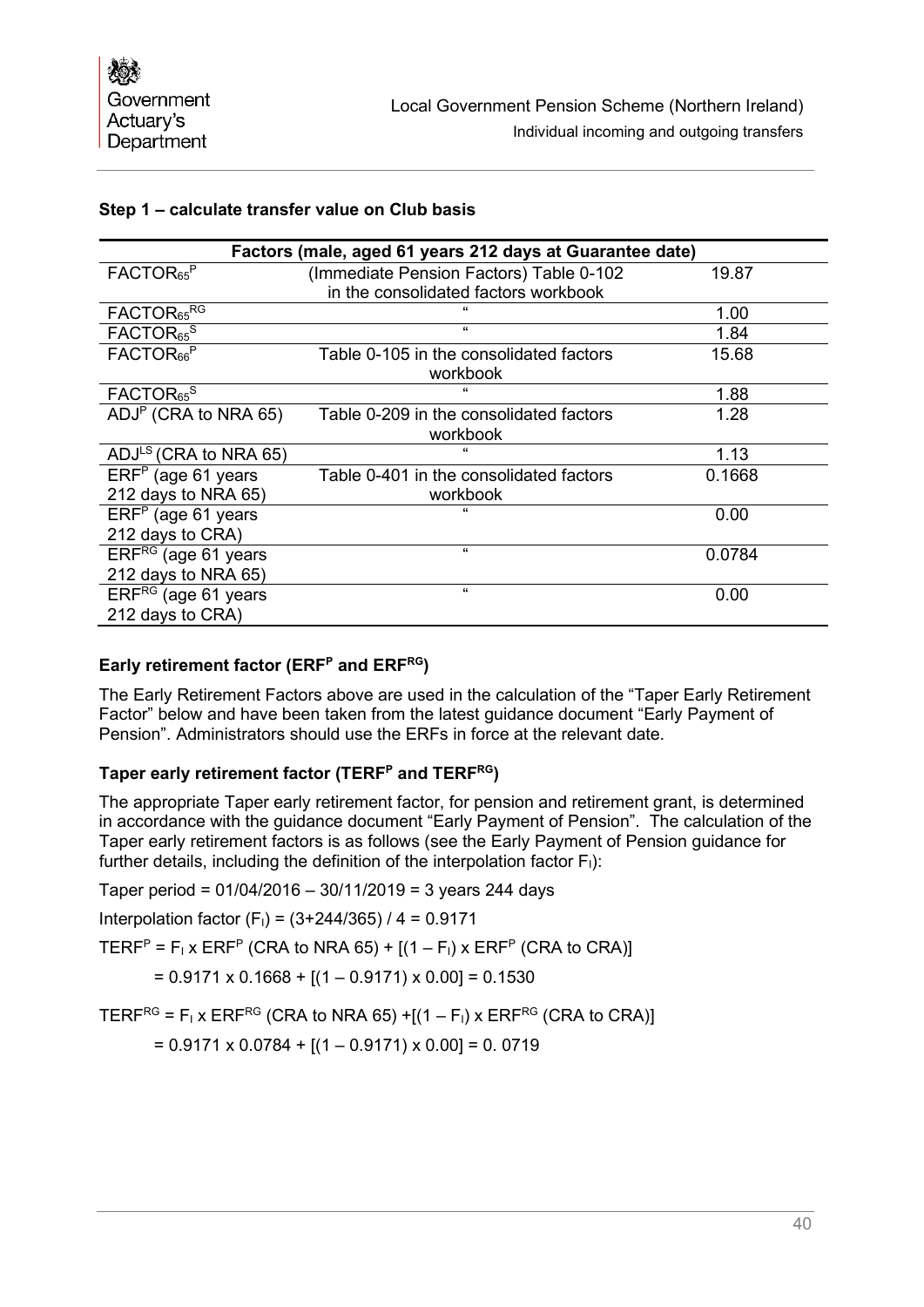## **Transfer value calculations:**

### **Service before 1 April 2008**

|                                          | Calculation       | Result     |
|------------------------------------------|-------------------|------------|
| Pension (E)                              | £3,438.36 x 19.87 | £68,320.21 |
| Retirement grant (J)                     | £10,315.08 x 1.00 | £10,315.08 |
| Dependant's Pension<br>(O)               | £1,719.18 x 1.84  | £3,163.29  |
| <b>Total Amount</b><br>$(TV^{PRE-2008})$ | $E + J + O$       | £81,798.58 |

#### **Service between 1 April 2008 and 31 March 2009**

|                                          | Calculation                    | Result    |
|------------------------------------------|--------------------------------|-----------|
| Pension $(U^{08})$                       | £250.00 x (1 - 0.1530) x 19.87 | £4,207.47 |
| Retirement grant $(V^{08})$              | £750.00 (1 - 0.0719) x 1.00    | £696.08   |
| Dependant's Pension<br>(D <sup>08)</sup> | £125.00 x 1.84                 | £230.00   |
| <b>Total Amount</b><br>(TV2008-2009)     | $U^{08} + V^{08} + P^{08}$     | £5,133.55 |

## **Service between 1 April 2009 and 31 March 2015**

|                                           | Calculation                      | Result     |
|-------------------------------------------|----------------------------------|------------|
| Pension $(U^{09})$                        | £2,000.00 x (1 - 0.1530) x 19.87 | £33,659.78 |
| Dependant's<br>Pension $(P^{09})$         | £750.00 x 1.84                   | £1,380.00  |
| <b>Total Amount</b><br>$(TV^{2009-2015})$ | $U^{09} + P^{09}$                | £35,039.78 |

#### **Service after 1 April 2015 (Taper tranche)**

|                                                | Calculation                      | Result     |
|------------------------------------------------|----------------------------------|------------|
| Pension (U <sup>15Taper</sup> )                | £1,500.00 x (1 - 0.1530) x 19.87 | £25,244.84 |
| Dependant's<br>Pension (P <sup>15Taper</sup> ) | £459.38 x 1.84                   | £845.26    |
| <b>Total Amount</b><br>(TVpost-2015Taper)      | $11^{15} + P^{15}$               | £26,090.10 |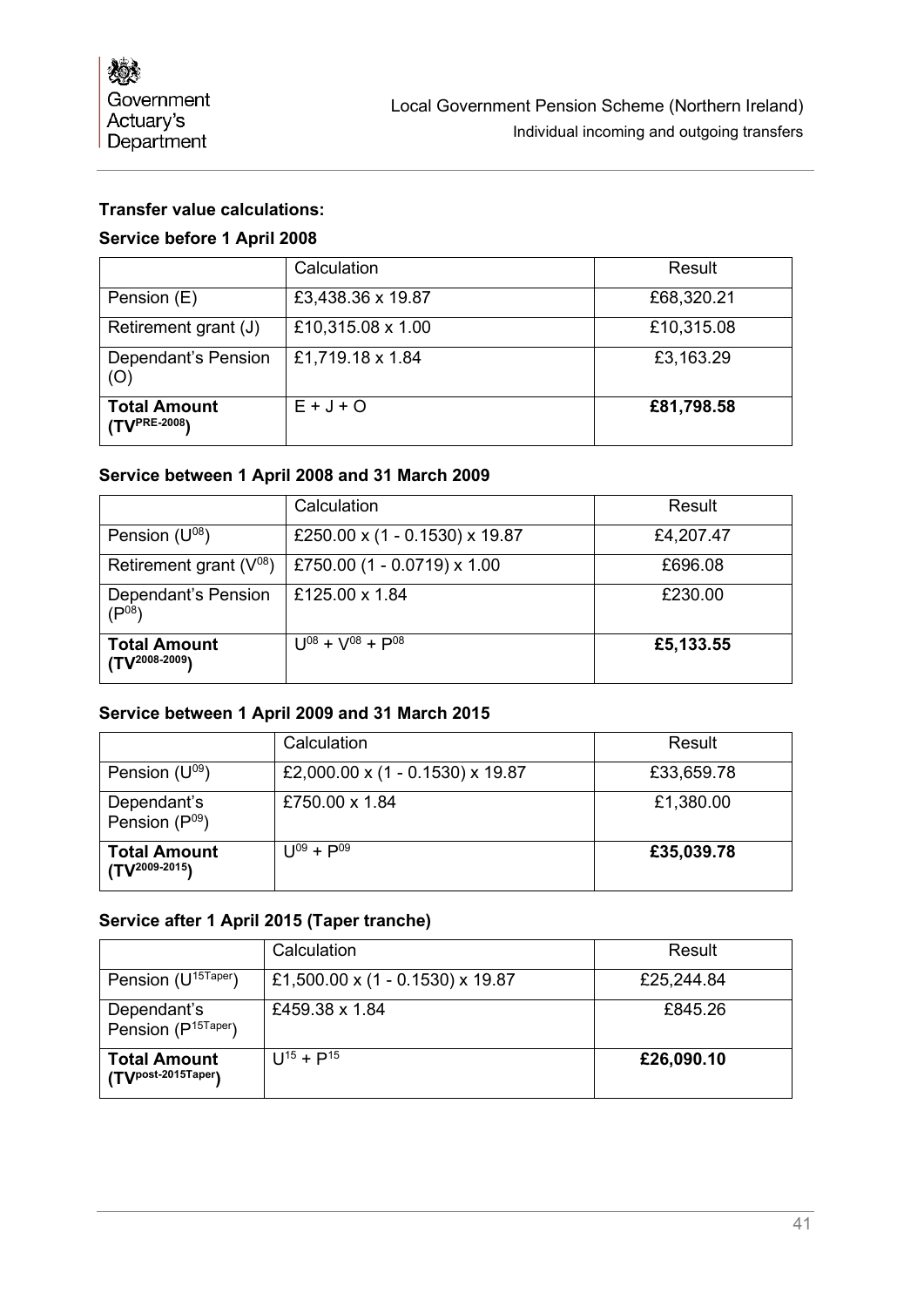## **Service after 1 April 2015 (NPA 66 tranche)**

|                                                      | Calculation             | Result    |
|------------------------------------------------------|-------------------------|-----------|
| Pension $(F^{15})$                                   | £500.00 x 15.68         | £7,840.00 |
| Dependant's Pension ( $S^{15NPA}$ )   £153.13 x 1.88 |                         | £287.88   |
| Total Amount (TVPost-2015NPA)                        | $F^{15NPA} + S^{15NPA}$ | £8,127.88 |

## **Total transfer value**

|                                                                       | <b>Transfer value</b> |
|-----------------------------------------------------------------------|-----------------------|
| Service before 1 April 2008 (TV <sup>pre-2008</sup> )                 | £81,798.58            |
| Service from 1 April 2008 to 31 March 2009 (TV <sup>2008-2009</sup> ) | £5,133.55             |
| Service from 1 April 2009 to 31 March 2015 (TV <sup>2009-2015</sup> ) | £35,039.78            |
| Service after 1 April 2015 (TV <sup>post-2015Taper</sup> )            | £26,090.10            |
| Service after 1 April 2015 (TV <sup>post-2015NPA</sup> )              | £8,127.88             |
| <b>Total Club transfer value</b>                                      | £156,189.89           |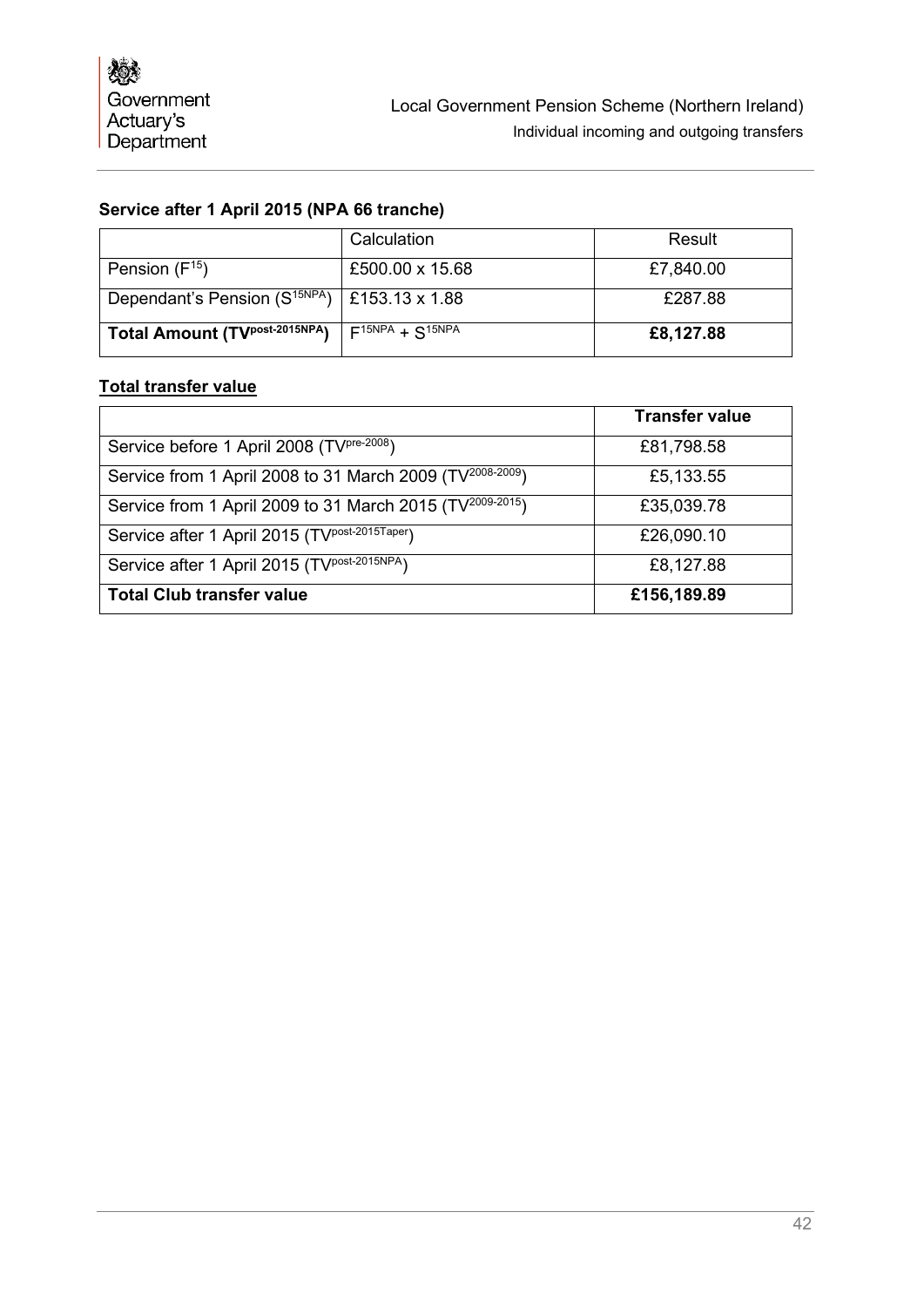## **Example 3: Non-Club transfer value (pre-1.10.06 member born after 31.3.60)**

#### **Member data:**

Date of birth: 1 July 1964 Sex: Female (Non- Club factors are sex specific for GMP adjustments) Date of joining: 1 July 1997 Date of leaving: 30 June 2016 Guarantee date: 1 July 2022 ("Group 3" member – see paragraph [3.14\)](#page-10-0)

| <b>Total service:</b> | 19 years | 0 days            |
|-----------------------|----------|-------------------|
| 2015-2020 service:    | 1 year   | 91 days           |
| 2009-2015 service:    | 6 years  | 0 days            |
| 2008-2009 service:    | 1 year   | 0 days            |
| Pre-2008 service:     |          | 10 years 275 days |

Final pensionable salary: £20,000 Revaluation factor from leaving to guarantee date: 1.20 Post 1988 GMP (revalued to quarantee date): £600.00 pa

#### **Accrued Benefit Calculations**

(these may already be stored as data items in which case they would not need to be recalculated.)

Service before 1 April 2008

Critical retirement age = 60

Mixed pension and lump sum benefits

|                         | Calculation                         | Result         |
|-------------------------|-------------------------------------|----------------|
| Pension (A)             | $(10+275/365)$ x £20,000 / 80 x 1.2 | £3,226.03 p.a. |
| Retirement grant (I)    | 3 x £3,226.03                       | £9,678.09      |
| Dependant's pension (K) | £3,226.03/2                         | £1,613.02 p.a. |

The revalued Post 88 GMP is allocated to the service before 1 April 2008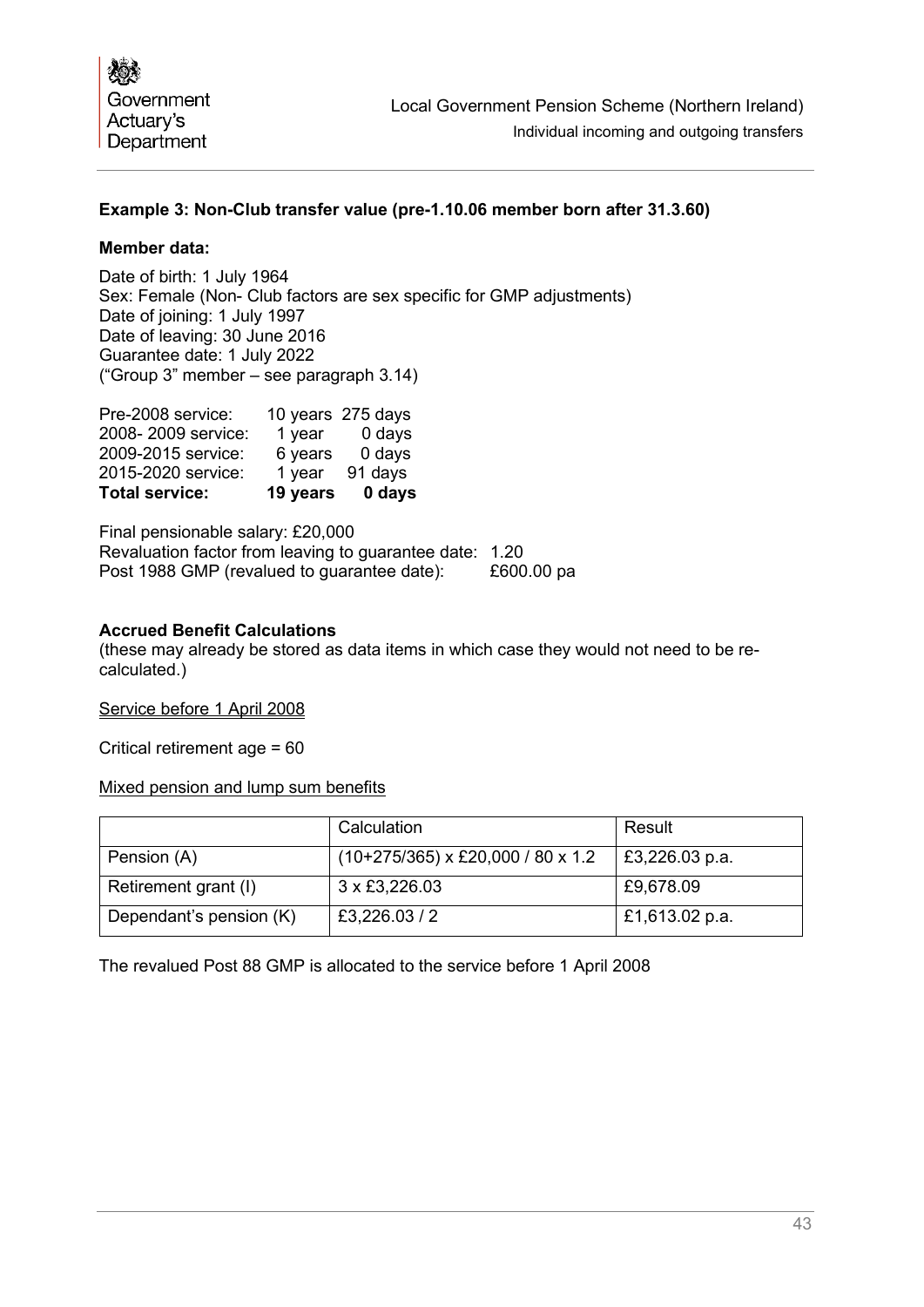#### Service from 1 April 2008 to 31 March 2009

#### Retirement age = 65

#### Mixed pension and lump sum benefits

|                                | Calculation                      | Result       |
|--------------------------------|----------------------------------|--------------|
| Pension $(B^{08})$             | $(1+0/365)$ x £20,000 / 80 x 1.2 | £300.00 p.a. |
| Retirement grant $(R^{08})$    | 3 x £300.00                      | £900.00      |
| Dependant's pension $(L^{08})$ | £300.00/2                        | £150.00 p.a. |

#### Service from 1 April 2009 to 31 March 2015

#### Pension age = 65

#### Mixed pension and lump sum benefits

|                                | Calculation                        | Result         |
|--------------------------------|------------------------------------|----------------|
| Pension $(B^{09})$             | $6 \times £20,000 / 60 \times 1.2$ | £2,400.00 p.a. |
| Dependant's pension $(L^{09})$ | 60/160 x £2,400.00                 | £900.00 p.a.   |

#### Service from 1 April 2015

Note: there is no need in this case to separate the periods of service from 1 April 2015 onwards.

Normal pension age = 67 years (for illustration only, it should be based on legislation at the guarantee date)

#### Pension only benefits (revalued to guarantee date) Assumed CARE Pension (B<sup>15</sup>) )  $= \pounds 1,104.00 \text{ p.a.}$ Dependants' pension  $(L^{15})$

| = £1,104.00 p.:  |
|------------------|
| $= £338.10 p.a.$ |

| Factors (female, aged 58 last birthday at Guarantee date) |                                             |         |
|-----------------------------------------------------------|---------------------------------------------|---------|
| FACTOR <sub>65</sub> <sup>P</sup>                         | Table 0-202 in consolidated factor workbook | 15.20   |
| FACTOR <sub>65</sub> RG                                   | "                                           | 0.86    |
| FACTOR <sub>65</sub> <sup>S</sup>                         | "                                           | 2.44    |
| FACTOR <sub>65</sub> GMP-PRE88                            | "                                           | $-4.43$ |
| FACTOR <sub>65</sub> GMP-POST88                           | "                                           | $-4.43$ |
| FACTOR <sub>NPA</sub> P                                   | Table 0-206 in consolidated factor workbook | 13.61   |
| FACTOR <sub>NPA</sub> S                                   | "                                           | 2.47    |
| ADJ <sup>P</sup>                                          | Table 0-209 in consolidated factor workbook | 1.28    |
| ADJ <sup>LS</sup>                                         | "                                           | 1.13    |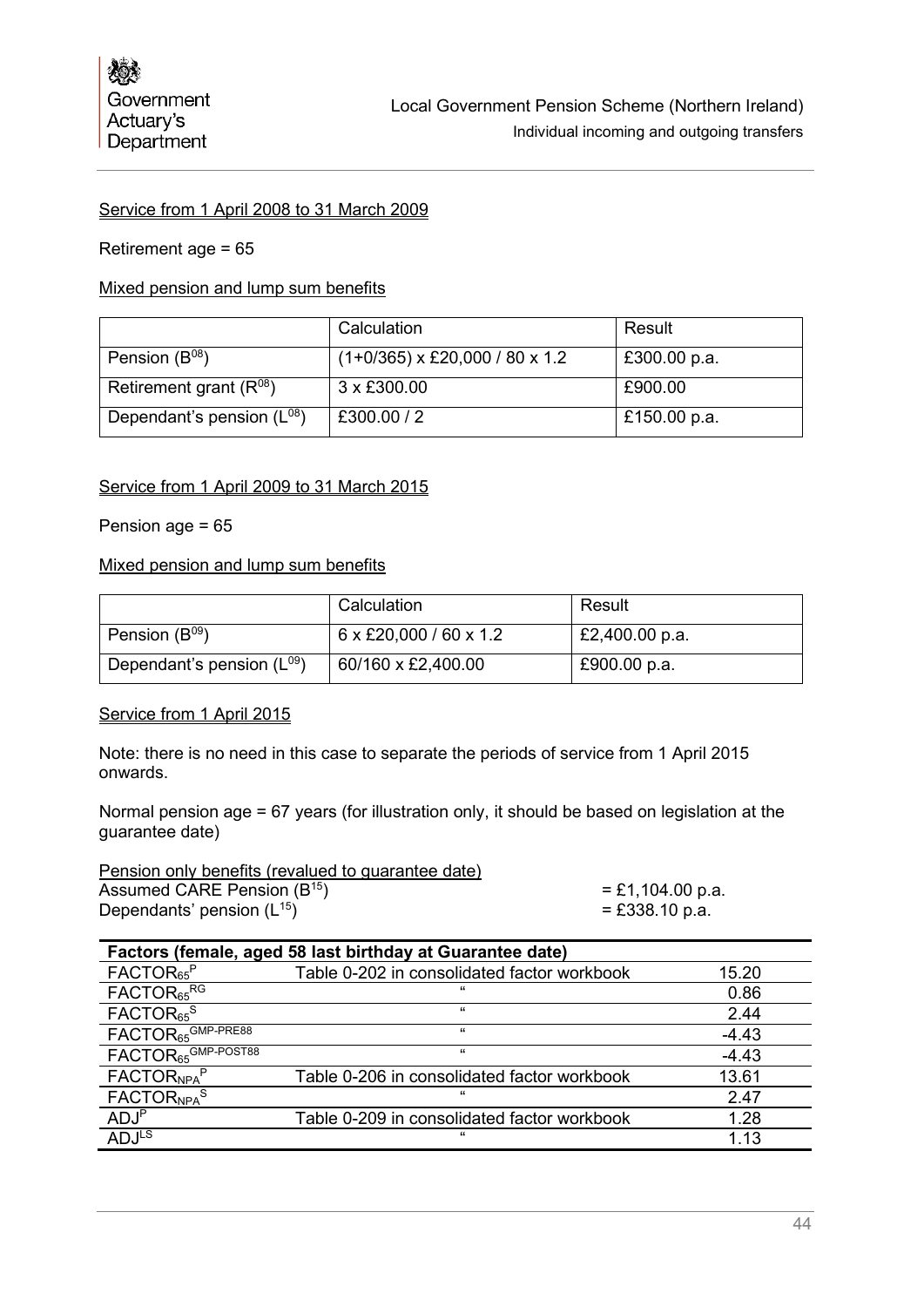## **Transfer value calculations**

## **Service before 1 April 2008**

|                           | Calculation                     | Result       |
|---------------------------|---------------------------------|--------------|
| Pension (E)               | £3,226.03 x 15.20 x 1.28        | £62,765.64   |
| Retirement grant (J)      | £9,678.09 x 0.86 x 1.13         | £9,405.17    |
| Dependant's Pension (O)   | £1,613.02 x 2.44                | £3,935.77    |
| GMP adjustment (Z)        | $(£0 x -4.43) + (£600 x -4.43)$ | $-E2,658.00$ |
| Total Amount (TVPRE-2008) | $E + J + O - Z$                 | £78,764.58   |

#### **Service between 1 April 2008 and 31 March 2009**

|                                         | Calculation                | Result    |
|-----------------------------------------|----------------------------|-----------|
| Pension $(F^{08})$                      | £300.00 x 15.20            | £4,560.00 |
| Retirement Grant $(Q^{08})$             | £900.00 x 0.86             | £774.00   |
| Dependant's Pension (P <sup>08</sup> )  | £150.00 $\times$ 2.44      | £366.00   |
| Total Amount (TV <sup>2008-2014</sup> ) | $F^{08} + Q^{08} + P^{08}$ | £5,700.00 |

## **Service between 1 April 2009 and 31 March 2015**

|                                         | Calculation       | Result     |
|-----------------------------------------|-------------------|------------|
| Pension $(\mathsf{F}^{09})$             | £2,400.00 x 15.20 | £36,480.00 |
| Dependant's Pension (P <sup>09</sup> )  | £900.00 x 2.44    | £2,196.00  |
| Total Amount (TV <sup>2009-2015</sup> ) | $F^{09} + P^{09}$ | £38,676.00 |

#### **Service from 1 April 2015**

|                                         | Calculation       | Result     |
|-----------------------------------------|-------------------|------------|
| Pension $(F^{15})$                      | £1,104.00 x 13.61 | £15,025.44 |
| Dependant's Pension $(S^{15})$          | £338.10 x 2.47    | £835.11    |
| Total Amount (TV <sup>POST-2015</sup> ) | $F^{15} + S^{15}$ | £15,860.55 |

## **Total transfer value on non-Club basis**

|                                                                       | <b>Transfer value</b> |
|-----------------------------------------------------------------------|-----------------------|
| Service before 1 April 2008 (TV <sup>PRE-2008</sup> )                 | £78,764.58            |
| Service from 1 April 2008 to 31 March 2009 (TV <sup>2008-2009</sup> ) | £5,700.00             |
| Service from 1 April 2009 to 31 March 2015 (TV <sup>2009-2015</sup> ) | £38,676.00            |
| Service after 1 April 2015 (TV <sup>POST-2015</sup> )                 | £15,860.55            |
| <b>Total non-Club transfer value</b>                                  | £139,001.13           |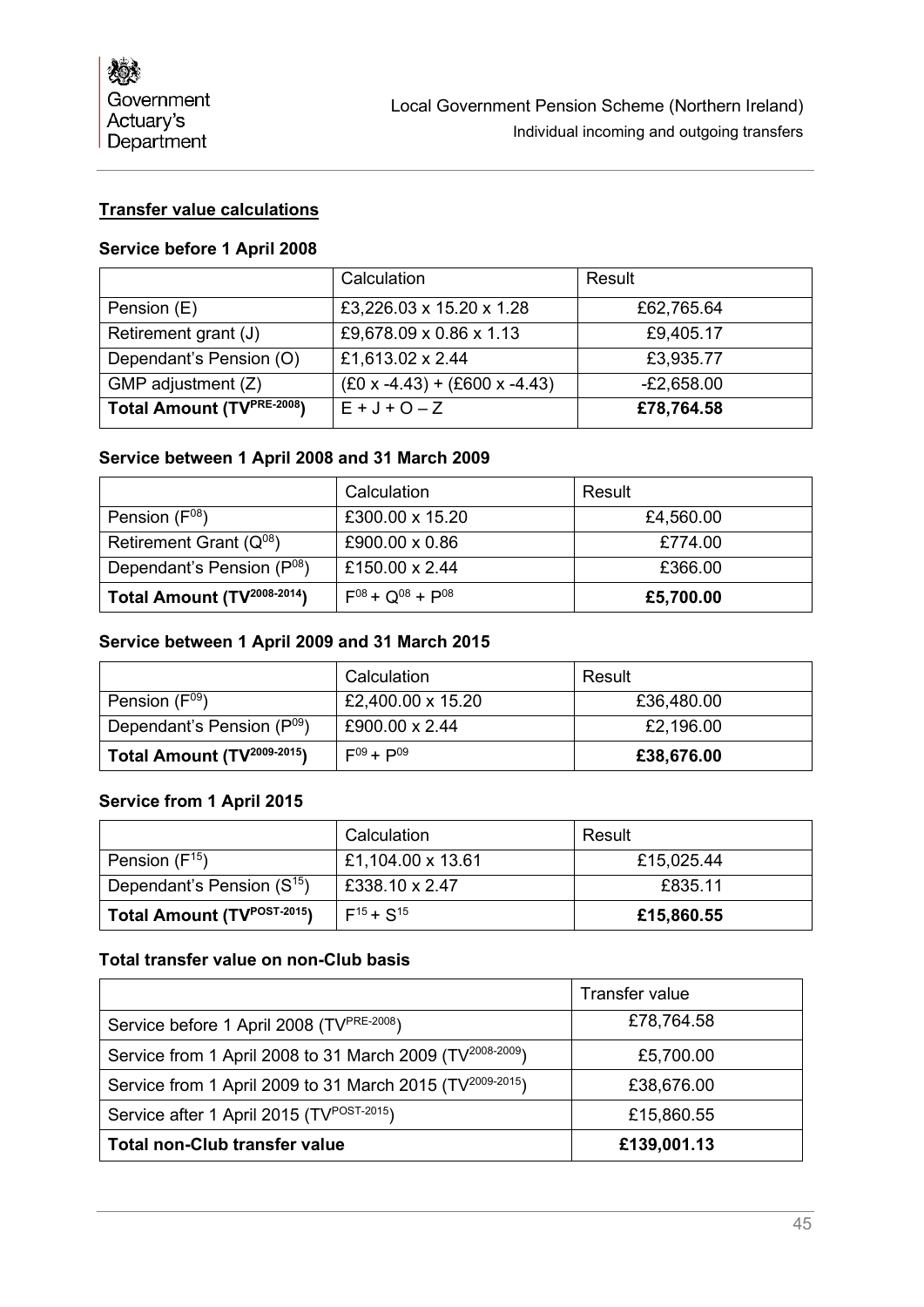

#### **Example 4: Club transfer-in**

#### **Member data:**

Date of birth: 1 June 1986 Sex: Female (as Club factors are now unisex this simply indicates which table is referenced) NPA: 68 (illustrative) Date of joining: 1 July 2019 Guarantee date: 1 July 2019 Age last birthday at transfer date: 33

| Pensionable pay in previous Club scheme (PAY-PREV)                               | :£30,000      |
|----------------------------------------------------------------------------------|---------------|
| (indexed as necessary)                                                           |               |
| Transfer value ( $CLUB_{FSAL}$ )                                                 | $\pm 235,000$ |
| (no debit or offset in respect of salary-related benefits)                       |               |
| Earned pension in transferring scheme (revalued to 30 June 2019) ( $MP_{CARE}$ ) | : £2,000 p.a. |
| (no debit or offset in respect of CARE benefits)                                 |               |

| Factors (Female, aged 33 last birthday at Transfer date) |                                                  | Club |
|----------------------------------------------------------|--------------------------------------------------|------|
| <b>FACTORP</b>                                           | Table 0-104 in the consolidated factors workbook | 8.93 |
| $\mathsf{FACTOR}^{\mathsf{S}}$                           | "                                                | 1.26 |

Note: We have assumed that no comparison is to be made against the transfer in benefits on a non-Club basis.

#### **a) Club calculation – salary related element**

|                                  | Calculation                               | Result              |
|----------------------------------|-------------------------------------------|---------------------|
| Cost of 1 year's service<br>(EU) | £30,000 x 1/60 x [8.93 + (1.26 x 60/160)] | £4,701.25           |
| <b>Service credit</b>            | £35,000 / £4,701.25                       | 7 years<br>162 days |

This service credit is treated as if it had arisen in the 2009 Scheme.

#### **b) Club calculation – CARE element**

| Factors (Female, aged 33 last birthday at Transfer date) |                                                  | Club |
|----------------------------------------------------------|--------------------------------------------------|------|
| <b>SPROPSEND</b>                                         | (illustrative)                                   | 0.50 |
| <b>LSPROPSEND</b>                                        | (illustrative)                                   | 0.00 |
| FACTOR <sup>P</sup> SEND                                 | (illustrative)                                   | 7.62 |
| $FACTORS$ SEND                                           | (illustrative)                                   | 1.27 |
| FACTOR <sup>L</sup> SEND                                 | (illustrative)                                   | 0.47 |
| FACTOR <sub>NPA</sub> P                                  | Table 0-110 in the consolidated factors workbook | 7.62 |
| FACTOR <sub>NPA</sub> S                                  | $\epsilon$                                       | 1 27 |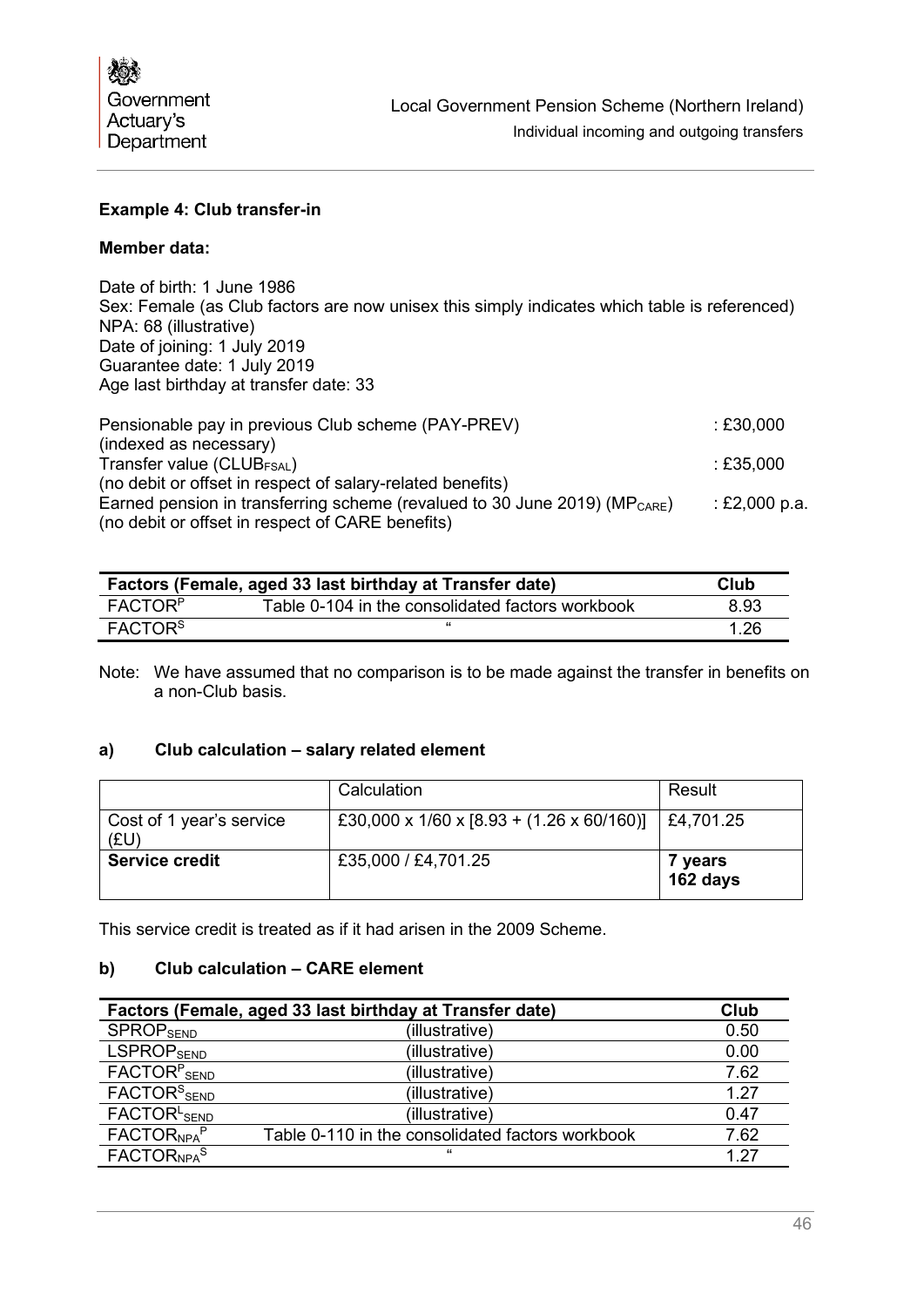|                                               | Calculation                                  | Result    |
|-----------------------------------------------|----------------------------------------------|-----------|
| <b>SF</b>                                     | $7.62 + (0.5 \times 1.27) + (0 \times 0.47)$ | 8.2550    |
| <b>RF</b>                                     | $7.62 + (49 / 160 \times 1.27)$              | 8.0089    |
| <b>Earned pension credit in</b><br>the Scheme | £2,000.00 x 8.2550 / 8.0089                  | £2,061.46 |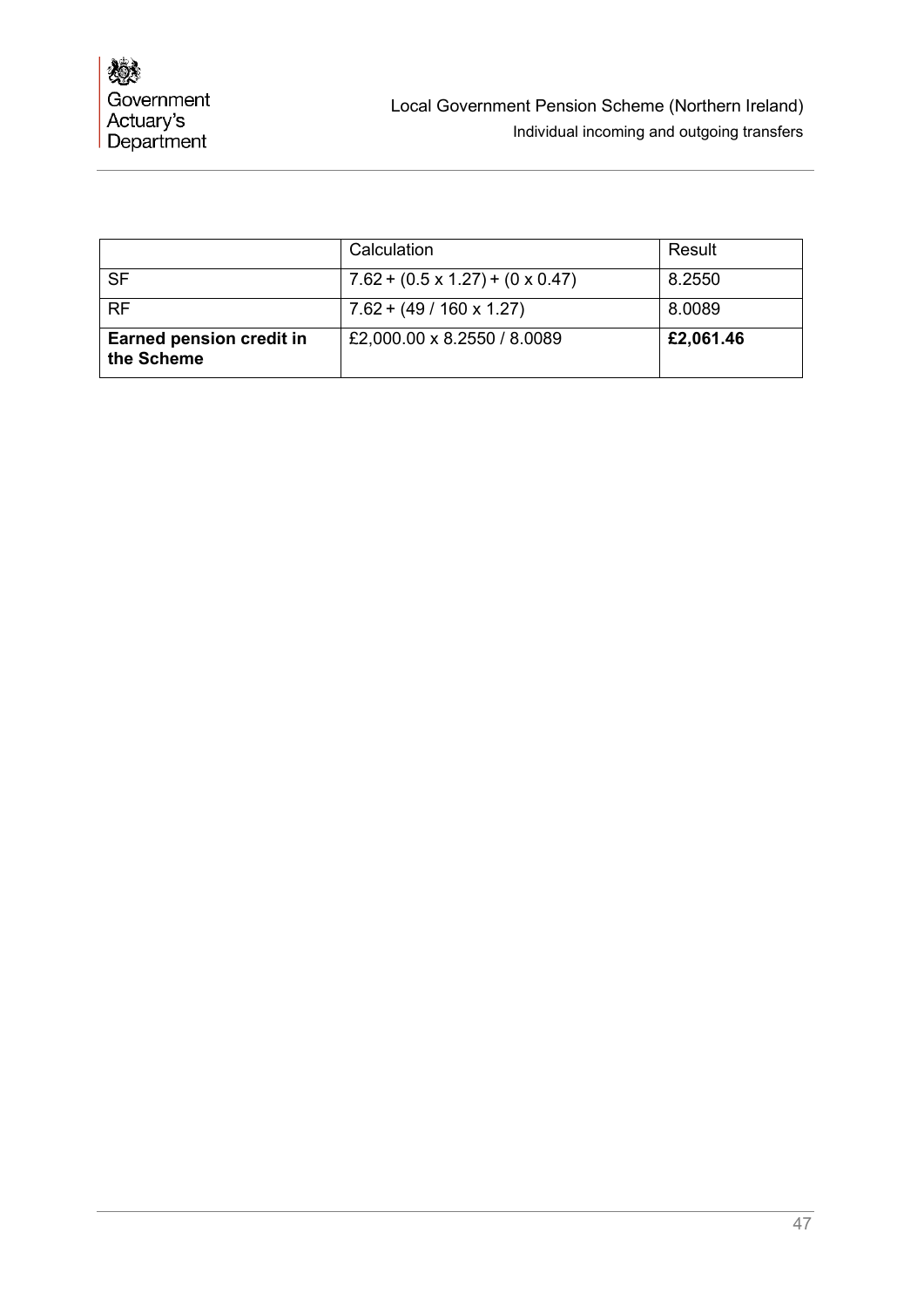## **Example 5: Non-Club transfer-in (Career Average)**

#### **Member data:**

Date of birth: 1 June 1978 Sex: Female NPA: 68 Date of joining: 1 July 2019 Relevant date: 1 July 2019 Age last birthday at transfer date: 41

Non-Club transfer value offered (CETV): £20,000

| Factors (Female, aged 41 last birthday at transfer date) |                                             | <b>Non-Club</b> |
|----------------------------------------------------------|---------------------------------------------|-----------------|
| FACTOR <sup>P-IN</sup>                                   | Table 0-217 in consolidated factor workbook | 9.91            |
| FACTOR <sup>S-IN</sup>                                   |                                             | 1.89            |

#### **Non-Club calculation**

|                                                   | Calculation                                  | Result     |
|---------------------------------------------------|----------------------------------------------|------------|
| <b>Transfer Value</b>                             | £20,000.00                                   | £20,000.00 |
| <b>Non-Club Earned</b><br>pension transfer credit | £20,000.00 / $[9.91 + (49/160 \times 1.89)]$ | £1,906.79  |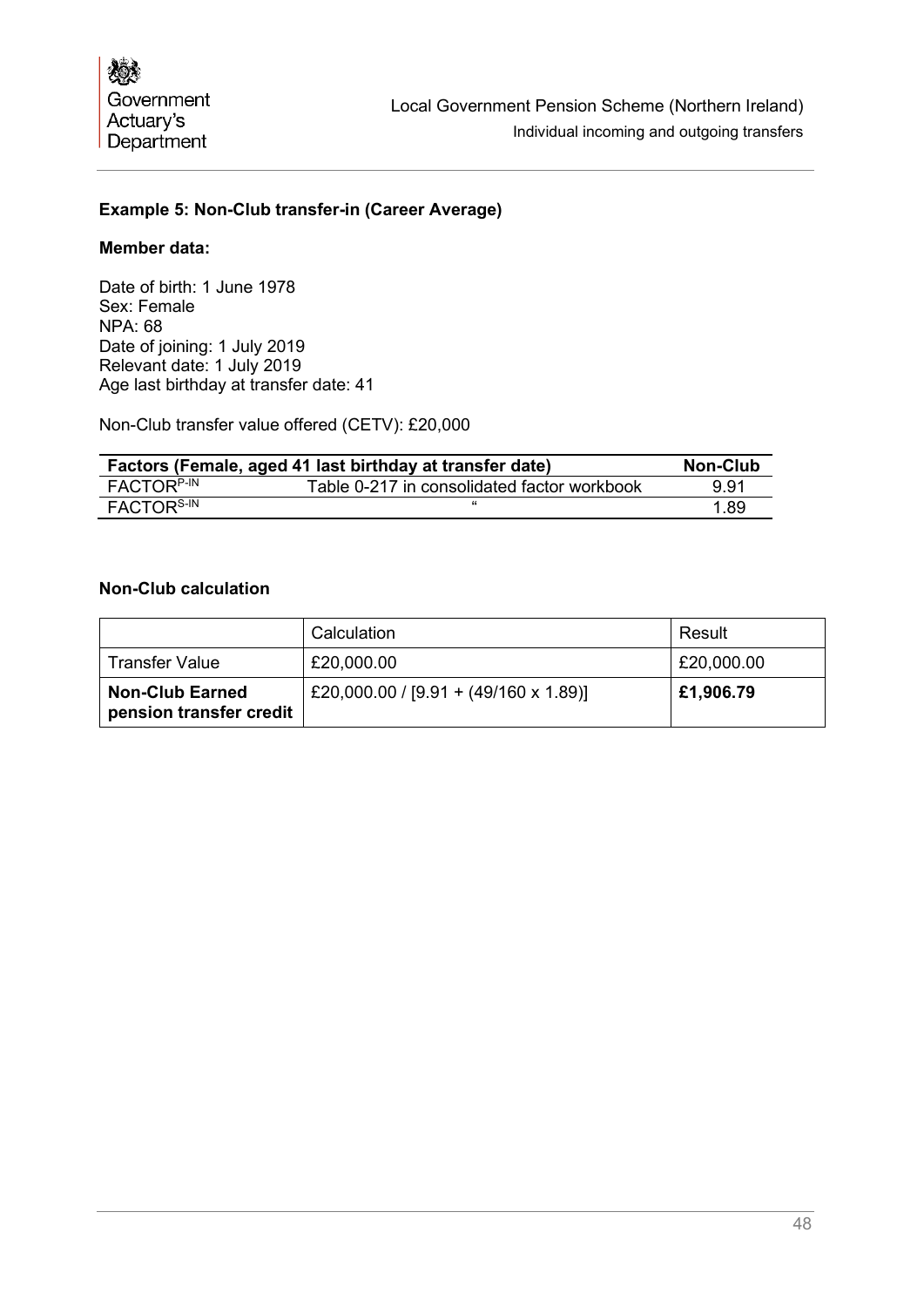# <span id="page-50-0"></span>**Appendix A: Assumptions underlying factors**

## **Financial assumptions**

| Nominal discount rate                 | 4.448% |
|---------------------------------------|--------|
| CPI.                                  | 2.00%  |
| Real discount rate (in excess of CPI) | 2.40%  |

## **Mortality assumptions**

| Base mortality tables and adjustments - normal health                 | 103% of S2PMA (Males) and<br>97% of S2PFA (Females)<br>(as per 2016 valuation)                                |
|-----------------------------------------------------------------------|---------------------------------------------------------------------------------------------------------------|
| Base mortality tables and adjustments - ill health                    | 103% of S2IMA (Males) and<br>102% of S2IFA (Females)<br>(as per 2016 valuation)                               |
| Base mortality tables and adjustments – dependants                    | 103% of S2PMA (Males) and<br>97% of S2PFA (Females)<br>(as per 2016 valuation)                                |
| Future mortality improvement                                          | Based on ONS principal UK<br>population projections 2016                                                      |
| Year of Use                                                           | 2020                                                                                                          |
| <b>Other assumptions</b>                                              |                                                                                                               |
| Proportion of male members for unisex factors<br>Proportion partnered | 45%<br>N/A                                                                                                    |
| Age difference between member<br>and partner                          | Males assumed 3 years<br>older than partner. Females<br>assumed 3 years younger<br>than partner.              |
| Allowance for commutation                                             | Nil except for mandatory<br>lump sum cases                                                                    |
| In-Service decrements for CETVs and Non-Club<br>transfers-in          | Withdrawal nil, ill health<br>retirement and death before<br>retirement rates in line with<br>2016 valuation. |